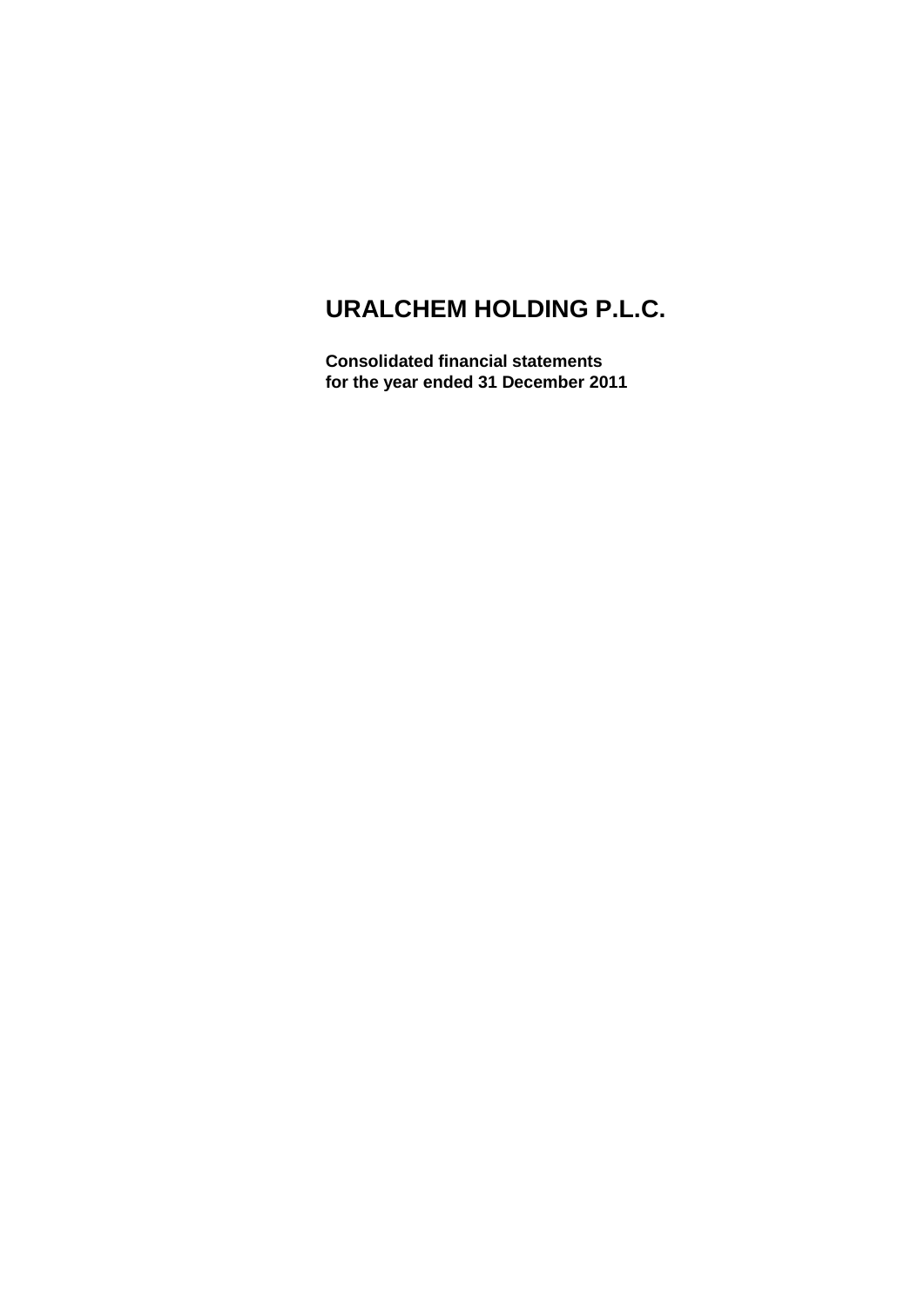# **TABLE OF CONTENTS**

# **Page**

| Statement of management's responsibilities for the preparation and approval of |  |
|--------------------------------------------------------------------------------|--|
|                                                                                |  |
| Consolidated financial statements for the year ended 31 December 2011:         |  |
|                                                                                |  |
|                                                                                |  |
|                                                                                |  |
|                                                                                |  |
|                                                                                |  |
|                                                                                |  |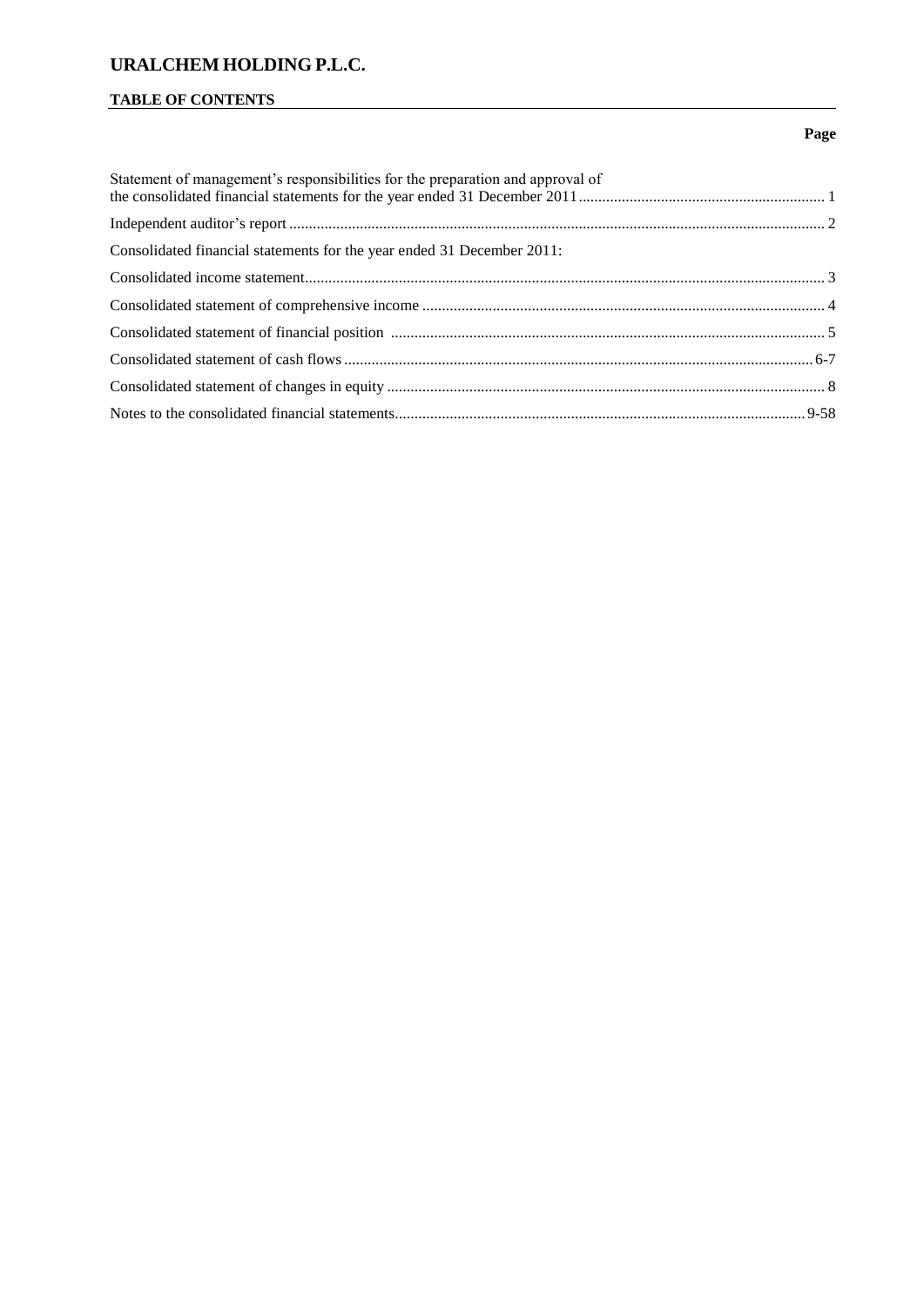## **STATEMENT OF MANAGEMENT'S RESPONSIBILITIES FOR THE PREPARATION AND APPROVAL OF THE CONSOLIDATED FINANCIAL STATEMENTS FOR THE YEAR ENDED 31 DECEMBER 2011**

The following statement, which should be read in conjunction with the independent auditor's report set out on pages 2-3, is made with a view to distinguishing the respective responsibilities of management and those of the independent auditor in relation to the consolidated financial statements of UralChem Holding P.L.C. and its subsidiaries (the "Group").

Management is responsible for the preparation of consolidated financial statements that present fairly the financial position of the Group as at 31 December 2011, the results of its operations, cash flows and changes in equity for the year ended 31 December 2011, in accordance with International Financial Reporting Standards ("IFRS").

In preparing the consolidated financial statements, management is responsible for:

- selecting suitable accounting principles and applying them consistently;
- making judgements and estimates that are reasonable and prudent;
- stating whether IFRS have been followed, subject to any material departures disclosed and explained in the consolidated financial statements; and
- preparing the consolidated financial statements on a going concern basis, unless it is inappropriate to presume that the Group will continue in business for the foreseeable future.

Management, within its competencies, is also responsible for:

designing, implementing and maintaining an effective system of internal controls, throughout the Group;

\_\_\_\_\_\_\_\_\_\_\_\_\_\_\_\_\_\_\_\_\_\_\_\_\_\_\_\_\_\_ \_\_\_\_\_\_\_\_\_\_\_\_\_\_\_\_\_\_\_\_\_\_\_\_\_\_\_\_\_\_

- maintaining statutory accounting records in compliance with local legislation and accounting standards in the respective jurisdictions in which the Group operates;
- taking steps to safeguard the assets of the Group; and
- detecting and preventing fraud and other irregularities.

The consolidated financial statements for the year ended 31 December 2011 were approved and signed on 06 March 2012 by:

Director Director **Director** 

Victor N. Zorkin Charalambos Meivatzis

Limassol, Cyprus 06 March 2012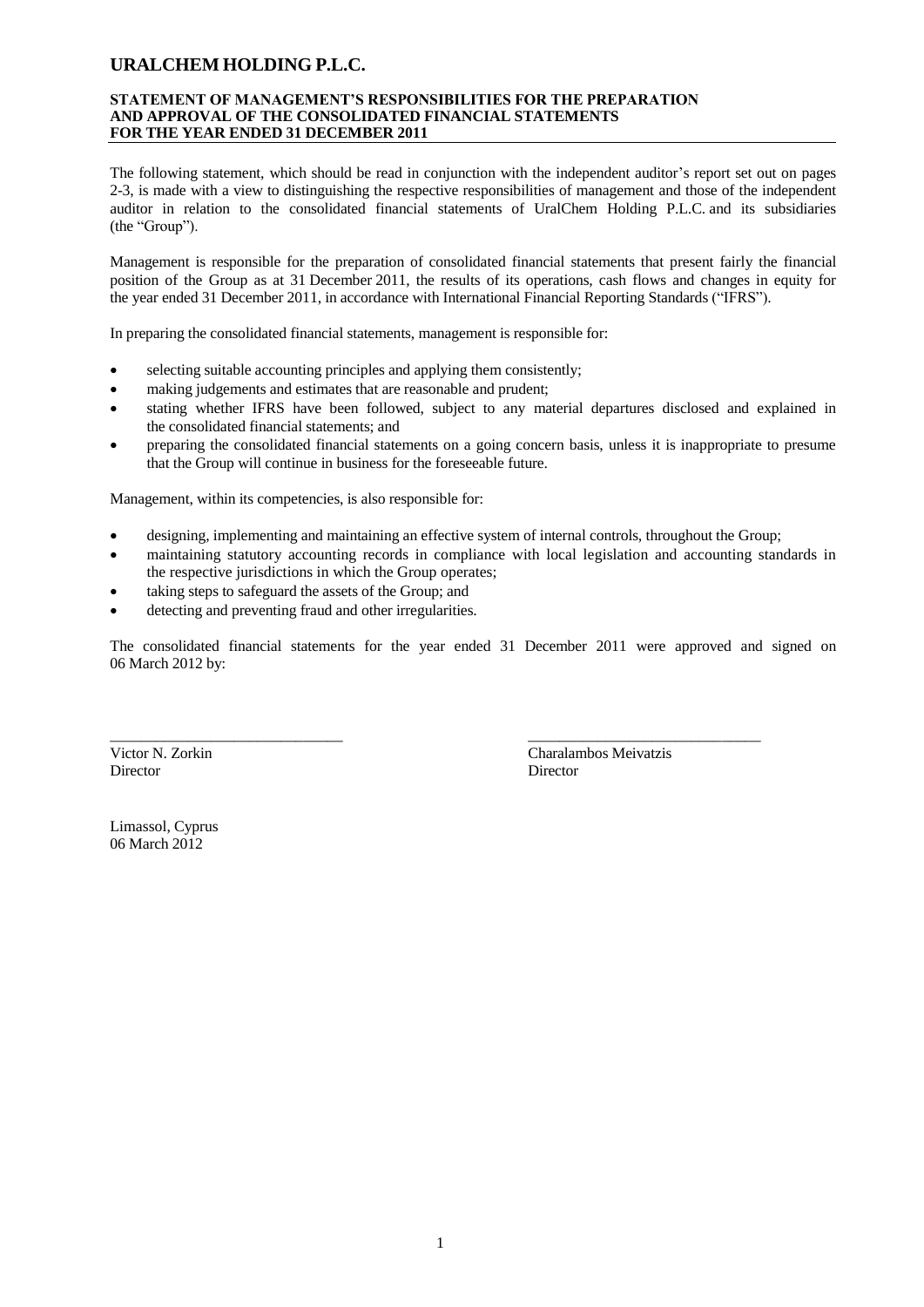# Deloitte.

ZAO "Deloitte & Touche CIS" 5 Lesnaya Street Moscow, 125047 Russia

Tel: +7 (495) 787 06 00 Fax: +7 (495) 787 06 01 www.deloitte.ru

## **INDEPENDENT AUDITOR'S REPORT**

#### **To the Shareholders of UralChem Holding P.L.C.:**

We have audited the accompanying consolidated financial statements of UralChem Holding P.L.C. and its subsidiaries ("the Group"), which comprise the consolidated statement of financial position as at 31 December 2011, consolidated income statement and consolidated statement of comprehensive income, consolidated statement of cash flows and consolidated statement of changes in equity for the year then ended and a summary of significant accounting policies and other explanatory information.

#### **Management's Responsibility for the Consolidated Financial Statements**

Management is responsible for the preparation and fair presentation of these consolidated financial statements in accordance with International Financial Reporting Standards, and for such internal control as management determines is necessary to enable the preparation of consolidated financial statements that are free from material misstatement, whether due to fraud or error.

#### **Auditor's Responsibility**

Our responsibility is to express an opinion on these consolidated financial statements based on our audit. We conducted our audit in accordance with International Standards on Auditing. Those standards require that we comply with ethical requirements and plan and perform the audit to obtain reasonable assurance about whether the consolidated financial statements are free from material misstatement.

An audit involves performing procedures to obtain audit evidence about the amounts and disclosures in the consolidated financial statements. The procedures selected depend on the auditor's judgment, including the assessment of the risks of material misstatement of the consolidated financial statements, whether due to fraud or error. In making those risk assessments, the auditor considers internal control relevant to the entity's preparation and fair presentation of the consolidated financial statements in order to design audit procedures that are appropriate in the circumstances, but not for the purpose of expressing an opinion on the effectiveness of the entity's internal control. An audit also includes evaluating the appropriateness of accounting policies used and the reasonableness of accounting estimates made by management, as well as evaluating the overall presentation of the consolidated financial statements.

We believe that the audit evidence we have obtained is sufficient and appropriate to provide a basis for our audit opinion.

#### **Opinion**

In our opinion, the consolidated financial statements present fairly, in all material respects, the financial position of the Group as at 31 December 2011, and its financial performance and cash flows for the year then ended in accordance with International Financial Reporting Standards.

#### **Emphasis of Matter**

We draw attention to the fact that comparative information for the year ended 31 December 2010 and 2009 has been restated following information becoming available to enable the Group to equity account for its investment in Mineral Fertilisers OJSC in accordance with IAS 28 Investments in Associates. This is further described in Note 40 of these consolidated financial statements.

Moscow, Russia 6 March 2012

Deloitte refers to one or more of Deloitte Touche Tohmatsu Limited, a UK private company limited by guarantee, and its network of member firms, each of which is a legally separate and independent entity. Please see www.deloitte.com/about for a detailed description of the legal structure of Deloitte Touche Tohmatsu Limited and its member firms. Please see www.deloitte.com/ru/about for a detailed description of the legal structure of Deloitte CIS.

© 2011 ZAO "Deloitte & Touche CIS". All rights reserved.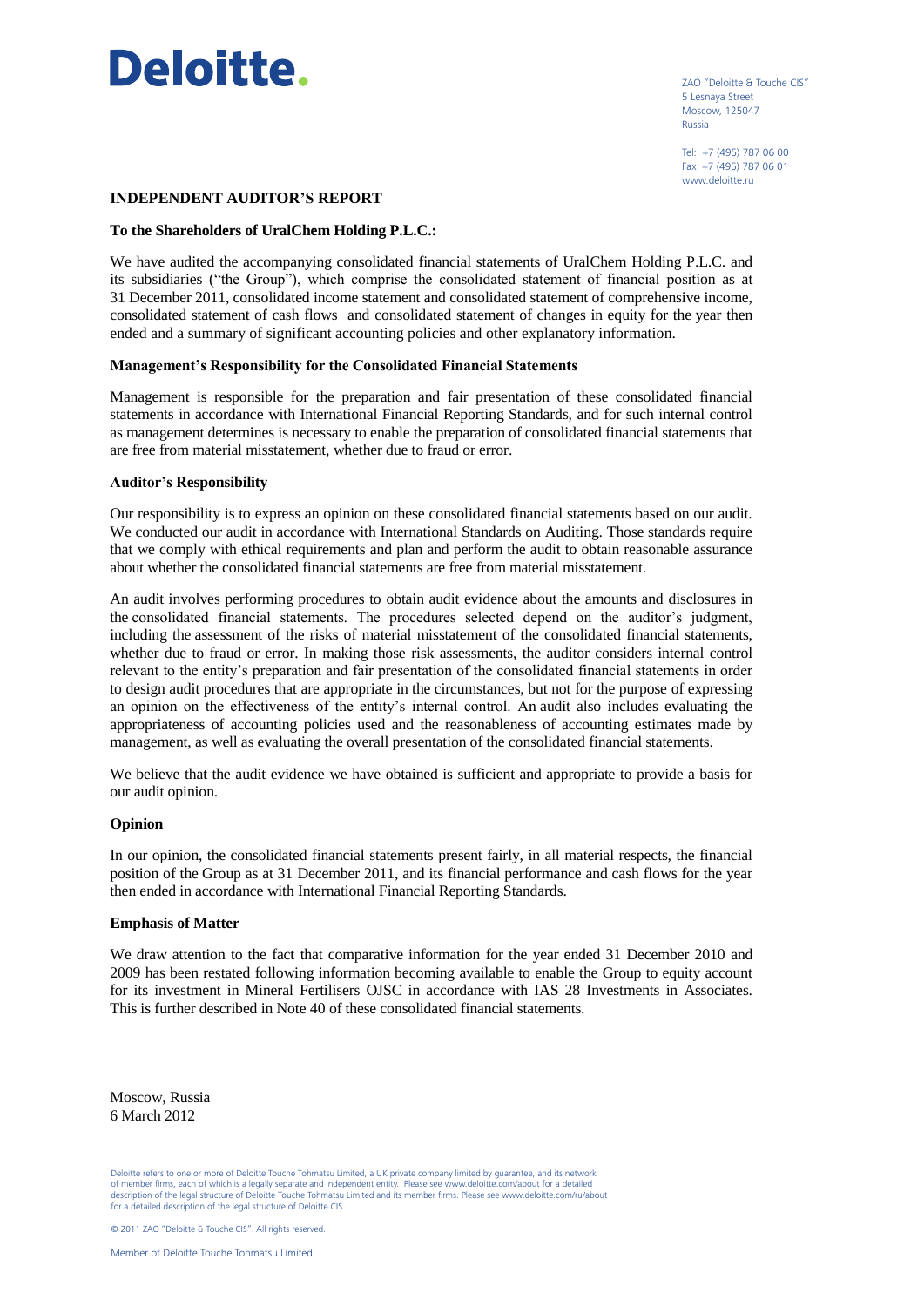## **CONSOLIDATED INCOME STATEMENT FOR THE YEAR ENDED 31 DECEMBER 2011**

All amounts are in thousands of US Dollars unless otherwise stated

|                                                                                                                                                                                         | <b>Notes</b>         | <b>Year ended</b><br>31 December 2011             | <b>Year ended</b><br>31 December 2010<br>- as restated           |
|-----------------------------------------------------------------------------------------------------------------------------------------------------------------------------------------|----------------------|---------------------------------------------------|------------------------------------------------------------------|
| <b>Revenue</b>                                                                                                                                                                          |                      |                                                   |                                                                  |
| Sales of goods<br>Other sales                                                                                                                                                           | $8\phantom{1}$<br>9  | 1,998,436<br>81,880                               | 1,318,937<br>70,182                                              |
| <b>Total revenue</b>                                                                                                                                                                    |                      | 2,080,316                                         | 1,389,119                                                        |
| Cost of sales                                                                                                                                                                           | 10                   | (867, 967)                                        | (726, 381)                                                       |
| <b>Gross profit</b>                                                                                                                                                                     |                      | 1,212,349                                         | 662,738                                                          |
| Selling and distribution expenses<br>General and administrative expenses<br>Other operating income<br>Other operating expenses                                                          | 11<br>12<br>13<br>13 | (443, 286)<br>(119,371)<br>18,195<br>(6,749)      | (321, 735)<br>(120, 927)<br>5,467<br>(20, 312)                   |
| <b>Operating profit</b>                                                                                                                                                                 |                      | 661,138                                           | 205,231                                                          |
| Interest income<br>Interest expense<br>Other financial expenses<br>Impairment of non-current assets<br>Share of profit of associates<br>Foreign exchange loss from financing activities | 14<br>15<br>19       | 1,531<br>(115,066)<br>(280)<br>49,541<br>(38,957) | 1,137<br>(150, 304)<br>(2,357)<br>(11, 147)<br>22,257<br>(5,646) |
| Profit before tax                                                                                                                                                                       |                      | 557,907                                           | 59,171                                                           |
| Income tax expense                                                                                                                                                                      | 16                   | (113,261)                                         | (24,203)                                                         |
| Profit for the year                                                                                                                                                                     |                      | 444,646                                           | 34,968                                                           |
| Attributable to:<br>Shareholders of the Company<br>Non-controlling interests                                                                                                            |                      | 439,997<br>4,649<br>444,646                       | 39,302<br>(4, 334)<br>34,968                                     |
| Earnings per share                                                                                                                                                                      |                      |                                                   |                                                                  |
| Weighted average number of ordinary shares<br>in issue during the year<br>Basic and diluted earnings per share<br>(US dollars per share)                                                |                      | 175,000,001<br>2.5                                | 175,000,000<br>0.2                                               |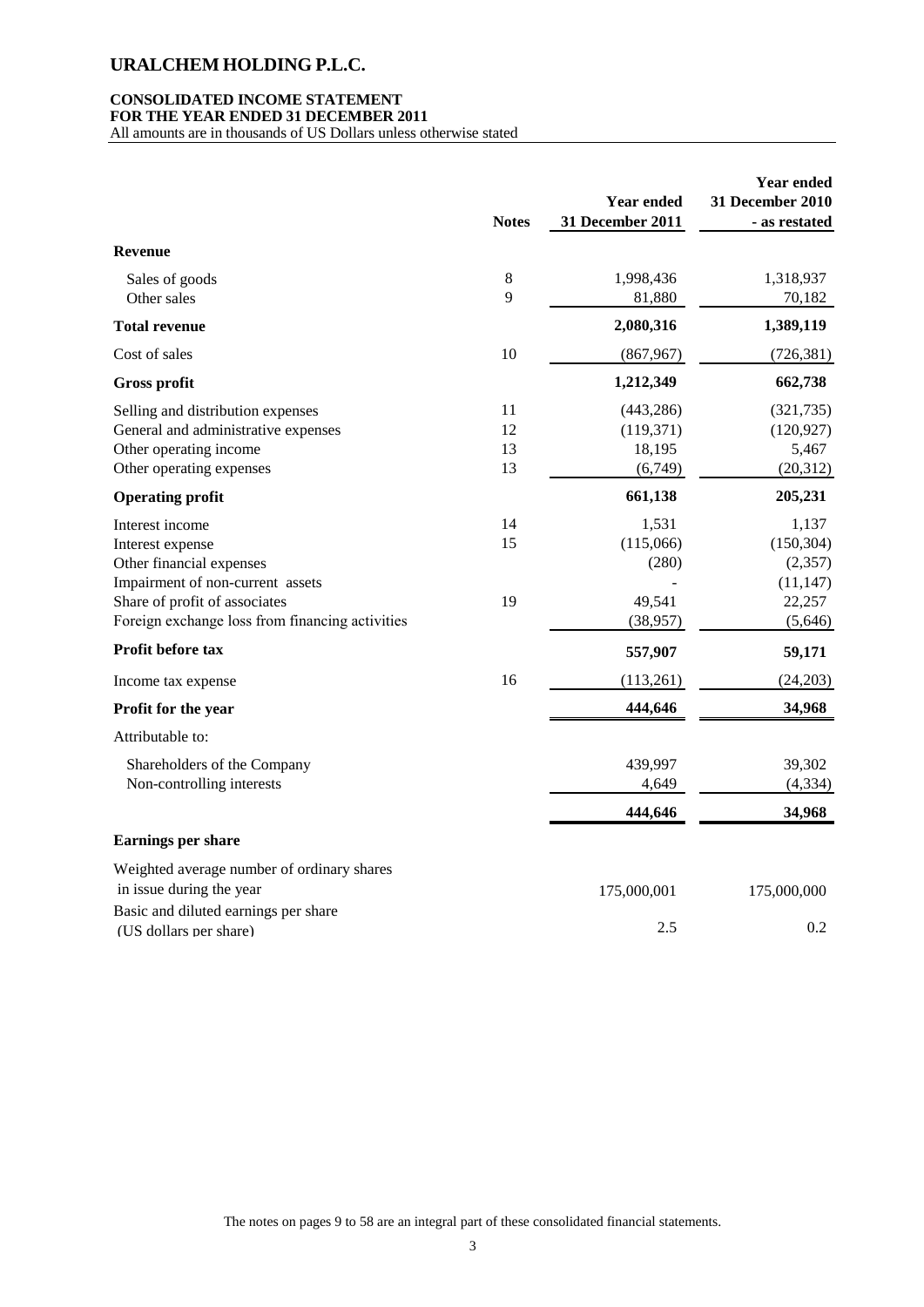## **CONSOLIDATED STATEMENT OF COMPREHENSIVE INCOME FOR THE YEAR ENDED 31 DECEMBER 2011**

All amounts are in thousands of US Dollars unless otherwise stated

|                                                                             | <b>Year ended</b><br>31 December 2011 | <b>Year ended</b><br>31 December 2010<br>- as restated |
|-----------------------------------------------------------------------------|---------------------------------------|--------------------------------------------------------|
| <b>Profit for the year</b>                                                  | 444,646                               | 34,968                                                 |
| Other comprehensive loss:<br>Effect of translation to presentation currency | (33,899)                              | (3,737)                                                |
| Other comprehensive loss                                                    | (33,899)                              | (3,737)                                                |
| Total comprehensive income for the year                                     | 410,747                               | 31,231                                                 |
| Total comprehensive income/(loss)<br>for the year attributable to:          |                                       |                                                        |
| Shareholders of the Company                                                 | 404.630                               | 36,075                                                 |
| Non-controlling interests                                                   | 6,117                                 | (4,844)                                                |
|                                                                             | 410,747                               | 31,231                                                 |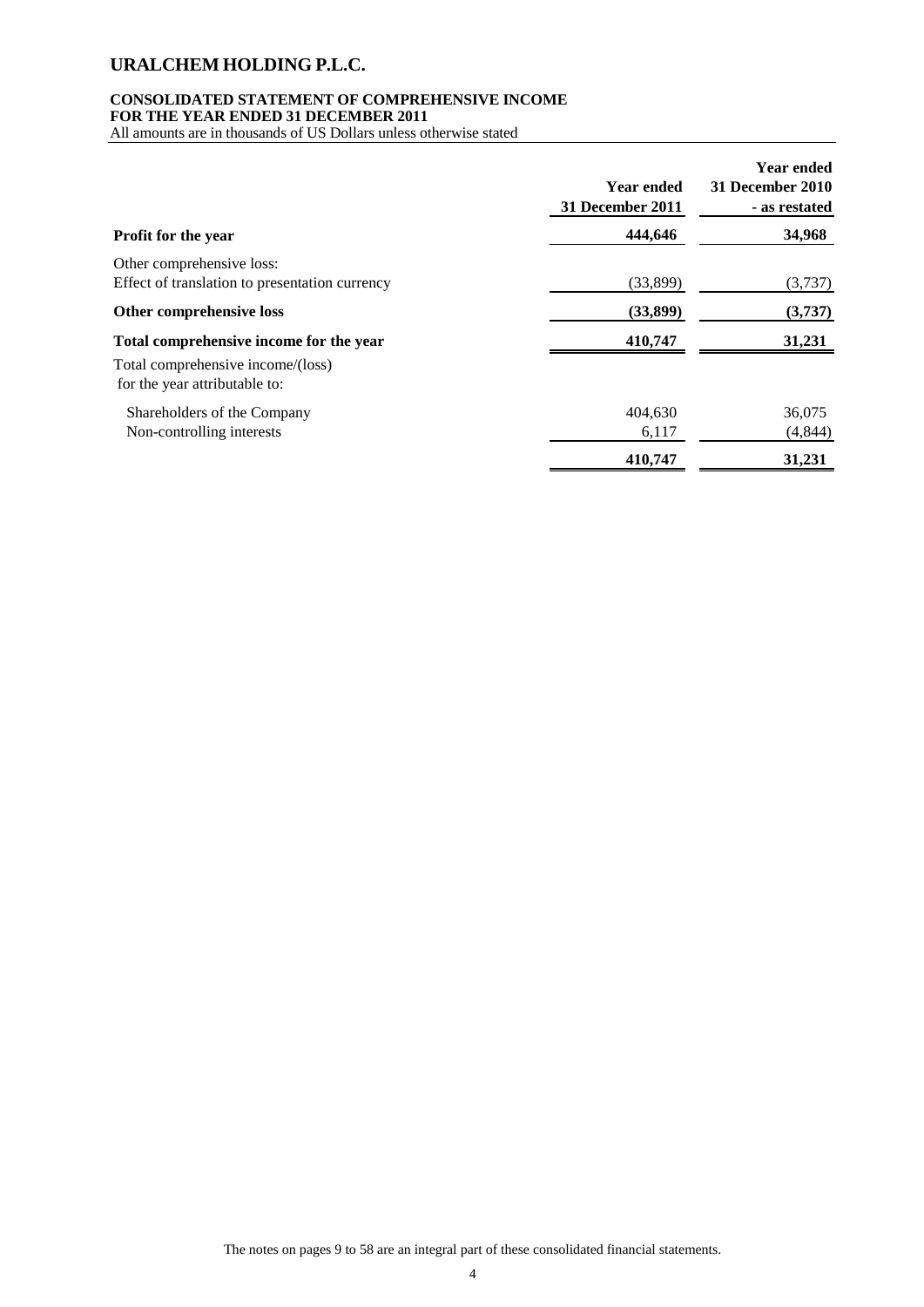## **CONSOLIDATED STATEMENT OF FINANCIAL POSITION**

**AS AT 31 DECEMBER 2011**

All amounts are in thousands of US Dollars unless otherwise stated

|                                            |              |                  | <b>31 December 2010</b> | 31 December 2009 |
|--------------------------------------------|--------------|------------------|-------------------------|------------------|
|                                            | <b>Notes</b> | 31 December 2011 | - as restated           | - as restated    |
| <b>ASSETS</b>                              |              |                  |                         |                  |
| <b>Non-current assets</b>                  |              |                  |                         |                  |
| Property, plant and equipment              | 17           | 619,194          | 638,073                 | 722,938          |
| Goodwill                                   | 18           | 158,852          | 168,329                 | 169,624          |
| Intangible assets                          |              | 14,216           | 11,426                  | 8,158            |
| Investments in associates                  | 19           | 87,669           | 115,159                 | 111,357          |
| Inventories                                | 20           | 30,750           | 32,704                  | 29,605           |
| Available-for-sale investments             | 21           | 167,110          | 176,530                 | 177,837          |
| Long-term advances paid                    | 40           | 27,448           |                         |                  |
| Other financial assets                     | 22           | 91               | 4,833                   | 7,359            |
| Deferred tax assets                        | 33           | 51,466           | 72,305                  | 55,153           |
|                                            |              | 1,156,796        | 1,219,359               | 1,282,031        |
| <b>Current</b> assets                      |              |                  |                         |                  |
| Assets held for sale                       | 23           | 6,163            | 9,274                   |                  |
| Inventories                                | 20           | 113,051          | 112,938                 | 101,502          |
| Trade and other receivables                | 24           | 88,804           | 91,514                  | 36,579           |
| Advances paid and prepaid expenses         | 25           | 41,049           | 48,449                  | 32,952           |
| Income tax receivable                      |              | 6,644            | 5,482                   | 10,119           |
| Other taxes receivable                     | 26           | 83,265           | 54,788                  | 95,306           |
| Other financial assets                     | 22           | 6,908            | 1,689                   | 36,973           |
| Cash and cash equivalents                  | 27           | 252,566          | 46,410                  | 53,658           |
|                                            |              | 598,450          | 370,544                 | 367,089          |
| <b>TOTAL ASSETS</b>                        |              | 1,755,246        | 1,589,903               | 1,649,120        |
| <b>EQUITY AND LIABILITIES</b>              |              |                  |                         |                  |
|                                            |              |                  |                         |                  |
| <b>Capital and reserves</b>                |              |                  |                         |                  |
| Share capital                              | 28           | 1,375            | 1,374                   | 1,374            |
| Additional paid-in capital                 |              | 165,632          | 152,223                 | 152,223          |
| Foreign currency                           |              |                  |                         |                  |
| translation reserve                        |              | (105, 230)       | (69, 863)               | (66, 636)        |
| Retained earnings/                         |              |                  |                         |                  |
| (Accumulated deficit)                      |              | 251,363          | (181, 175)              | (183, 333)       |
| <b>Equity attributable to shareholders</b> |              |                  |                         |                  |
| of the Company                             |              | 313,140          | (97, 441)               | (96,372)         |
| Non-controlling interests                  |              | 10,842           | 33,639                  | 73,121           |
| <b>Total equity</b>                        |              | 323,982          | (63, 802)               | (23, 251)        |
| <b>Non-current liabilities</b>             |              |                  |                         |                  |
| Loans and borrowings                       | 29           | 791,968          | 881,043                 | 887,366          |
| Obligations under finance leases           | 30           | 40,384           | 37,543                  | 43,094           |
| Trade and other payables                   | 31           |                  | 8,936                   | 17,628           |
| Retirement benefit obligations             | 32           | 8,374            | 8,655                   | 7,635            |
| Deferred tax liabilities                   | 33           | 50,553           | 43,627                  | 53,879           |
|                                            |              | 891,279          | 979,804                 | 1,009,602        |
| <b>Current liabilities</b>                 |              |                  |                         |                  |
| Loans and borrowings                       | 29           | 338,275          | 473,263                 | 533,604          |
| Obligations under finance leases           | 30           | 12,788           | 10,604                  | 11,500           |
| Trade and other payables                   | 31           | 117,905          | 114,911                 | 69,302           |
| Advances received                          |              | 59,243           | 56,041                  | 39,705           |
| Income tax payable                         |              | 6,714            | 13,782                  | 2,018            |
| Other taxes payable                        | 34           | 5,060            | 5,300                   | 6,640            |
|                                            |              | 539,985          | 673,901                 | 662,769          |
| <b>Total liabilities</b>                   |              | 1,431,264        | 1,653,705               | 1,672,371        |
| <b>TOTAL EQUITY AND LIABILITIES</b>        |              |                  |                         |                  |
|                                            |              | 1,755,246        | 1,589,903               | 1,649,120        |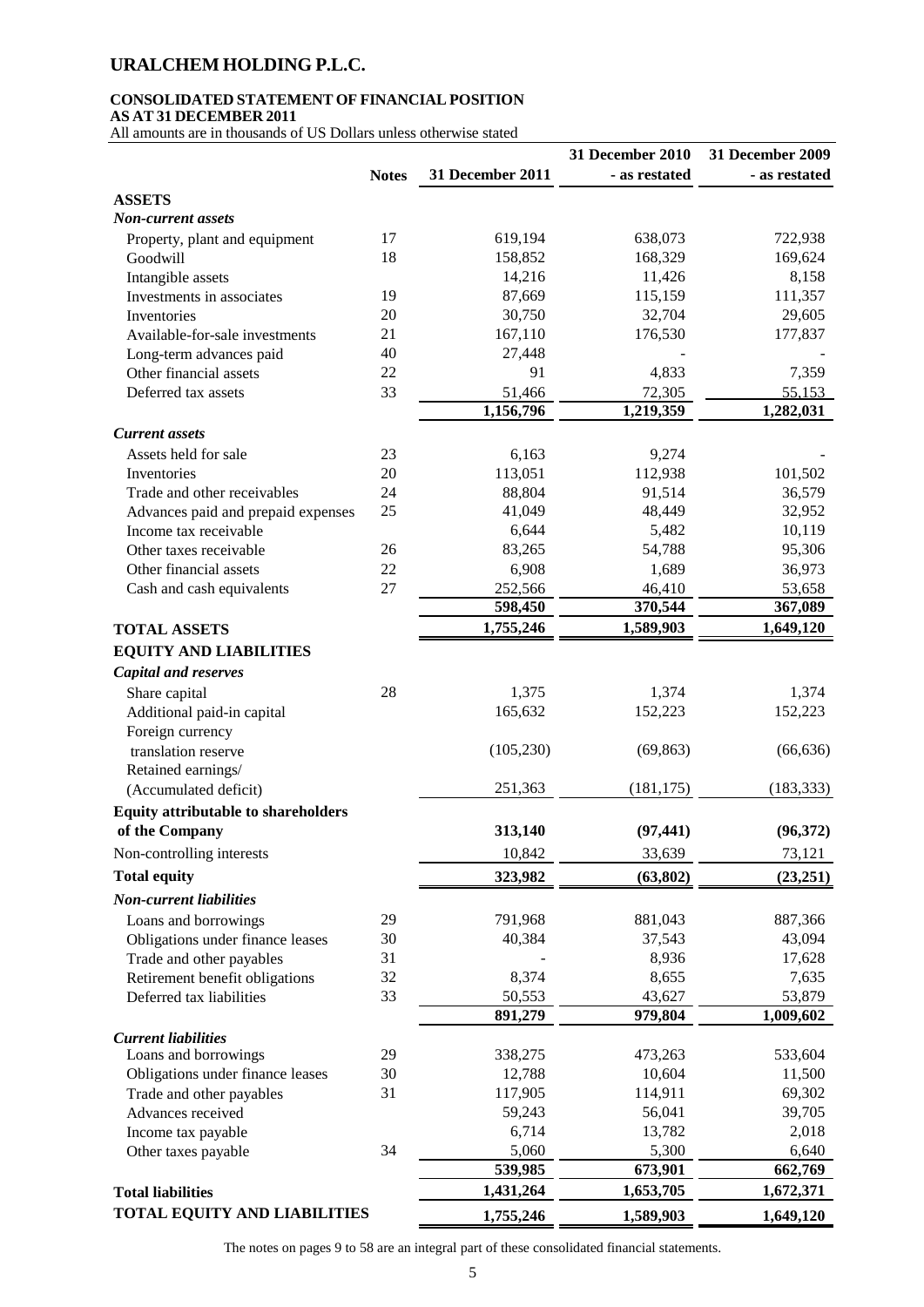## **CONSOLIDATED STATEMENT OF CASH FLOWS FOR THE YEAR ENDED 31 DECEMBER 2011**

All amounts are in thousands of US Dollars unless otherwise stated

|                                                           | <b>Year ended</b><br>31 December 2011 | <b>Year ended</b><br>31 December 2010<br>- as restated |
|-----------------------------------------------------------|---------------------------------------|--------------------------------------------------------|
|                                                           |                                       |                                                        |
| <b>Operating activities</b>                               |                                       |                                                        |
| <b>Profit before tax</b>                                  | 557,907                               | 59,171                                                 |
| Adjustments for:                                          |                                       |                                                        |
| Depreciation of property, plant and equipment             | 87,809                                | 101,815                                                |
| Amortisation of intangible assets                         | 2,918                                 | 2,117                                                  |
| Impairment of non-current assets                          |                                       | 11,147                                                 |
| Change in provisions and allowances                       | 2,451                                 | 20,168                                                 |
| Write-down of inventory to net realisable value           | 3,311                                 | 2,224                                                  |
| Loss on disposal of property, plant and equipment         | 3,225                                 | 2,267                                                  |
| Foreign exchange loss, net                                | 34,010                                | 8,242                                                  |
| Share of profit of associates                             | (49, 541)                             | (22, 257)                                              |
| Profit on disposal of subsidiaries                        | (588)                                 |                                                        |
| Interest income                                           | (1, 531)                              | (1,137)                                                |
| Other financial expenses                                  | 280                                   | 2,357                                                  |
| Interest expense                                          | 115,066                               | 150,304                                                |
| Operating cash flows before working capital changes       | 755,317                               | 336,418                                                |
| Increase in inventory                                     | (12,981)                              | (16,220)                                               |
| Decrease/(increase) in trade and other receivables        | 1,197                                 | (66,314)                                               |
| Decrease/(increase) in advances paid and prepaid expenses | 6,260                                 | (4,660)                                                |
| (Increase)/decrease in other taxes receivable             | (33,526)                              | 31,140                                                 |
| Increase in retirement benefit obligations                | 198                                   | 1,082                                                  |
| Decrease in trade and other payables                      | (8,104)                               | (1,685)                                                |
| Increase in advances received                             | 6,473                                 | 16,267                                                 |
| Increase/(decrease) in other taxes payable                | 175                                   | (996)                                                  |
| <b>Cash generated from operations</b>                     | 715,009                               | 295,032                                                |
| Interest paid                                             | (99,710)                              | (132, 131)                                             |
| Income tax paid                                           | (90, 543)                             | (27, 983)                                              |
| Net cash generated from operating activities              | 524,756                               | 134,918                                                |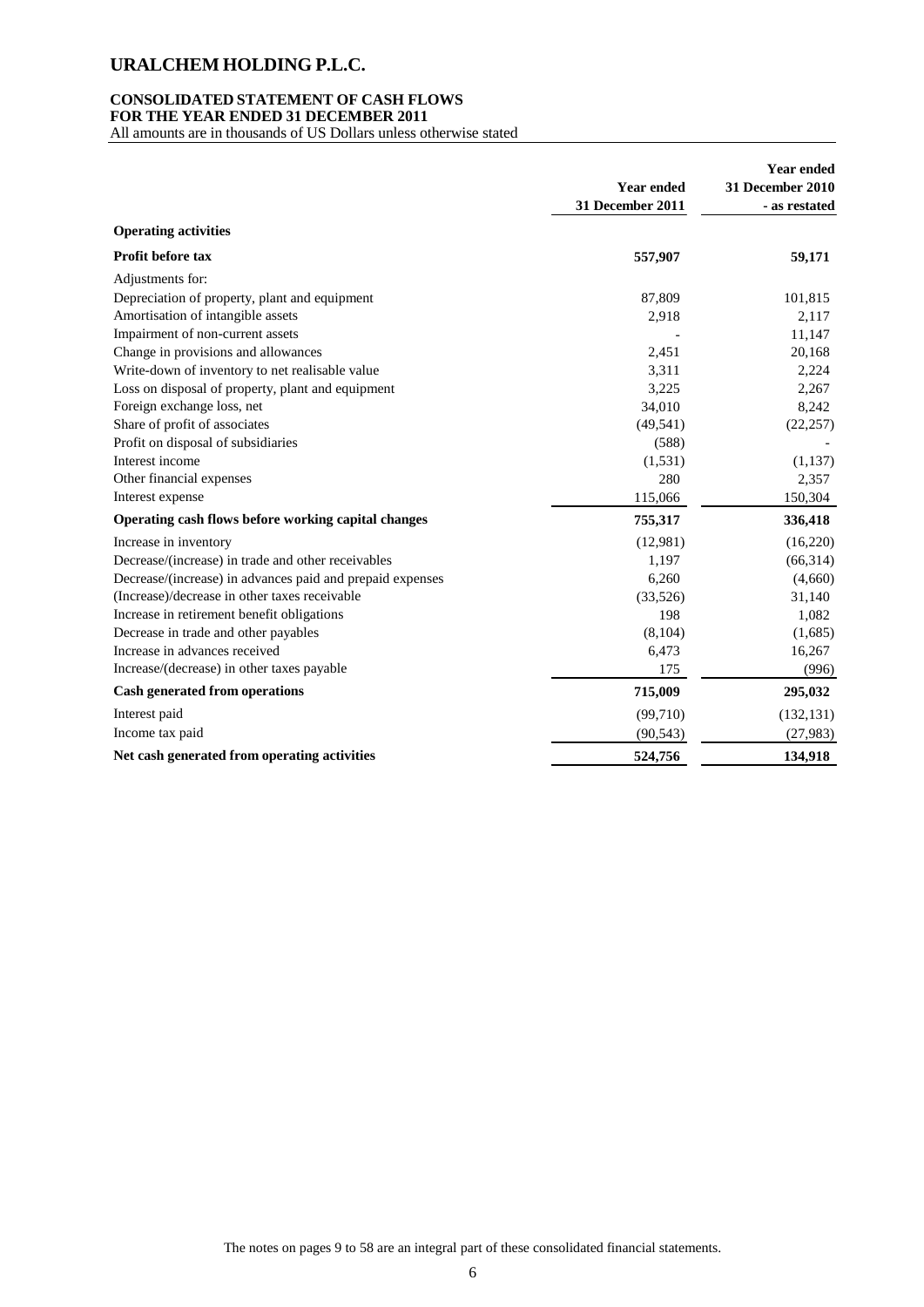## **CONSOLIDATED STATEMENT OF CASH FLOWS FOR THE YEAR ENDED 31 DECEMBER 2011 (CONTINUED)**

All amounts are in thousands of US Dollars unless otherwise stated

|                                                        | <b>Year ended</b> | <b>Year ended</b><br>31 December 2010 |
|--------------------------------------------------------|-------------------|---------------------------------------|
|                                                        | 31 December 2011  | - as restated                         |
| <b>Investing activities</b>                            |                   |                                       |
| Advance paid for the acquisition of shares             | (28,300)          |                                       |
| Acquisition of available-for-sale investments          |                   | (38)                                  |
| Proceeds from disposal of subsidiaries                 | 1,413             |                                       |
| Payments for property, plant and equipment             | (102, 182)        | (47, 644)                             |
| Proceeds from sale of property, plant and equipment    | 12,515            | 2,817                                 |
| Payments for intangible assets                         | (7,026)           | (5,459)                               |
| Loans issued                                           | (1,103)           | (47,743)                              |
| Proceeds from repayment of loans issued                | 815               | 69,223                                |
| Acquisition of promissory note                         |                   | (35,000)                              |
| Repayment of promissory note                           |                   | 35,000                                |
| Dividends received from associates                     | 65,069            | 16,423                                |
| Interest received                                      | 487               | 16,602                                |
| Net cash (used in)/generated from investing activities | (58,312)          | 4,181                                 |
| <b>Financing activities</b>                            |                   |                                       |
| Proceeds from short-term loans and borrowings          | 231,790           | 387,996                               |
| Proceeds from long-term loans and borrowings           | 68,163            | 27,087                                |
| Repayment of short-term loans and borrowings           | (520,071)         | (494, 198)                            |
| Repayment of long-term loans and borrowings            | (3,125)           |                                       |
| Increase of ownership in subsidiaries                  | (31, 398)         | (59, 913)                             |
| Repayment of principal amounts of finance leases       | (7,548)           | (6,424)                               |
| Distribution of dividends received from associate      |                   |                                       |
| to the parent company                                  | (15,778)          |                                       |
| Proceeds from issue of shares                          | 13,410            |                                       |
| Proceeds from issue of shares by a subsidiary          | 8,206             | 508                                   |
| Net cash used in financing activities                  | (256, 351)        | (144, 944)                            |
| Net increase/(decrease) in cash and cash equivalents   | 210,094           | (5, 845)                              |
| Cash and cash equivalents at the beginning of the year | 46,410            | 53,658                                |
| Effect of exchange rate changes on the balance         |                   |                                       |
| of cash held in foreign currencies                     | (3,938)           | (1,403)                               |
| Cash and cash equivalents at the end of the year       | 252,566           | 46,410                                |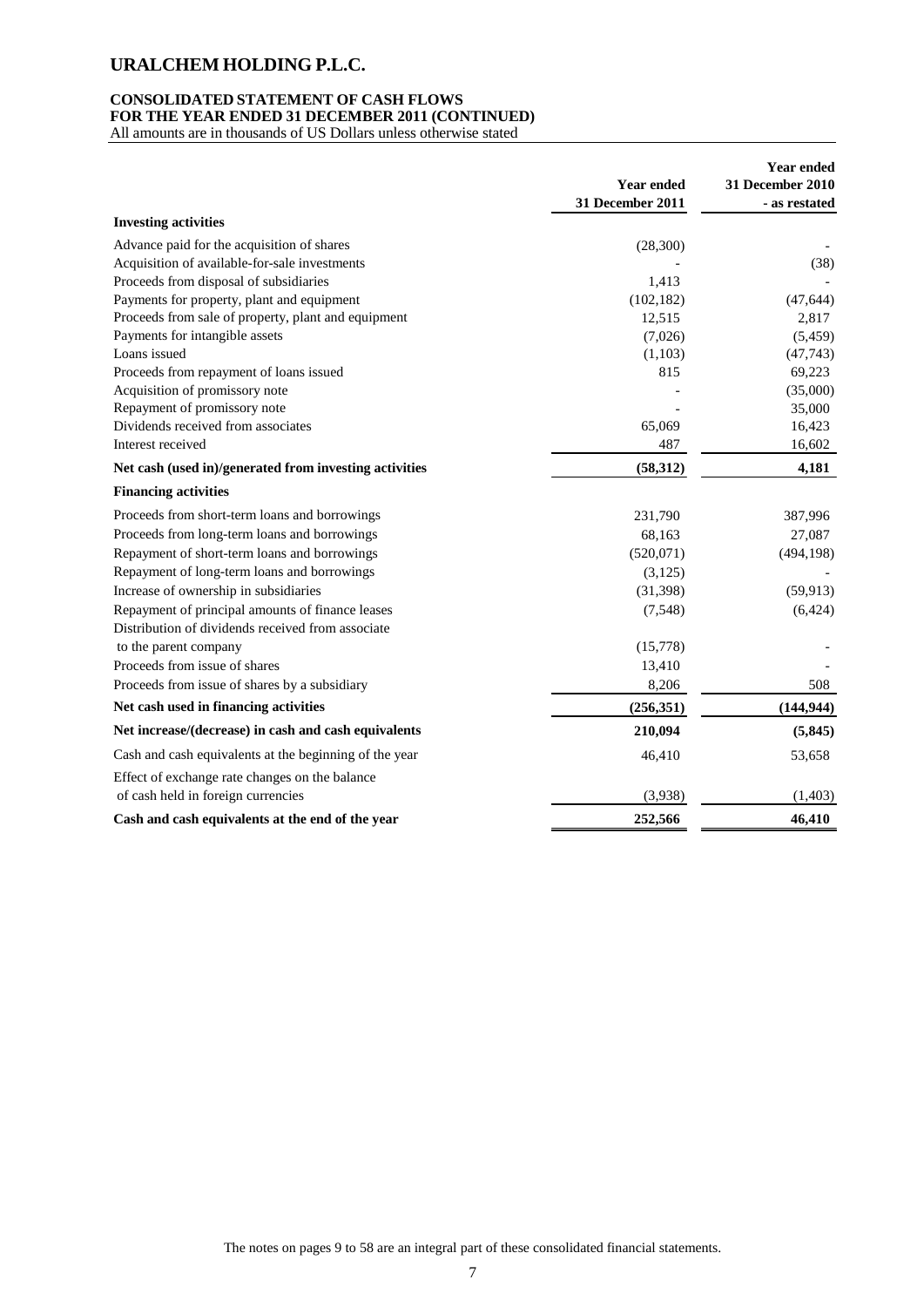## **CONSOLIDATED STATEMENT OF CHANGES IN EQUITY FOR THE YEAR ENDED 31 DECEMBER 2011**

All amounts are in thousands of US Dollars unless otherwise stated

|                                                                                       |              | <b>Attributable to shareholders of the Company</b> |                   |                                    |                                              |                      |                     |                     |
|---------------------------------------------------------------------------------------|--------------|----------------------------------------------------|-------------------|------------------------------------|----------------------------------------------|----------------------|---------------------|---------------------|
|                                                                                       |              |                                                    | <b>Additional</b> | Foreign<br>currency<br>translation | <b>Retained</b><br>earnings/<br>(accumulated |                      | Non-<br>controlling |                     |
|                                                                                       | <b>Notes</b> | <b>Share capital</b>                               | paid-in capital   | reserve                            | deficit)                                     | <b>Total</b>         | interests           | <b>Total</b>        |
| <b>Balance as at 1 January 2010</b><br>- as previously reported                       |              | 1,374                                              | 152,223           | (66, 636)                          | (259, 386)                                   | (172, 425)           | 73,121              | (99, 304)           |
| Restatements                                                                          | 40           |                                                    |                   |                                    | 76,053                                       | 76,053               |                     | 76,053              |
| Balance as at 1 January 2010 - as restated                                            |              | 1,374                                              | 152,223           | (66, 636)                          | (183, 333)                                   | (96, 372)            | 73,121              | (23, 251)           |
| Profit/(loss) for the year<br>Other comprehensive loss                                |              |                                                    |                   | (3,227)                            | 39,302                                       | 39,302<br>(3,227)    | (4, 334)<br>(510)   | 34,968<br>(3,737)   |
| Total comprehensive income/(loss) for the year                                        |              |                                                    |                   | (3,227)                            | 39,302                                       | 36,075               | (4, 844)            | 31,231              |
| Increase of ownership in subsidiaries<br>Increase in non-controlling interests due to | 5            |                                                    |                   |                                    | (22, 419)                                    | (22, 419)            | (37, 494)           | (59, 913)           |
| additional share issue by a subsidiary                                                |              |                                                    |                   |                                    |                                              |                      | 508                 | 508                 |
| Decrease of ownership in subsidiaries<br>Distribution of dividends received from      | 5            |                                                    |                   |                                    | 913                                          | 913                  | 2,348               | 3,261               |
| the associate to the shareholders                                                     | 35           |                                                    |                   |                                    | (15, 638)                                    | (15, 638)            |                     | (15, 638)           |
| <b>Balance as at 31 December 2010</b>                                                 |              | 1,374                                              | 152,223           | (69, 863)                          | (181, 175)                                   | (97, 441)            | 33,639              | (63, 802)           |
| Profit for the year<br>Other comprehensive (loss)/income                              |              |                                                    |                   | (35, 367)                          | 439,997                                      | 439,997<br>(35, 367) | 4,649<br>1,468      | 444,646<br>(33,899) |
| Total comprehensive (loss)/income for the year                                        |              |                                                    |                   | (35,367)                           | 439,997                                      | 404,630              | 6,117               | 410,747             |
| Issue of shares<br>Unpaid portion of the contribution from                            | 28           |                                                    | 22,349            |                                    |                                              | 22,350               |                     | 22,350              |
| the parent company                                                                    | $28\,$       |                                                    | (8,940)           |                                    |                                              | (8,940)              |                     | (8,940)             |
| Increase of ownership in subsidiaries<br>Increase in non-controlling interests due to | 5            |                                                    |                   |                                    | 5,715                                        | 5,715                | (37, 113)           | (31, 398)           |
| additional share issue by a subsidiary<br>Distribution of dividends received from     |              |                                                    |                   |                                    |                                              |                      | 8,199               | 8,199               |
| the associate to the shareholders                                                     | 35           |                                                    |                   |                                    | (13, 174)                                    | (13, 174)            |                     | (13, 174)           |
| <b>Balance as at 31 December 2011</b>                                                 |              | 1,375                                              | 165,632           | (105, 230)                         | 251,363                                      | 313,140              | 10,842              | 323,982             |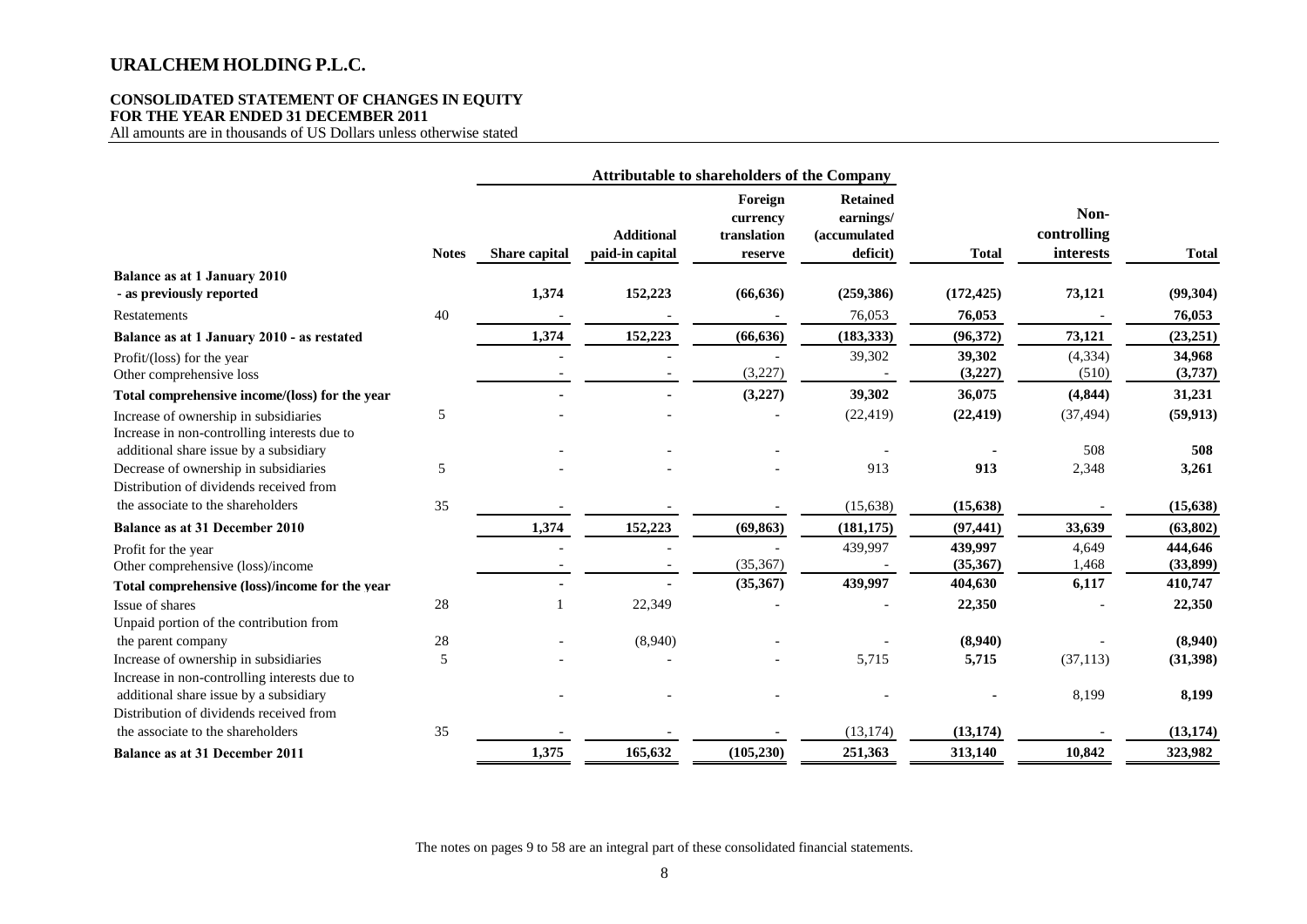#### **NOTES TO THE CONSOLIDATED FINANCIAL STATEMENTS FOR THE YEAR ENDED 31 DECEMBER 2011** All amounts are in thousands of US Dollars unless otherwise stated

## **1. GENERAL INFORMATION**

#### **Organisation**

UralChem Holding P.L.C. ("the Company") is a public limited company which was incorporated in Cyprus on 4 May 2006.

As at 31 December 2011, the Company was 95.5% owned by CI-Chemical Invest Limited ("the parent company"), incorporated in Cyprus. The remaining 4.5% of the Company's shares were held by management. The principal beneficial shareholder of the Company is Mr. Dmitry A. Mazepin. The Company's main office is located at office 249, 28th Oktovriou Street, Lophitis Business Center, 1st floor, Office 101, P.C. Limassol 3035, Cyprus.

#### **Principal business activities**

The principal business activities of the Group are the production and distribution of mineral fertilisers. The main products of the Group are nitrogen based, phosphate based and complex fertilisers. The major production facilities of the Group are located in the Moscow, Perm and Kirov regions of the Russian Federation.

#### **Market conditions**

Global economic conditions continued to improve during 2011 and had a positive impact on fertiliser markets. The positive outlook in the fertiliser markets has been driven by strong demand for nitrogen and phosphate based fertilisers during the application season in the northern hemisphere. Global market prices for ammonia increased on average by 62.1%, for ammonium nitrate by 50.4% and for diammonium phosphate by 42.8% during the year ended 31 December 2011 in comparison with the year ended 31 December 2010. Urea prices have increased by 65.3% during the same period.

Through the nine months of 2011, the global economic environment development provided significant price growth for all basic kinds of fertilizers and semi-products but the price trend changed in the fourth quarter of 2011. A lack of demand both in agricultural and industrial sectors caused significant price decreases in the ammonia market. At the end of December ammonia prices were 33.0% lower than at the beginning of October.

A dramatic price decrease in urea market also occured during the last quarter of 2011. Price levels at the end of December were almost 40.0% lower than at the end of the third quarter of 2011. The situation was defined by high traders and producers inventories, cancelling of earlier signed contracts by buyers and suppliers' attempts to sell long positions before Christmas and New Year vacations. During January and February 2012 urea market began to recover and the prices began to increase from the year end low points.

Prices for ammonium nitrate decreased less than urea prices at the end of 2011. FOB prices at the end of December were 20.0% lower than at the end of the third quarter of 2011. The ammonium nitrate price reduction was mostly connected with the pressure of the urea price decrease, low current demand and buyers' expectations of a further price decrease. During January and February 2012 moderate price growth was seen due to large demand to CIS domestic market.

The significant stock of phosphate fertilisers were made due to large import volumes during the nine months of 2011 in South Asia and Latin America. As a result the spot demand in the last quarter of 2011 sharply reduced and there was a dramatic price decrease in the phosphates market. Large carryover in South Asia and Latin America and severe weather in Europe additionally reduce spot demand.

During the reporting period, the Group renegotiated the terms of its loan agreements with UniCredit Bank, Raiffeisen Bank and Sberbank that resulted in extending the maturity profile of the Group's debt (refer to note 29). In 2011, the Group generated net profit in the amount of USD 444,646 thousand and positive cash flows from operating activities in the amount of USD 524,756 thousand.

Management believes that as a result of the improvements in operating performance, cash flows and extending the maturity profile of its debt the Group will be able to meet its borrowing obligations that the Group will continue as a going concern.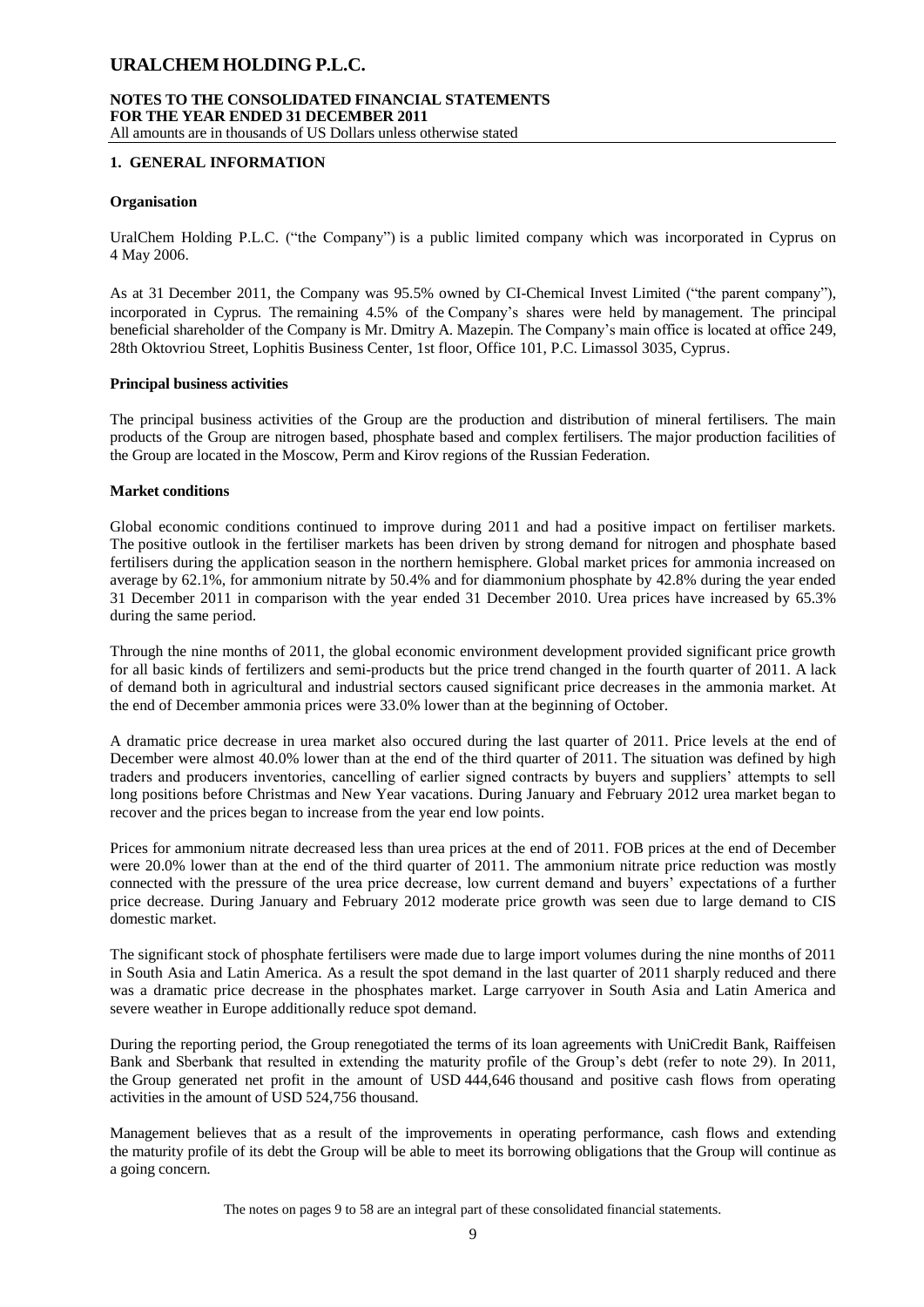# **NOTES TO THE CONSOLIDATED FINANCIAL STATEMENTS FOR THE YEAR ENDED 31 DECEMBER 2011**

All amounts are in thousands of US Dollars unless otherwise stated

The principal business activities of the Group's major operating entities and effective ownership of the Group are presented below:

|                                                                          |                                          |                 | <b>Effective ownership as at</b><br>31 December, % |       |  |
|--------------------------------------------------------------------------|------------------------------------------|-----------------|----------------------------------------------------|-------|--|
| <b>Subsidiaries</b>                                                      | <b>Principal activity</b>                | <b>Location</b> | 2011                                               | 2010  |  |
| UralChem OJSC $^{1,2}$                                                   | Holding company<br>Production of mineral | Russia          | 100.0                                              | 100.0 |  |
| KCCW Mineral Fertiliser Plant OJSC <sup>*3</sup>                         | fertilisers<br>Production of mineral     | Russia          | 100.0                                              | 97.5  |  |
| Voskresensk Mineral Fertilisers OJSC                                     | fertilisers                              | Russia          | 100.0                                              | 89.9  |  |
| Trading house UralChem LLC                                               | Sales and marketing                      | Russia          | 100.0                                              | 100.0 |  |
| <b>SIA UralChem Trading</b>                                              | Sales and marketing                      | Latvia          | 100.0                                              | 100.0 |  |
| Upravleniye Avtomobilnogo                                                | Transportation and                       |                 |                                                    |       |  |
| Transporta LLC*                                                          | logistics                                | Russia          | 100.0                                              | 97.5  |  |
| UralChem Freight Limited                                                 | Investment company<br>Transportation and | Cyprus          | 100.0                                              | 100.0 |  |
| UralChem Trans LLC                                                       | logistics<br>Transportation and          | Russia          | 100.0                                              | 100.0 |  |
| SIA Riga Fertiliser Terminal                                             | logistics                                | Latvia          | 51.0                                               | 51.0  |  |
| Remontno-Mekhanichesky Zavod LLC*<br>Energosnabzhayuschaya Organizatsiya | Industrial services                      | Russia          | 100.0                                              | 97.5  |  |
| $LLC*$                                                                   | Industrial services                      | Russia          | 100.0                                              | 97.5  |  |

\* Calculated based on both ordinary and preference shares.

\_\_\_\_\_\_\_\_\_\_\_\_\_\_\_\_\_\_\_\_\_\_\_\_\_

<sup>1</sup> Azot OJSC merged with UralChem OJSC on 14 December 2010; starting from 15 December 2010 is referred to as "Azot branch".

<sup>2</sup> UralChem Management LLC merged with UralChem OJSC on 13 December 2010.

<sup>3</sup> Kirovo-Chepetsk Chemical Works OJSC merged with KCCW Mineral Fertiliser Plant OJSC on 13 December 2010.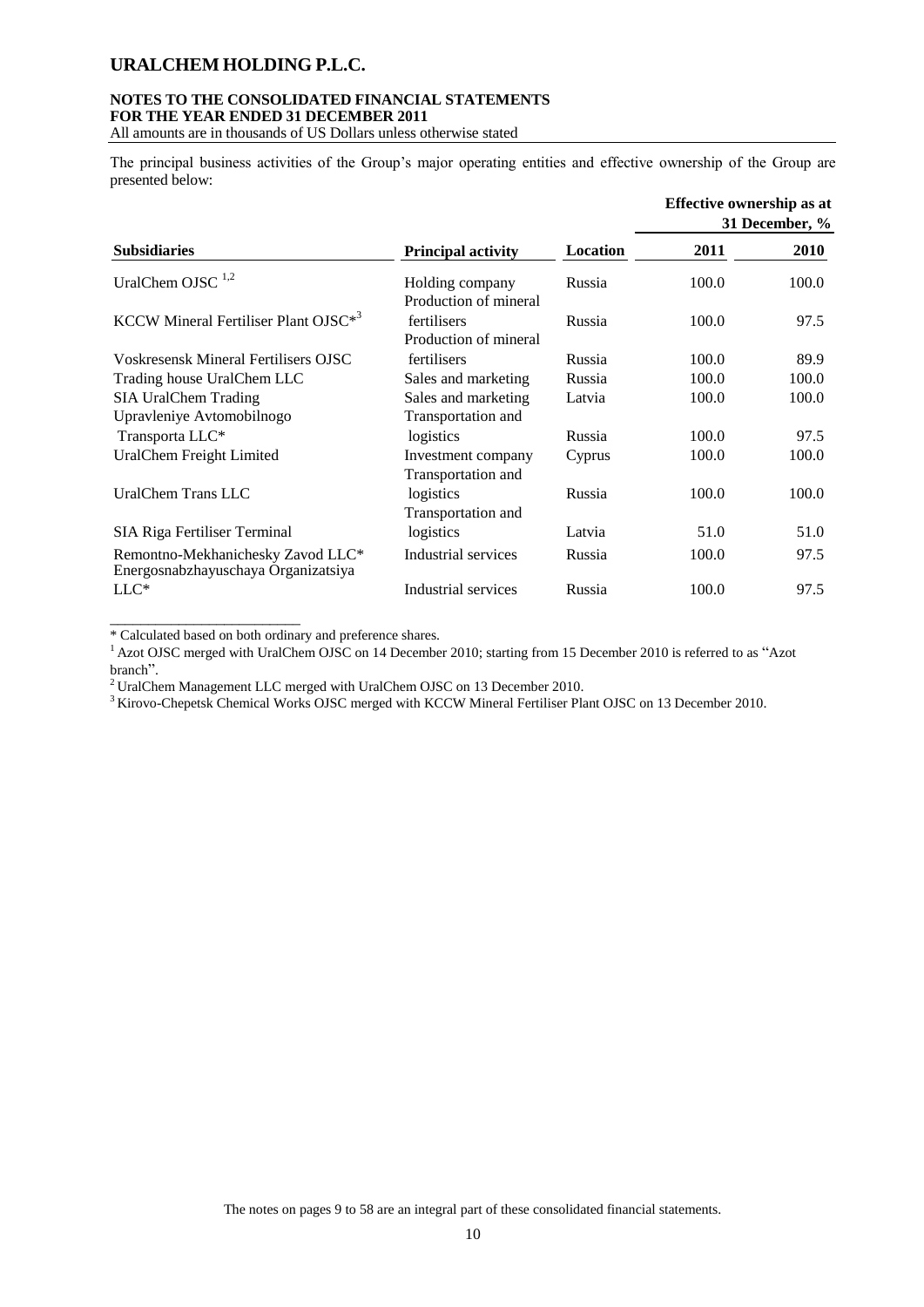#### **NOTES TO THE CONSOLIDATED FINANCIAL STATEMENTS FOR THE YEAR ENDED 31 DECEMBER 2011** All amounts are in thousands of US Dollars unless otherwise stated

## **2. ADOPTION OF NEW AND REVISED STANDARDS**

## **Standards and Interpretations effective in the current period**

The Group has adopted all revised and new Standards and Interpretations issued by the International Accounting Standards Board and International Financial Reporting Interpretations Committee that are mandatory for adoption in the annual periods beginning on 1 January 2011.

## **Standards and Interpretations adopted with no effect on the consolidated financial statements**

IFRS 3 Business Combinations (amendments) IFRS 7 Financial Instruments (amendments) IAS 1 Presentation of Financial Statements (amendments) IAS 19 Employee Benefits (revised) IAS 24 Related Party Disclosures (revised) IAS 27 Consolidated and Separate Financial Statements (amendments) IAS 32 Financial Instruments: Presentation (amendments) IAS 34 Interim Financial Reporting (amendments) IFRIC 13 Customer Loyalty Programmes (amendments) IFRIC 14 The Limit on a Defined Benefit Asset, Minimum Funding Requirements and their Interaction (amendments) IFRIC 19 Extinguishing Financial Liabilities with Equity Instruments

The adoption of other new and revised Standards and Interpretations effective on or after 1 January 2011 as listed above, had no material impact on these consolidated financial statements.

#### **Standards and Interpretations in issue but not yet adopted**

At the date of authorisation of these consolidated financial statements, the following Standards and Interpretations were in issue but not yet effective:

|                                                                 | Effective on or for<br>annual periods |
|-----------------------------------------------------------------|---------------------------------------|
| <b>Standards and Interpretations</b>                            | beginning on or after                 |
|                                                                 |                                       |
| <b>IFRS</b> 7 Financial Instruments (amendments)                | 1 January 2013                        |
| IFRS 9 Financial Instruments – Classification and Measurement   | 1 January 2015                        |
| <b>IFRS 10 Consolidated Financial Statements</b>                | 1 January 2013                        |
| <b>IFRS</b> 11 Joint Arrangements                               | 1 January 2013                        |
| IFRS 12 Disclosure of Interests in Other Entities               | 1 January 2013                        |
| <b>IFRS</b> 13 Fair Value Measurement                           | 1 January 2013                        |
| IAS 1 Presentation of Financial Statements (amendments)         | 1 July 2012                           |
| IAS 12 Income Taxes (amendments)                                | 1 January 2012                        |
| IAS 19 Employee Benefits (revised)                              | 1 January 2013                        |
| IAS 27 Consolidated and Separate Financial Statements (revised) | 1 January 2013                        |
| IAS 28 Investments in Associates (revised)                      | 1 January 2013                        |
| IAS 32 Financial Instruments (amendments)                       | 1 January 2014                        |

The impact of adoption of these Standards and Interpretations in the preparation of the consolidated financial statements in future periods is currently being assessed by management. Management anticipates that, except for IFRS 9 Financial Instruments - Classification and Measurement ("IFRS 9") and IFRS 13 Fair Value Measurement ("IFRS 13"), the adoption of these Standards and Interpretations will have no material impact on the consolidated financial statements of the Group in the period of initial adoption.

IFRS 9 introduces new requirements for the classification and measurement of financial assets. All recognised financial assets that are currently within the scope of IAS 39 Financial Instruments: Recognition and Measurement, will be measured at either amortised cost or fair value. IFRS 13 establishes a single source of guidance for fair value measurements.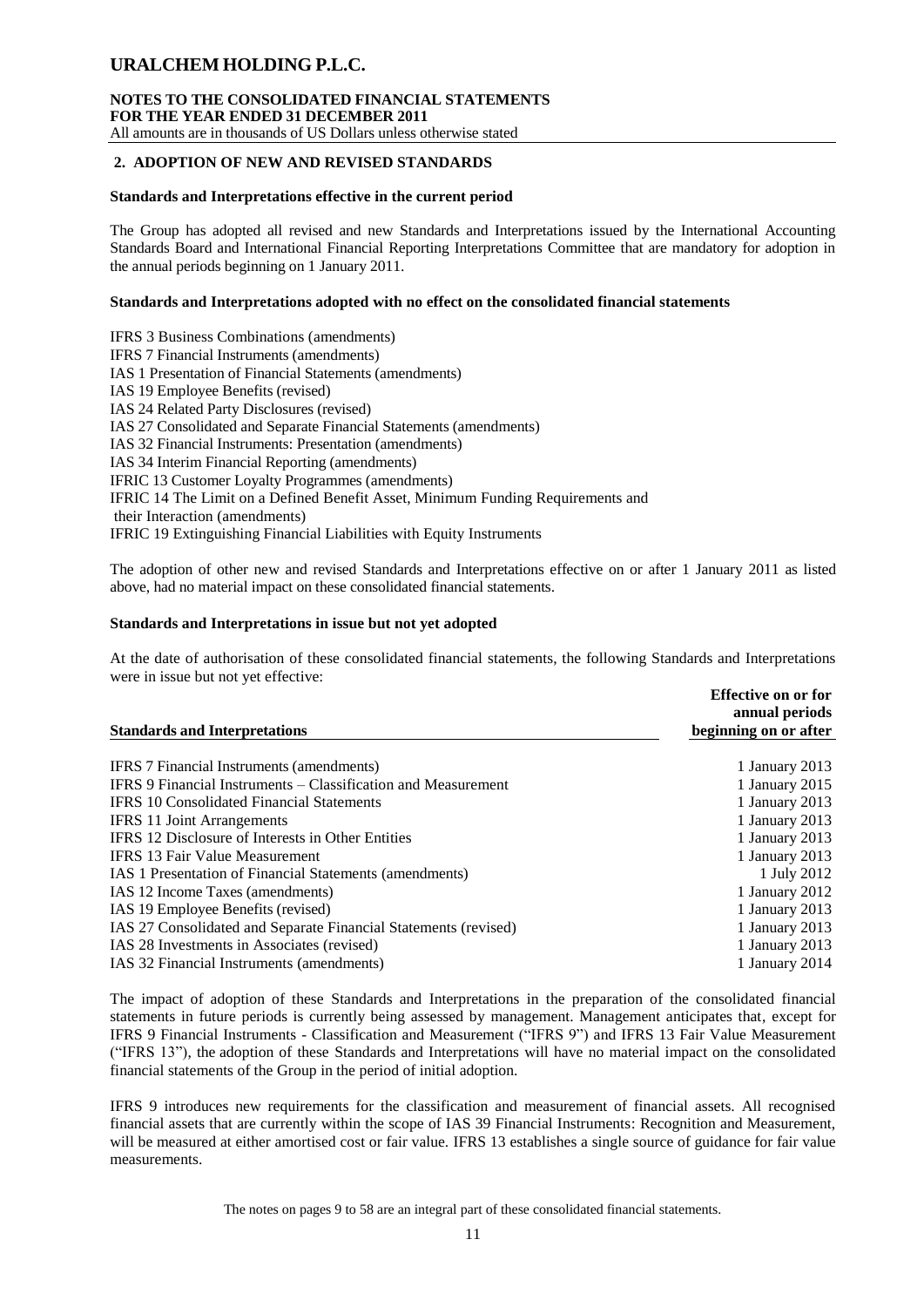#### **NOTES TO THE CONSOLIDATED FINANCIAL STATEMENTS FOR THE YEAR ENDED 31 DECEMBER 2011** All amounts are in thousands of US Dollars unless otherwise stated

Also IFRS 12 Disclosure of Interests in Other Entities and IFRS 13 Fair Value Measurement require more extensive disclosures than current standards.

## **3. SIGNIFICANT ACCOUNTING POLICIES**

## **Statement of compliance**

The consolidated financial statements of the Group have been prepared in accordance with International Financial Reporting Standards.

## **Basis of preparation**

The consolidated financial statements have been prepared on the historical cost basis except for mark-to-market valuation of certain financial instruments, in accordance with IAS 39 Financial Instruments: Recognition and Measurement.

## **Basis of consolidation**

The consolidated financial statements incorporate financial statements of the Company and entities controlled by the Company (its subsidiaries). Control is achieved where the Company has the power to govern the financial and operating policies of an entity so as to obtain benefits from its activities.

Other than transactions which were part of the reorganisation of the Group, the results of subsidiaries acquired or disposed of during the year are included in the consolidated income statement from the effective date of acquisition and up to the effective date of disposal, as appropriate. Total comprehensive income of subsidiaries is attributed to the owners of the Company and to the non-controlling interests even if this results in the non-controlling interests having a deficit balance.

All intra-group transactions, balances, income and expenses are eliminated in full on consolidation.

Changes in the Group's ownership interests in subsidiaries that do not result in the Group losing control over the subsidiaries are accounted for as equity transactions. The carrying amounts of the Group's interests and the noncontrolling interests are adjusted to reflect the changes in their relative interests in the subsidiaries. Difference, if any, between the amount by which the non-controlling interests are adjusted and the fair value of the consideration paid or received is recognised directly in retained earnings and attributed to shareholders of the Company.

When the Group loses control of a subsidiary, the profit or loss on disposal is calculated as the difference between:

- the aggregate of the fair value of the consideration received and the fair value of any retained interest; and
- the previous carrying amount of the assets (including goodwill, if any) and liabilities of the subsidiary and any non-controlling interests.

The fair value of any investment retained in the former subsidiary at the date when control is lost is regarded as the fair value on initial recognition for subsequent accounting under IAS 39 Financial Instruments: Recognition and Measurement or, when applicable, the cost on initial recognition of an investment in an associate or a jointly controlled entity.

## **Business combinations with third parties**

Acquisitions of subsidiaries and businesses, other than acquisitions from entities under common control, are accounted for using the purchase method. The consideration transferred in a business combination is measured at fair value, which is calculated as the sum of the acquisition date fair values of the assets transferred by the Group, liabilities incurred by the Group to the former owners of the acquiree and the equity interests issued by the Group in exchange for control of the acquiree. Acquisition-related costs are generally recognised in the income statement as incurred.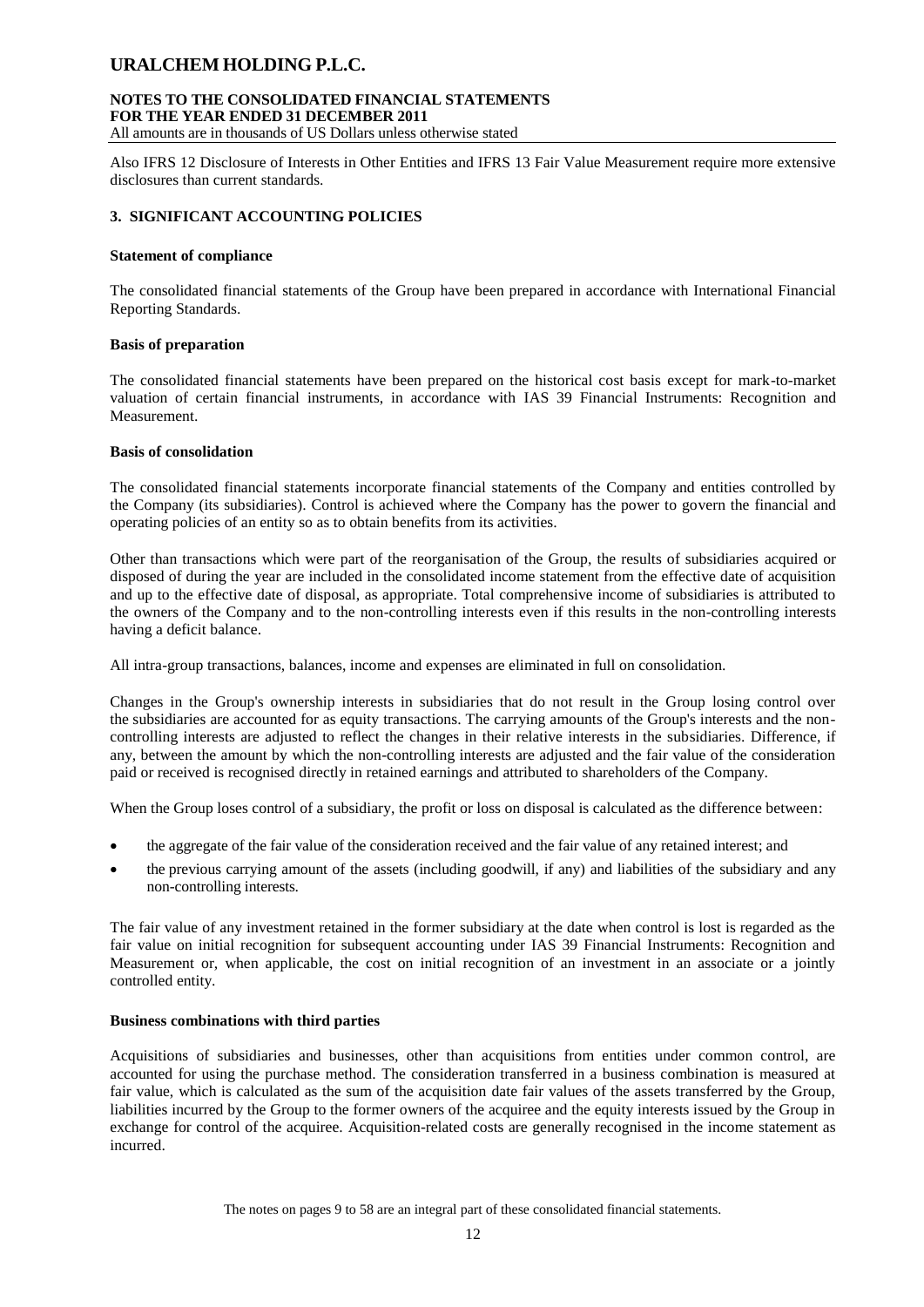#### **NOTES TO THE CONSOLIDATED FINANCIAL STATEMENTS FOR THE YEAR ENDED 31 DECEMBER 2011** All amounts are in thousands of US Dollars unless otherwise stated

At the acquisition date, the identifiable assets acquired and the liabilities assumed are recognised at their fair value, except that:

- deferred tax assets or liabilities and liabilities or assets related to employee benefit arrangements are recognised and measured in accordance with IAS 12 Income Taxes and IAS 19 Employee Benefits respectively;
- liabilities or equity instruments related to share-based payment arrangements of the acquiree or share-based payment arrangements of the Group entered into to replace share-based payment arrangements of the acquiree are measured in accordance with IFRS 2 Share-based Payment at the acquisition date; and
- assets that are classified as held for sale in accordance with IFRS 5 Non-current Assets Held for Sale and Discontinued Operations are measured in accordance with that standard.

Non-controlling interests that are present ownership interests and entitle their holders to a proportionate share of the entity's net assets in the event of liquidation may be initially measured either at fair value or at the noncontrolling interests' proportionate share of the recognised amounts of the acquiree's identifiable net assets. The choice of measurement basis is made on a transaction-by-transaction basis. Total comprehensive income is attributable to non-controlling interests even if this results in the non-controlling interests having a deficit balance.

When the consideration transferred by the Group in a business combination includes assets or liabilities resulting from a contingent consideration arrangement, the contingent consideration is measured at its acquisition-date fair value and included as part of the consideration transferred in a business combination. Changes in the fair value of the contingent consideration that qualify as measurement period adjustments are adjusted retrospectively, with corresponding adjustments against goodwill. Measurement period adjustments are adjustments that arise from additional information obtained during the 'measurement period' (which cannot exceed one year from the acquisition date) about facts and circumstances that existed at the acquisition date.

The subsequent accounting for changes in the fair value of the contingent consideration that do not qualify as measurement period adjustments depends on how the contingent consideration is classified. Contingent consideration that is classified as equity is not remeasured at subsequent reporting dates and its subsequent settlement is accounted for within equity. Contingent consideration that is classified as an asset or a liability is remeasured at subsequent reporting dates in accordance with IAS 39 Financial Instruments: Recognition and Measurement, or IAS 37 Provisions, Contingent Liabilities and Contingent Assets, as appropriate, with the corresponding gain or loss being recognised in the income statement.

When a business combination is achieved in stages, the Group's previously held equity interest in the acquiree is remeasured to fair value at the acquisition date (i.e. the date when the Group obtains control) and the resulting gain or loss, if any, is recognised in profit or loss. Amounts arising from interests in the acquiree prior to the acquisition date that have previously been recognised in other comprehensive income are reclassified to income statement where such treatment would be appropriate if those interests were disposed of.

If the initial accounting for a business combination is incomplete by the end of the reporting period in which the combination occurs, the Group reports provisional amounts for the items for which the accounting is incomplete. Those provisional amounts are adjusted during the measurement period (see above), or additional assets or liabilities are recognised, to reflect new information obtained about facts and circumstances that existed at the acquisition date that, if known, would have affected the amounts recognised at that date.

## **Common control transactions**

The assets and liabilities of subsidiaries acquired from entities under common control are recorded at the carrying values recognised by the transferor. Any difference between the carrying value of the net assets of subsidiaries acquired, and the consideration paid by the Group is accounted for as an adjustment to shareholders' equity. The net assets of the subsidiaries and the results of their operations are recognised retrospectively from the date on which control over the subsidiaries was obtained by the transferor.

The cost of assets acquired from entities under common control is measured as the carrying value of the asset given up by the transferor at the date of the transaction. Any difference between the carrying value of the assets acquired, and the consideration paid by the Group is accounted for as an adjustment to shareholders' equity.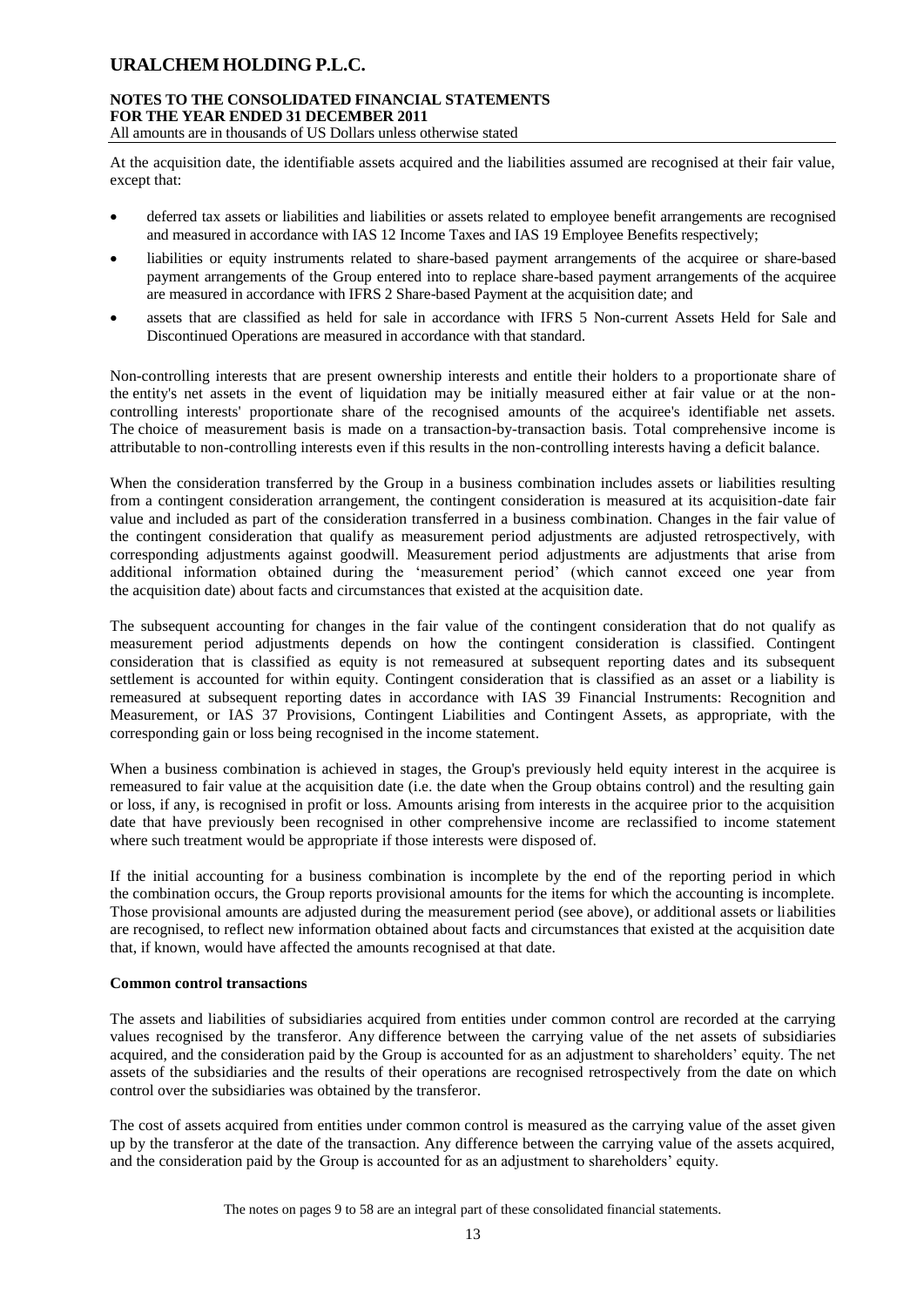# **NOTES TO THE CONSOLIDATED FINANCIAL STATEMENTS FOR THE YEAR ENDED 31 DECEMBER 2011**

All amounts are in thousands of US Dollars unless otherwise stated

## **Goodwill**

Goodwill arising on acquisition is recognised as an asset and is carried at cost as established at the date of acquisition of the business less accumulated impairment losses, if any.

Goodwill is measured as the excess of the sum of the consideration transferred, the amount of any non-controlling interests in the acquiree, and the fair value of the acquirer's previously held equity interest in the acquiree (if any) over the net of the acquisition date amounts of the identifiable assets acquired and the liabilities assumed. If, after reassessment, the net of the acquisition date amounts of the identifiable assets acquired and liabilities assumed exceeds the sum of the consideration transferred, the amount of any non-controlling interests in the acquiree and the fair value of the acquirer's previously held interest in the acquiree (if any), the excess is recognised immediately in profit or loss as a bargain purchase gain.

Goodwill is not amortised but is reviewed for impairment at least annually. For the purpose of impairment testing, goodwill is allocated to each of the Group's cash-generating units expected to benefit from the synergies of the combination. Cash-generating units to which goodwill has been allocated are tested for impairment annually, or more frequently when there is an indication that the unit may be impaired. If the recoverable amount of the cashgenerating unit is less than the carrying amount of the unit, the impairment loss is allocated first to reduce the carrying amount of any goodwill allocated to the unit and then to the other assets of the unit pro-rata on the basis of the carrying amount of each asset in the unit. An impairment loss recognised for goodwill is not reversed in a subsequent period.

On disposal of a subsidiary, the attributable amount of goodwill is included in the determination of the gain or loss on disposal.

## **Investments in associates**

An associate is an entity over which the Group has significant influence and that is neither a subsidiary nor an interest in a joint venture. Significant influence is the power to participate in the financial and operating policy decisions of the investee but is not control or joint control over those policies.

The results and assets and liabilities of associates are incorporated in the financial statements using the equity method of accounting, except when the investment is classified as held for sale, in which case it is accounted for in accordance with IFRS 5 Non-current Assets Held for Sale and Discontinued Operations. Under the equity method, an investment in an associate is initially recognised in the consolidated statement of financial position at cost and adjusted thereafter to recognise the Group's share of the profit or loss and other comprehensive income of the associate. When the Group's share of losses of an associate exceeds the Group's interest in that associate (which includes any long-term interests that, in substance, form part of the Group's net investment in the associate), the Group discontinues recognising its share of further losses. Additional losses are recognised only to the extent that the Group has incurred legal or constructive obligations or made payments on behalf of the associate.

Any excess of the cost of acquisition over the Group's share of the net fair value of the identifiable assets, liabilities and contingent liabilities of the associate recognised at the date of acquisition is recognised as goodwill. The goodwill is included within the carrying amount of the investment and is assessed for impairment as part of that investment. Any excess of the Group's share of the net fair value of the identifiable assets, liabilities and contingent liabilities over the cost of acquisition, after reassessment, is recognised immediately in the income statement.

Where a Group entity transacts with an associate of the Group, profits and losses are eliminated to the extent of the Group's interest in the relevant associate.

#### **Non-current assets held for sale**

Non-current assets and disposal groups are classified as held for sale if their carrying amount will be recovered principally through a sale transaction rather than through continuing use. This condition is regarded as met only when the sale is highly probable and the asset (or disposal group) is available for immediate sale in its present condition. Management must be committed to the sale, which should be expected to qualify for recognition as a completed sale within one year from the date of classification.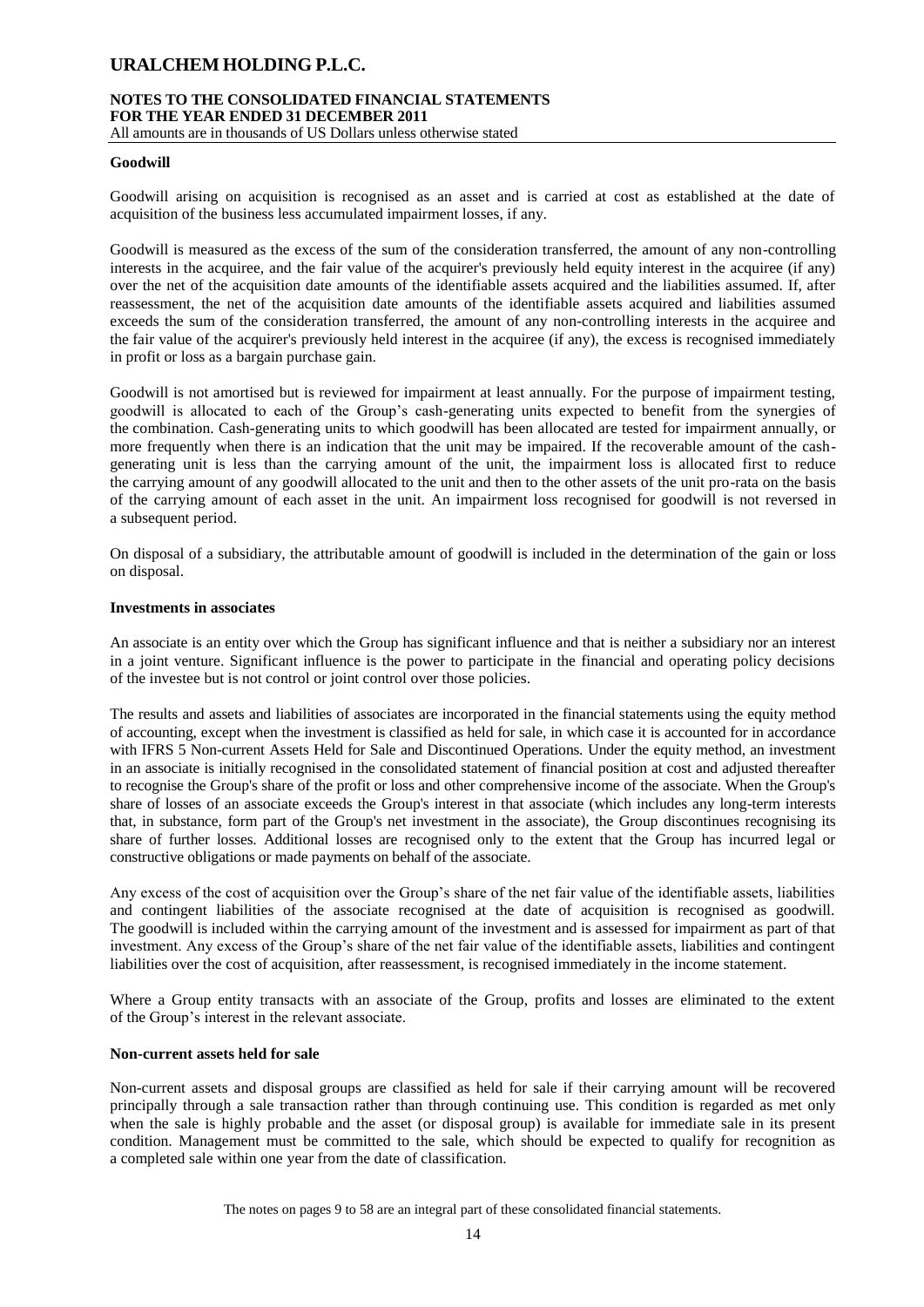## **NOTES TO THE CONSOLIDATED FINANCIAL STATEMENTS FOR THE YEAR ENDED 31 DECEMBER 2011**

All amounts are in thousands of US Dollars unless otherwise stated

When the Group is committed to a sale plan involving loss of control of a subsidiary, all of the assets and liabilities of that subsidiary are classified as held for sale when the criteria described above are met, regardless of whether the Group will retain a non-controlling interests in its former subsidiary after the sale.

Non-current assets and disposal groups classified as held for sale are measured at the lower of their previous carrying amount and fair value less costs to sell.

## **Discontinued operations**

A discontinued operation is a component of the Group's business that represents a separate major line of business or geographical area of operations that has been disposed of or is held for sale at the end of the reporting period. Classification as a discontinued operation occurs upon disposal or when the operation meets the criteria to be classified as held for sale, if earlier. When an operation is classified as a discontinued operation, the comparative income statement is restated as if the operation had been discontinued from the earliest period presented. The comparative statement of financial position is not restated for information related to discontinued operations.

Where the discontinued operations was disposed of through a distribution to an entity under common control and ownership, any difference between the consideration received and the carrying value of net assets disposed is recognised directly in equity.

## **Revenue recognition**

Revenue is measured at the fair value of the consideration received or receivable, excluding:

- value added tax;
- custom duties; and
- estimated customer returns, rebates and other similar allowances.

Revenue is recognised to the extent that it is probable that economic benefits will flow to the Group and the revenue and costs incurred or to be incurred in respect of the transaction can be reliably measured.

Cash received in advance from customers is not included in current year revenue, and is recognised within advances received.

#### *Sales of goods*

Revenue from sale of goods comprises revenue from sales of mineral fertilisers, ammonia, explosive grade ammonium nitrate, inorganic acids and other chemical products and is recognised when significant risks and rewards of ownership are transferred to the buyer in accordance with the shipping terms specified in the sales agreements.

## *Other sales*

The Group provides the following principal types of services:

- supply of electricity and heat energy;
- construction, repairs and maintenance services; and
- transportation services.

Revenue from contracts to provide services is recognised when the services are rendered.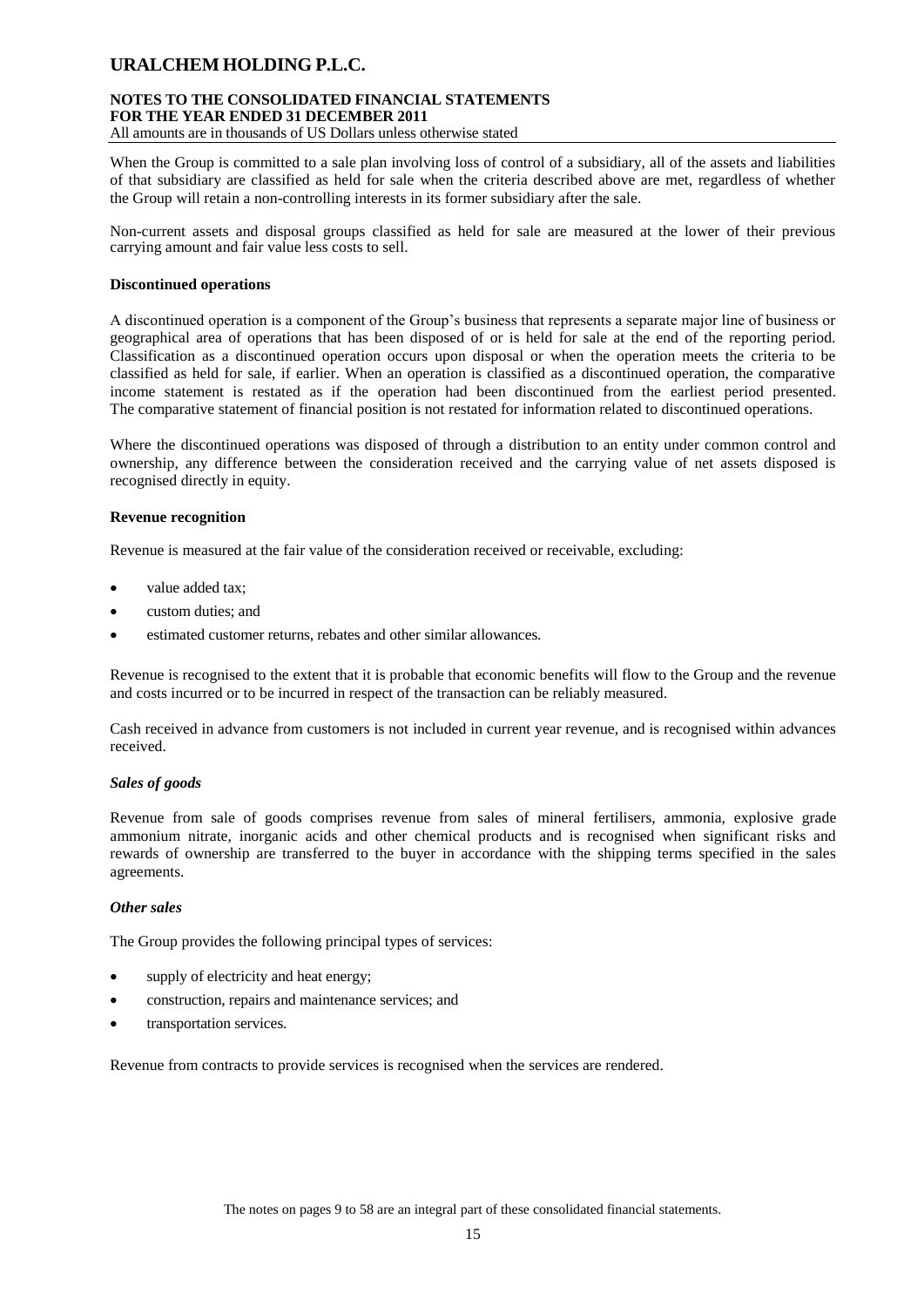#### **NOTES TO THE CONSOLIDATED FINANCIAL STATEMENTS FOR THE YEAR ENDED 31 DECEMBER 2011** All amounts are in thousands of US Dollars unless otherwise stated

## **Dividend and interest income**

Dividend income from investments is recognised when the Group's right to receive payment has been established.

Interest income from a financial asset is recognised when it is probable that the economic benefits will flow to the Group and the amount of income can be measured reliably. Interest income is accrued on a time basis, by reference to the principal outstanding and at the effective interest rate applicable, which is the rate that discounts estimated future cash receipts through the expected life of the financial asset to that asset's net carrying amount.

## **Leasing – the Group as lessee**

Leases are classified as finance leases whenever the terms of the lease transfer substantially all the risks and rewards of ownership to the lessee. All other leases are classified as operating leases.

Assets held under finance leases are initially recognised as assets of the Group at their fair value at the inception of the lease or, if lower, at the present value of the minimum lease payments. The corresponding liability to the lessor is included in the statement of financial position as a finance lease obligation.

Lease payments are apportioned between finance expenses and reduction of the lease obligation so as to achieve a constant rate of interest on the remaining balance of the liability. Finance expenses are recognised immediately in profit or loss, unless they are directly attributable to qualifying assets, in which case they are capitalised in accordance with the Group's general policy on borrowing costs (see below). Contingent rentals are recognised as expenses in the periods in which they are incurred.

Operating lease payments are recognised as an expense on a straight-line basis over the lease term, except where another systematic basis is more representative of the time pattern in which economic benefits from the leased asset are consumed. Contingent rentals arising under operating leases are recognised as an expense in the period in which they are incurred.

#### **Foreign currencies**

The individual financial statements of each Group entity are presented in the currency of the primary economic environment in which the entity operates (its functional currency), which reflects the economic substance of its operations. The functional currency of the Company and other subsidiaries, registered in Cyprus, is the US Dollar ("USD") or the Euro ("EUR"), while the functional currency of all subsidiaries registered in the Russian Federation is the Russian Rouble ("RUR") and the functional currency of subsidiaries registered in the European Union is EUR.

In preparing the financial statements of each individual group entity, transactions in currencies other than the entity's functional currency (foreign currencies) are recorded at the rates of exchange prevailing at the dates of the transactions. At the end of each reporting date, monetary items denominated in foreign currencies are retranslated at the rates prevailing at that date. Non-monetary items carried at fair value that are denominated in foreign currencies are retranslated at the rates prevailing at the date when the fair value was determined. Non-monetary items that are measured in terms of historical cost in a foreign currency are not retranslated.

Exchange differences are recognised in profit or loss in the period in which they arise, except for:

- exchange differences on foreign currency borrowings relating to assets under construction for future productive use, which are included in the cost of those assets where they are regarded as an adjustment to interest costs on those foreign currency borrowings; and
- exchange differences on monetary items receivable from or payable to a foreign operation for which settlement is neither planned nor likely to occur (therefore forming part of the net investment in the foreign operation), which are recognised initially in other comprehensive income and reclassified from equity to profit or loss on repayment of the monetary items.

Management of the Group has chosen to present consolidated financial statements in USD for the convenience of the users of these consolidated financial statements.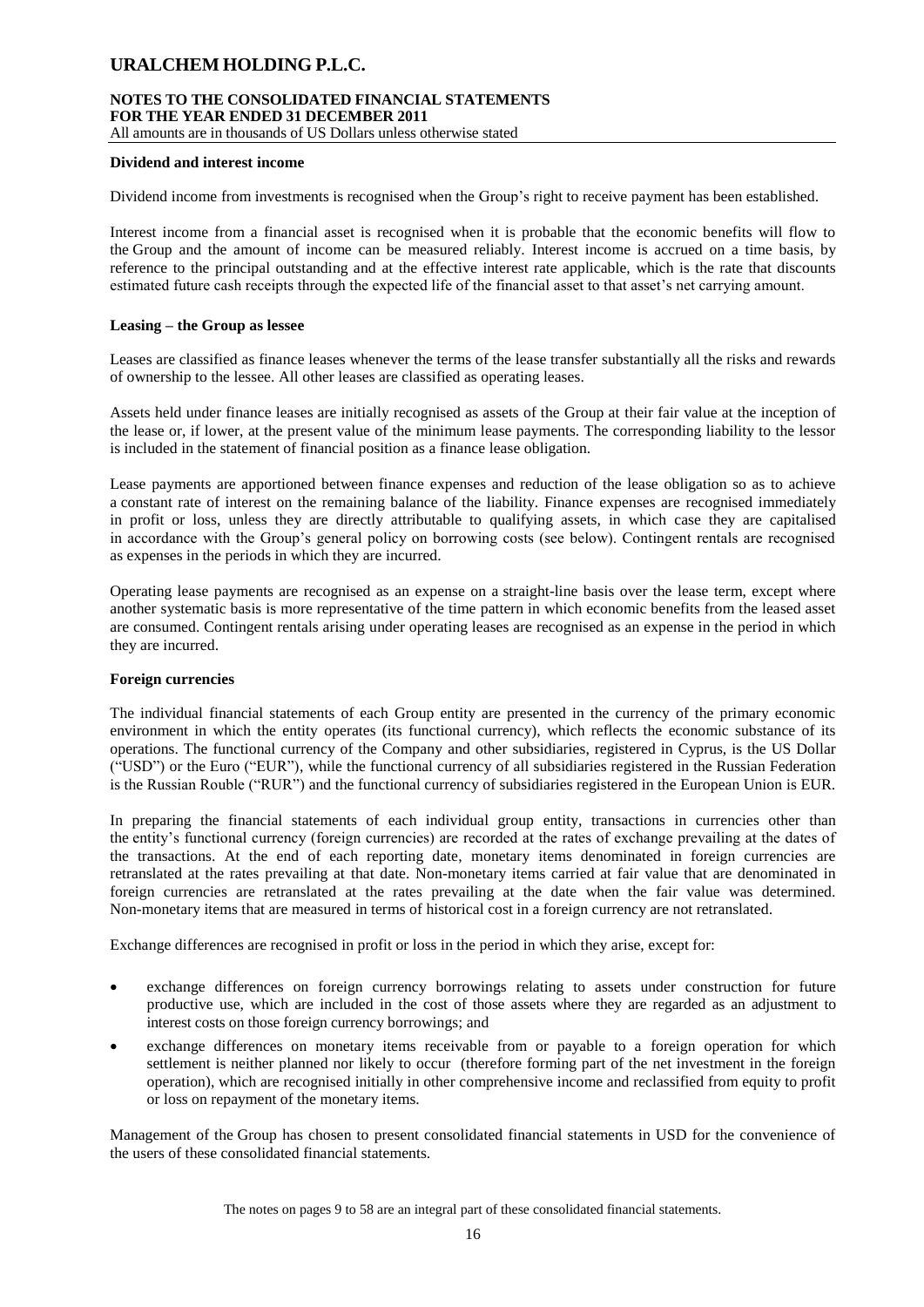#### **NOTES TO THE CONSOLIDATED FINANCIAL STATEMENTS FOR THE YEAR ENDED 31 DECEMBER 2011** All amounts are in thousands of US Dollars unless otherwise stated

The translation from functional currency into presentation currency is performed as follows:

- assets and liabilities are expressed in USD using exchange rates prevailing at the reporting date;
- income and expense items are translated at exchange rates that approximate the exchange rates at the dates of the transactions, unless exchange rates fluctuated significantly during that period, in which case the exchange rates at the dates of the transactions are used;
- exchange differences arising, if any, are recognised in other comprehensive income and accumulated in equity; and
- in the consolidated statement of cash flows, cash balances at the beginning and end of each period presented are translated at exchange rates at the respective dates. All cash flows are translated at exchange rates that approximate the exchange rates at the dates of the transactions, unless exchange rates fluctuated significantly during that period, in which case the exchange rates at the dates of the transactions are used. Resulting exchange differences, if any, are presented as effect of exchange rate changes on the balance of cash held in foreign currencies.

On the disposal of a foreign operation (i.e. a disposal of the Group's entire interest in a foreign operation, or a disposal involving loss of control over a subsidiary that includes a foreign operation, a disposal involving loss of joint control over a jointly controlled entity that includes a foreign operation, or a disposal involving loss of significant influence over an associate that includes a foreign operation), all of the exchange differences accumulated in equity in respect of that operation attributable to the owners of the Company are reclassified to profit or loss. Any exchange differences that have previously been attributed to non-controlling interests are derecognised, but they are not reclassified to the income statement.

In the case of a partial disposal that does not result in the Group losing control over a subsidiary that includes a foreign operation, the proportionate share of accumulated exchange differences are re-attributed to non-controlling interests and are not recognised in profit or loss. For all other partial disposals (i.e. reductions in the Group's ownership interest in associates or jointly controlled entities that do not result in the Group losing significant influence or joint control), the proportionate share of the accumulated exchange differences is reclassified to the income statement.

Goodwill and fair value adjustments on identifiable assets and liabilities acquired arising on the acquisition of a foreign operation are treated as assets and liabilities of the foreign operation and translated at the rate of exchange prevailing at the end of each reporting period. Exchange differences arising are recognised in equity.

## **Borrowing costs**

Borrowing costs directly attributable to the acquisition, construction or production of qualifying assets, which are assets that necessarily take a substantial period of time to get ready for their intended use or sale, are added to the cost of those assets, until such time when the assets are substantially ready for their intended use or sale. Investment income earned on temporary investment of specific borrowings pending their expenditure on qualifying assets is deducted from the borrowing costs eligible for capitalisation.

All other borrowing costs are recognised in the income statement in the period in which they are incurred.

## **Income tax**

Income tax expense represents the sum of the tax currently payable, receivable and deferred tax.

## *Current tax*

The tax currently payable is based on taxable profit for the year. Taxable profit differs from profit as reported in the consolidated income statement because of items of income or expense that are taxable or deductible in other years and items that are never taxable or deductible. The Group's liability for current tax is calculated using tax rates that have been enacted or substantively enacted by the end of the reporting period.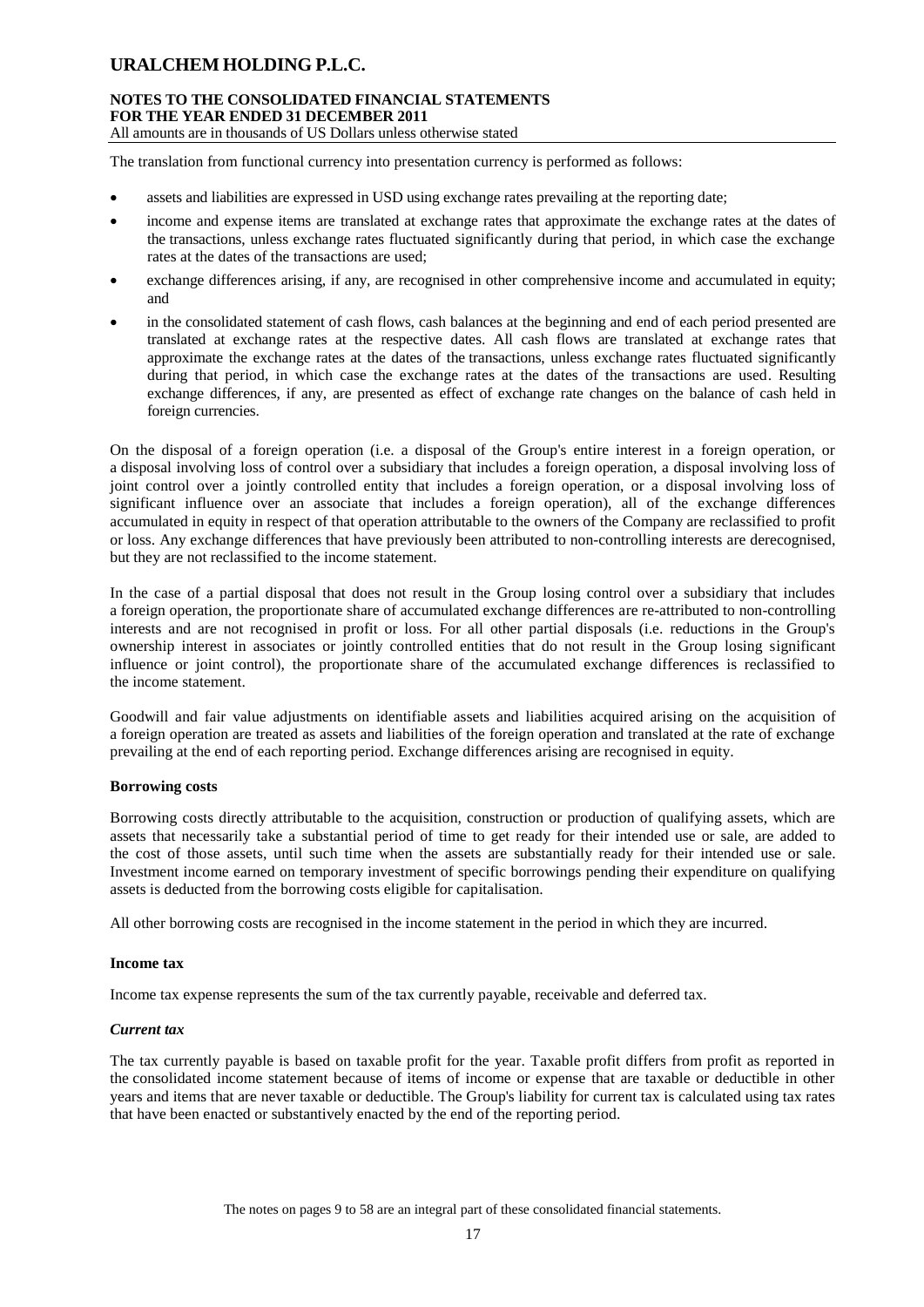#### **NOTES TO THE CONSOLIDATED FINANCIAL STATEMENTS FOR THE YEAR ENDED 31 DECEMBER 2011** All amounts are in thousands of US Dollars unless otherwise stated

## *Deferred tax*

Deferred tax is recognised on temporary differences between the carrying amounts of assets and liabilities in the consolidated financial statements and the corresponding tax bases used in the computation of taxable profit. Deferred tax liabilities are recognised for all taxable temporary differences. Deferred tax assets are recognised for all deductible temporary differences to the extent that it is probable that taxable profits will be available against which those deductible temporary differences can be utilised. Such deferred tax assets and liabilities are not recognised if the temporary difference arises from goodwill or from the initial recognition (other than in a business combination) of other assets and liabilities in a transaction that affects neither the taxable profit nor the accounting profit.

Deferred tax liabilities are recognised for taxable temporary differences associated with investments in subsidiaries and associates, except where the Group is able to control the reversal of the temporary difference and it is probable that the temporary difference will not reverse in the foreseeable future. Deferred tax assets arising from deductible temporary differences associated with such investments and interests are only recognised to the extent that it is probable that there will be sufficient taxable profits against which to utilise the benefits of the temporary differences and they are expected to reverse in the foreseeable future.

The carrying amount of deferred tax assets is reviewed at the end of each reporting period and reduced to the extent that it is no longer probable that sufficient taxable profits will be available to allow all or part of the asset to be recovered.

Deferred tax assets and liabilities are measured at the tax rates that are expected to apply in the period in which the liability is settled or the asset realised, based on tax rates (and tax laws) that have been enacted or substantively enacted by the end of the reporting period. The measurement of deferred tax liabilities and assets reflects the tax consequences that would follow from the manner in which the Group expects, at the end of the reporting period, to recover or settle the carrying amount of its assets and liabilities.

Deferred tax assets and liabilities are offset when there is a legally enforceable right to set off current tax assets against current tax liabilities and when they relate to income taxes levied by the same taxation authority and the Group intends to settle its current tax assets and liabilities on a net basis.

Current and deferred tax are recognised in profit or loss, except when they relate to items that are recognised in other comprehensive income, in which case, the current and deferred tax are also recognised in other comprehensive income respectively. Where current tax or deferred tax arises from the initial accounting for a business combination, the tax effect is included in the accounting for the business combination.

## **Property, plant and equipment**

Items of property, plant and equipment are stated at cost, less accumulated depreciation and impairment losses.

Where parts of an item of property, plant and equipment have different useful lives, they are accounted for as separate items of property, plant and equipment.

The Group recognises in the carrying amount of an item of property, plant and equipment the cost of replacing part of such an item if it is probable that the future economic benefits embodied with the item will flow to the Group and the cost of the item can be measured reliably. All other costs are recognised in income statement as incurred.

An item of property, plant and equipment is derecognised upon disposal or when no future economic benefits are expected to arise from the continued use of the asset. Any gain or loss arising on the disposal or retirement of an item of property, plant and equipment is determined as the difference between the sales proceeds and the carrying amount of the asset and is recognised in profit or loss.

## **Depreciation**

Depreciation is calculated on a straight-line basis over the estimated useful lives of each item of property, plant and equipment. Assets held under finance lease arrangements are depreciated over the shorter of their estimated useful lives and lease terms. If there is reasonable certainty that the lessee will obtain ownership by the end of the lease term, the period of expected use is the useful life of the asset. Land is not depreciated.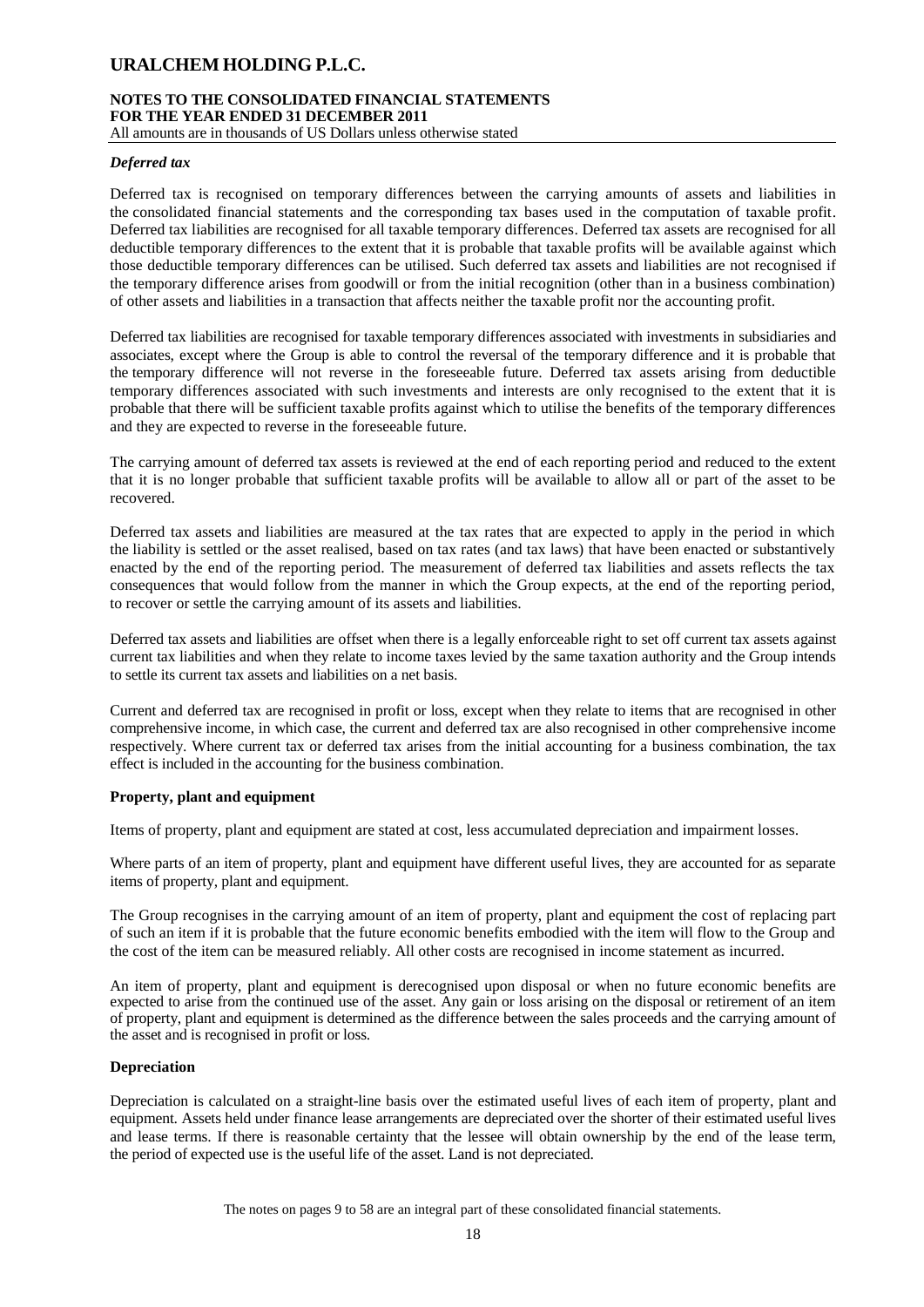# **NOTES TO THE CONSOLIDATED FINANCIAL STATEMENTS FOR THE YEAR ENDED 31 DECEMBER 2011**

All amounts are in thousands of US Dollars unless otherwise stated

The estimated useful lives for the major classes of assets are as follows:

| Buildings and structures           | $15-60$ years |
|------------------------------------|---------------|
| Machinery, equipment and transport | 5-30 years    |
| Other                              | $2-10$ years  |

The estimated useful lives are reviewed annually, with the effect of any changes in estimate being accounted for on a prospective basis.

## **Construction in-progress**

Construction in-progress comprises costs directly related to construction of property, plant and equipment including an appropriate allocation of directly attributable variable overheads that are incurred in construction as well as costs of purchase of other assets that require installation or preparation for their use. Depreciation of these assets, on the same basis as for other property assets, commences when the assets are put into operation. Construction in-progress is reviewed regularly to determine whether its carrying value is fairly stated and an appropriate provision for impairment is made, if necessary.

## **Intangible assets**

Intangible assets, other than goodwill, are reported at cost less accumulated amortisation and impairment losses. Amortisation is charged on a straight-line basis over their estimated useful lives.

The estimated useful lives for the major classes of intangible assets are as follows:

| Software | $1-5$ years  |
|----------|--------------|
| Licences | $1-20$ years |
| Other    | $1-20$ years |

The estimated useful lives are reviewed annually, with the effect of any changes in estimate being accounted for on a prospective basis.

An intangible asset is derecognised on disposal, or when no future economic benefits are expected from use or disposal. Gains or losses arising from derecognition of an intangible asset, measured as the difference between the net disposal proceeds and the carrying amount of the asset, are recognised in profit or loss when the asset is derecognised.

## **Impairment of tangible and intangible assets excluding goodwill**

At the end of each reporting period, the Group reviews the carrying amounts of its tangible and intangible assets to determine whether there is any indication that those assets have suffered an impairment loss. If any such indication exists, the recoverable amount of the asset is estimated in order to determine the extent of the impairment loss (if any). Where it is not possible to estimate the recoverable amount of an individual asset, the Group estimates the recoverable amount of the cash-generating unit to which the asset belongs. Where a reasonable and consistent basis of allocation can be identified, corporate assets are also allocated to individual cash-generating units, or otherwise they are allocated to the smallest group of cash-generating units for which a reasonable and consistent allocation basis can be identified.

Intangible assets with indefinite useful lives and intangible assets not yet available for use are tested for impairment annually, or more frequently when there is an indication that the asset may be impaired.

The recoverable amount is the higher of fair value less cost to sell and value in use. In assessing value in use, the estimated future cash flows are discounted to their present value using a pre-tax discount rate that reflects current market assessments of the time value of money and the risks specific to the asset.

If the recoverable amount of an asset (or cash-generating unit) is estimated to be less than its carrying amount, the carrying amount of the asset (cash-generating unit) is reduced to its recoverable amount. An impairment loss is recognised immediately in profit or loss, unless the relevant asset is carried at a revalued amount, in which case the impairment loss is treated as a revaluation decrease.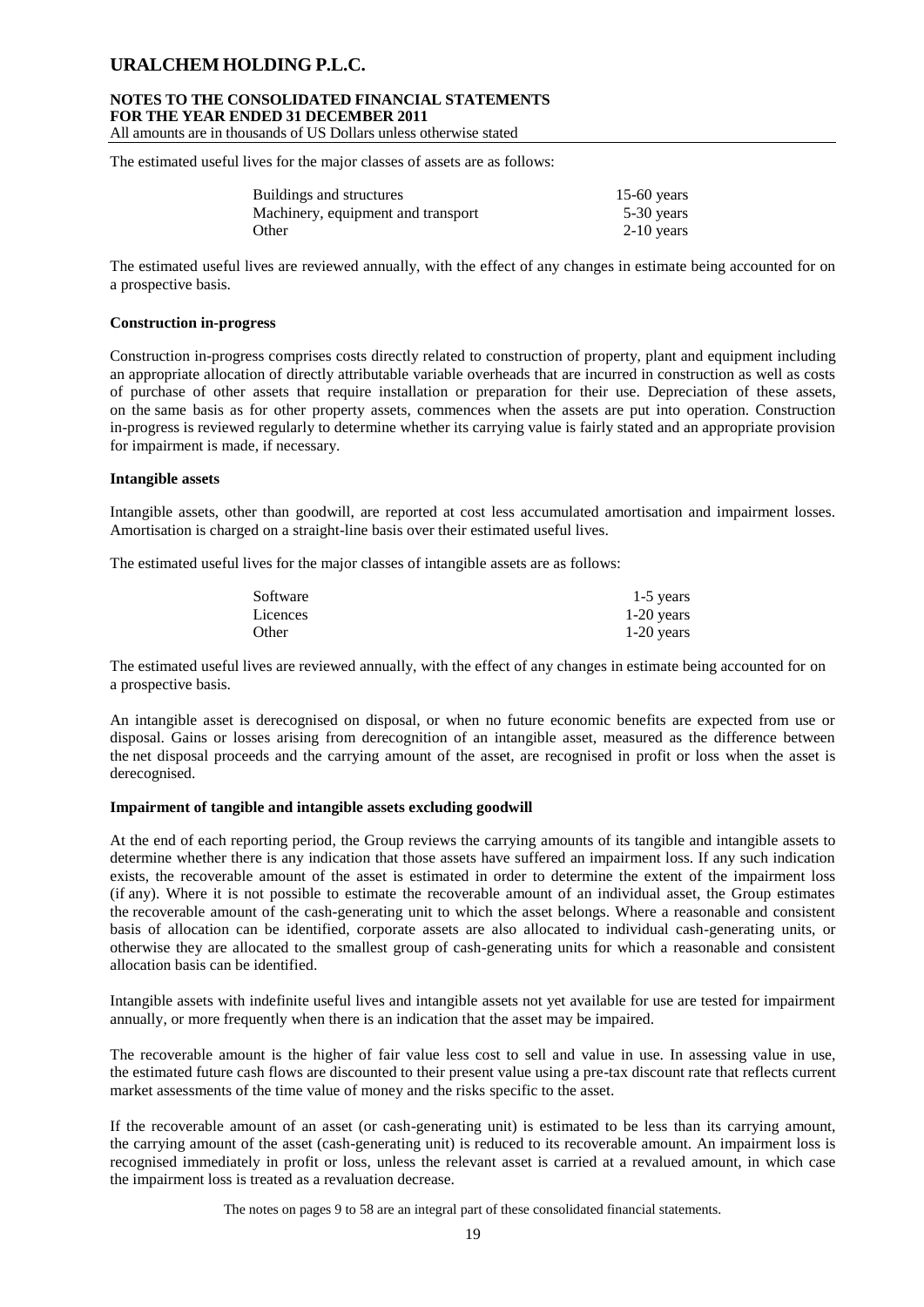# **NOTES TO THE CONSOLIDATED FINANCIAL STATEMENTS FOR THE YEAR ENDED 31 DECEMBER 2011**

All amounts are in thousands of US Dollars unless otherwise stated

Where an impairment loss subsequently reverses, the carrying amount of the asset (cash-generating unit) is increased to the revised estimate of its recoverable amount, but so that the increased carrying amount does not exceed the carrying amount that would have been determined had no impairment loss been recognised for the asset (cash-generating unit) in prior years. A reversal of an impairment loss is recognised immediately in profit or loss unless the relevant asset is carried at a revalued amount, in which case the reversal of the impairment loss is treated as a revaluation increase.

## **Financial assets**

Financial assets are recognised and derecognised on a trade date where the purchase or sale of an investment is under a contract whose terms require delivery of the investment within the timeframe established by the market concerned, and are initially measured at fair value, plus transaction costs, except for those financial assets classified as fair value through profit or loss, which are initially measured at fair value.

Financial assets are classified into the following specified categories:

- financial assets at fair value through profit or loss ("FVTPL");
- available-for-sale investments;
- held-to-maturity investments; and
- loans and receivables.

The classification depends on the nature and purpose of the financial assets and is determined at the time of initial recognition.

## *Effective interest method*

The effective interest method is a method of calculating the amortised cost of a debt instrument and of allocating interest income over the relevant period. The effective interest rate is the rate that exactly discounts estimated future cash receipts (including all fees paid or received that form an integral part of the effective interest rate, transaction costs and other premiums or discounts) through the expected life of the debt instrument, or, where appropriate, a shorter period to the net carrying amount on initial recognition.

Income is recognised on an effective interest rate basis for debt instruments other than financial assets designated at FVTPL.

#### *Financial assets at fair value through profit or loss*

Financial assets are classified as FVTPL where the financial asset is either held for trading or is designated at FVTPL.

A financial asset is classified as held for trading if:

- it has been acquired principally for the purpose of selling in the near future; or
- on initial recognition it is a part of a portfolio of identified financial instruments that the Group manages together and has a recent actual pattern of short-term profit-taking; or
- it is a derivative that is not designated and effective as a hedging instrument.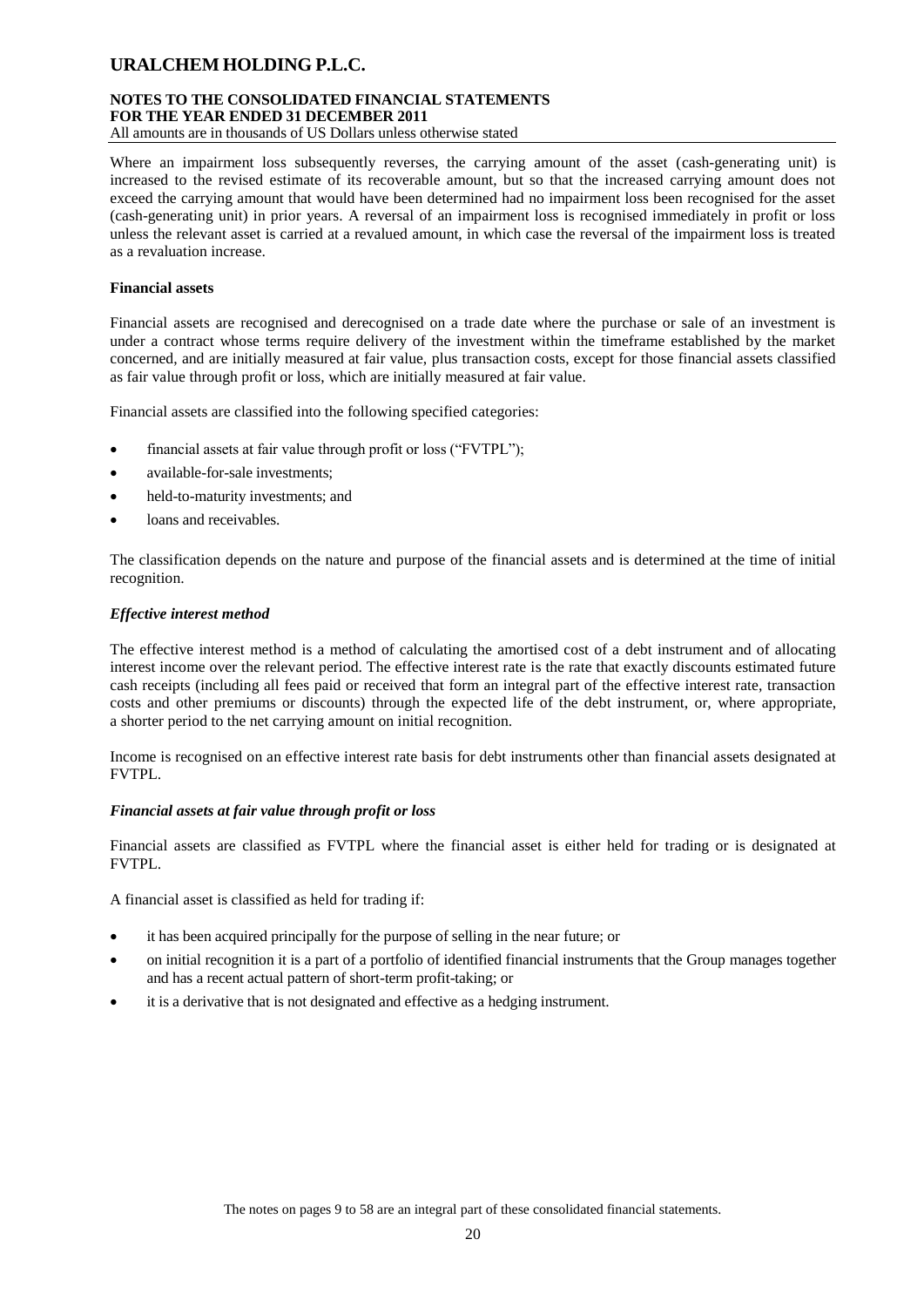# **NOTES TO THE CONSOLIDATED FINANCIAL STATEMENTS FOR THE YEAR ENDED 31 DECEMBER 2011**

All amounts are in thousands of US Dollars unless otherwise stated

A financial asset other than a financial asset held for trading may be designated as FVTPL upon initial recognition if:

- such designation eliminates or significantly reduces a measurement or recognition inconsistency that would otherwise arise; or
- the financial asset forms part of a group of financial assets or financial liabilities or both, which is managed and the performance of which is evaluated on a fair value basis, in accordance with the Group's documented risk management or investment strategy, and information about the grouping is provided internally on that basis; or
- it forms part of a contract containing one or more embedded derivatives, and IAS 39 Financial Instruments: Recognition and Measurement permits the entire combined contract (asset or liability) to be designated at FVTPL.

Financial assets at FVTPL are stated at fair value, with any gain or loss resulting from re-measurement recognised in profit or loss. The net gain or loss recognised in profit or loss incorporates any dividend or interest earned on the financial asset. Fair value is determined in the manner described in note 37.

## *Available-for-sale ("AFS") financial assets*

Listed and unlisted shares and redeemable notes held by the Group that are traded in an active market are classified as being AFS and are stated at fair value, except for investments in shares for which there are no available market quotations and whose fair value cannot be reliably measured which are accounted for at cost less any impairment. Fair value of AFS financial assets is determined as follows:

- the fair value of AFS financial assets with standard terms and conditions and traded on active markets is determined with reference to quoted market prices; and
- the fair value of other AFS financial assets is determined in accordance with generally accepted pricing model based on discounted cash flow analysis using prices from observable current market transactions.

Gains and losses arising from changes in fair value are recognised in other comprehensive income and accumulated in the investments revaluation reserve with the exception of impairment losses, interest calculated using the effective interest rate method and foreign exchange gains and losses on monetary assets, which are recognised in profit or loss. Where the investment is disposed of or is determined to be impaired, the cumulative gain or loss previously accumulated in the investments revaluation reserve is reclassified to profit or loss. If, in a subsequent period, the amount of the impairment loss attributable to AFS financial assets decreases and the decrease can be related objectively to an event occurring after the impairment was recognised, the previously recognised impairment loss is reversed through other comprehensive income and presented in the investment revaluation reserve as an increase in fair value of AFS financial assets.

Dividends on AFS equity instruments are recognised in the income statement when the Group's right to receive payments is established.

The fair value of AFS monetary assets denominated in a foreign currency is determined in that foreign currency and translated at the exchange rate at the end of each reporting period. The foreign exchange gains and losses that are recognised in profit or loss are determined based on the amortised cost of the monetary asset. Other foreign exchange gains and losses are recognised in other comprehensive income.

## *Held-to-maturity investments*

Promissory notes and debentures with fixed or determinable payments and fixed maturity dates which the Group has the positive intent and ability to hold to maturity are classified as held-to-maturity investments. Held-to-maturity investments are recorded at amortised cost less impairment, if any. Interest income is recognised using the effective interest method.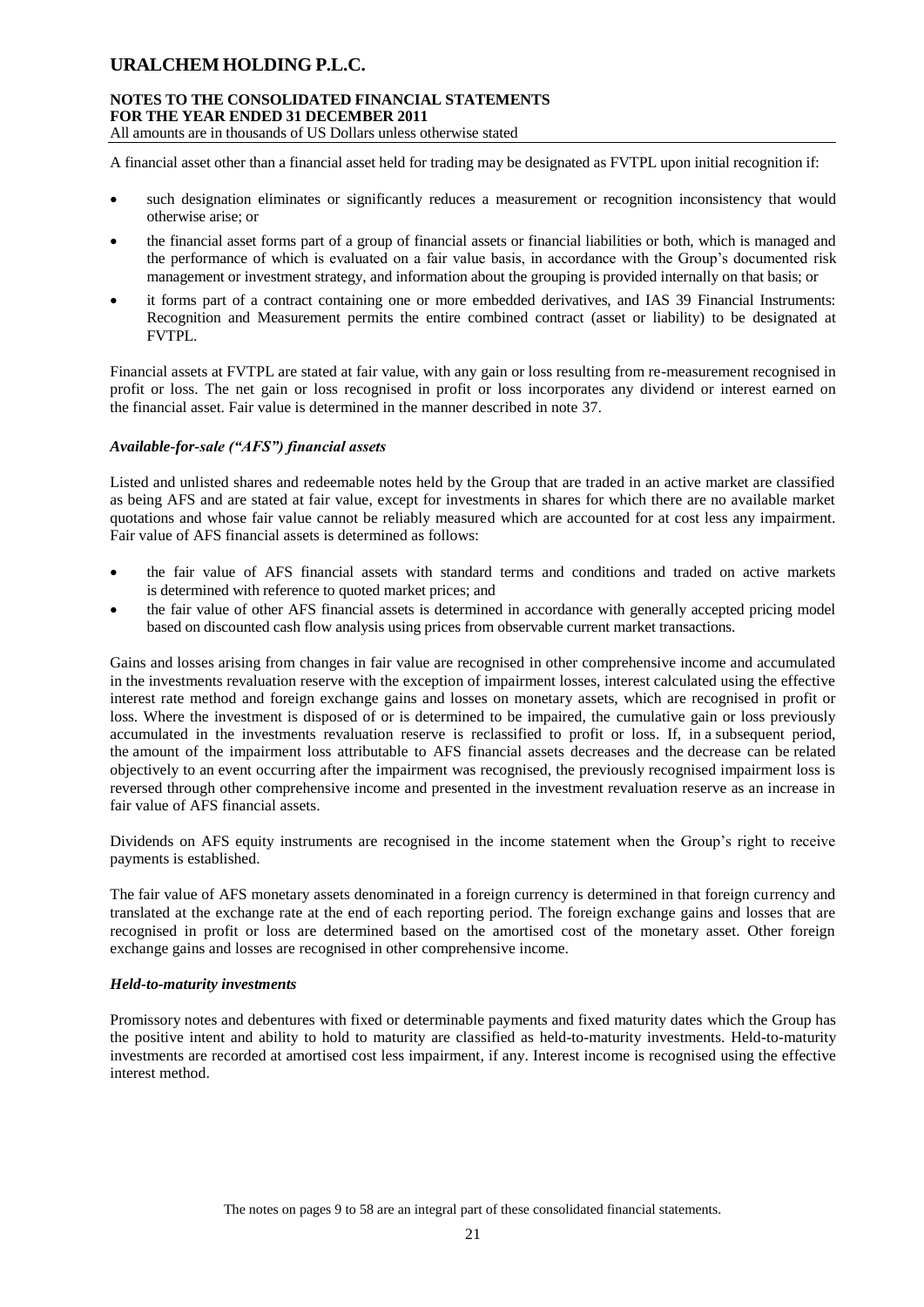# **NOTES TO THE CONSOLIDATED FINANCIAL STATEMENTS FOR THE YEAR ENDED 31 DECEMBER 2011**

All amounts are in thousands of US Dollars unless otherwise stated

## *Loans and receivables*

Trade receivables, loans issued, and other receivables that have fixed or determinable payments that are not quoted in an active market are classified as loans and receivables. Loans and receivables are measured at amortised cost using the effective interest method less any impairment. Interest income is recognised by applying the effective interest rate, except for short-term receivables when the recognition of interest would be immaterial.

## *Impairment of financial assets*

Financial assets, other than those at FVTPL, are assessed for indicators of impairment at the end of each reporting period. Financial assets are impaired where there is objective evidence that, as a result of one or more events that occurred after the initial recognition of the financial asset, the estimated future cash flows of the investment have been affected. For financial assets carried at amortised cost, the amount of the impairment is the difference between the asset's carrying amount and the present value of estimated future cash flows, discounted at the financial asset's original effective interest rate.

The carrying amount of the financial asset is reduced by the impairment loss directly for all financial assets with the exception of trade and other receivables where the carrying amount is reduced through the use of an allowance account. When a trade or other receivable is considered uncollectible, it is written-off against the allowance account. Subsequent recoveries of amounts previously written-off are credited against the allowance account. Changes in the carrying amount of the allowance account are recognised in profit or loss.

With an exception of AFS equity instruments, if in a subsequent period the amount of the impairment loss decreases and the decrease can be related objectively to an event occurring after the impairment was recognised, the previously recognised impairment loss is reversed through profit or loss to the extent that the carrying amount of the investment at the date the impairment is reversed does not exceed what the amortised cost would have been had the impairment not been recognised. In respect of AFS equity securities, impairment losses previously recognised through profit and loss are not reversed through profit or loss. Any increase in fair value subsequent to impairment loss is recognised in other comprehensive income. Impairment losses on AFS equity instruments accounted for at cost are not reversed.

#### *Derecognition of financial assets*

The Group derecognises a financial asset only when the contractual rights to the cash flows from the asset expire; or it transfers the financial asset and substantially all the risks and rewards of ownership of the asset to another entity. If the Group neither transfers nor retains substantially all the risks and rewards of ownership and continues to control the transferred asset, the Group recognises its retained interest in the asset and an associated liability for amounts it may have to pay. If the Group retains substantially all the risks and rewards of ownership of a transferred financial asset, the Group continues to recognise the financial asset and also recognises a collateralised borrowing for the proceeds received.

#### **Inventories**

Inventories are stated at the lower of cost and net realisable value. Cost is determined by using the weighted average method. The cost of finished goods and work in progress includes direct costs and the allocation of related production overheads. Net realisable value represents the estimated selling price for inventories less all estimated costs of completion and costs necessary to make the sale.

#### **Cash and cash equivalents**

Cash and cash equivalents comprise cash in hand, current accounts and cash deposits with banks and highly liquid investments with original maturities of three months or less, that are readily convertible to known amounts of cash and are subject to an insignificant risk of changes in value.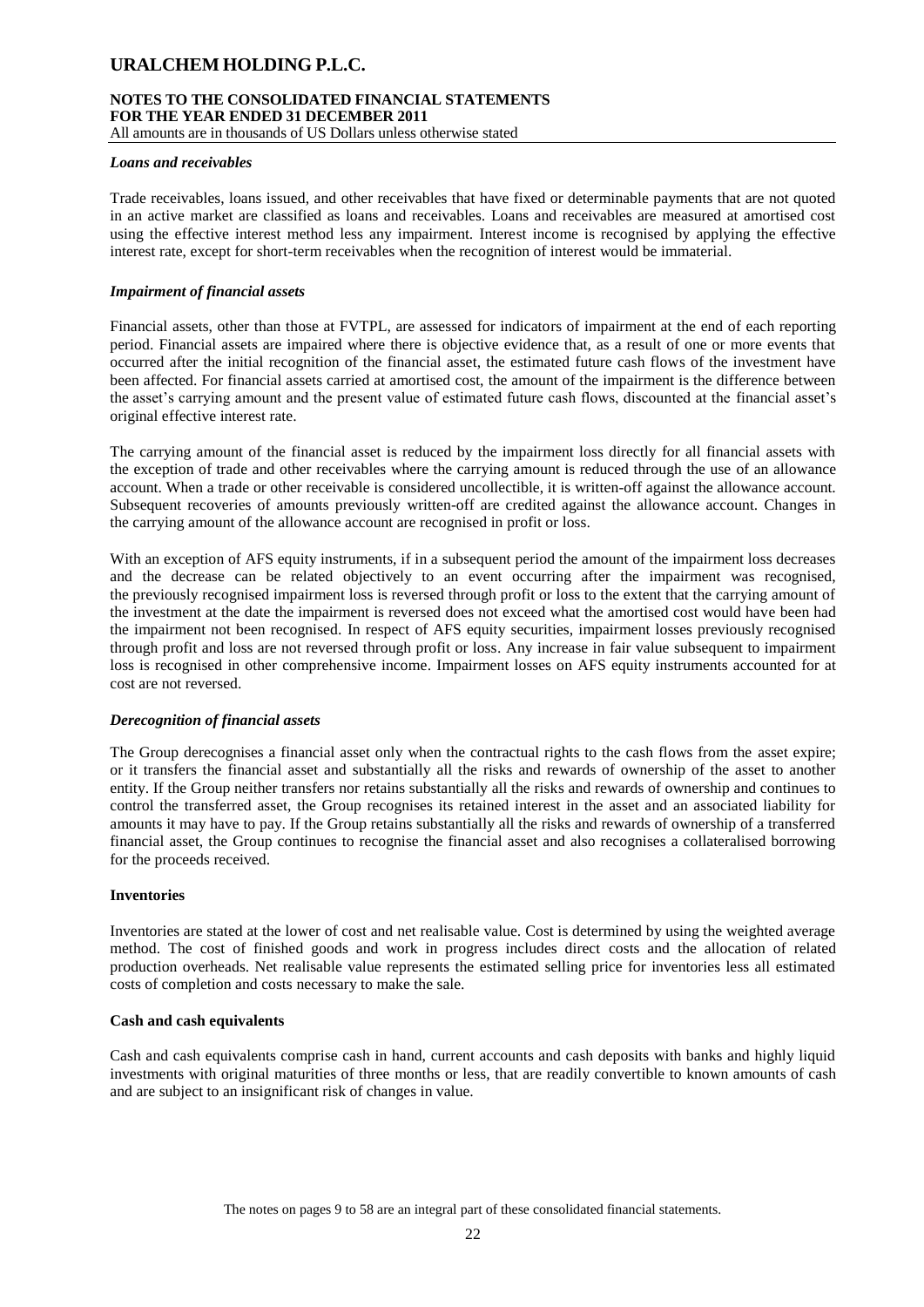#### **NOTES TO THE CONSOLIDATED FINANCIAL STATEMENTS FOR THE YEAR ENDED 31 DECEMBER 2011** All amounts are in thousands of US Dollars unless otherwise stated

## **Financial liabilities**

Financial liabilities are classified into the following specified categories:

- financial guarantee contract liabilities; and
- other financial liabilities.

#### *Financial guarantee contract liabilities*

Financial guarantee contract liabilities are measured initially at their fair values and are subsequently measured at the higher of:

- the amount of the obligation under the contract, as determined in accordance with IAS 37 Provisions, Contingent Liabilities and Contingent Assets; and
- the amount initially recognised less, where appropriate, cumulative amortisation recognised in accordance with the revenue recognition policies set out above.

## *Other financial liabilities*

Other financial liabilities, including loans and borrowings, are initially measured at fair value, net of transaction costs. Financial liabilities are subsequently measured at amortised cost using the effective interest method, with interest expense recognised on an effective interest basis.

## **Provisions and accruals**

Provisions are recognised when the Group has a present obligation (legal or constructive) as a result of a past event, it is probable that the Group will be required to settle the obligation, and a reliable estimate can be made of the amount of the obligation.

The amount recognised as a provision is the best estimate of the consideration required to settle the present obligation at the end of each reporting period, taking into account the risks and uncertainties surrounding the obligation. Where a provision is measured using the cash flows estimated to settle the present obligation, its carrying amount is the present value of those cash flows.

When some or all of the economic benefits required to settle a provision are expected to be recovered from a third party, the receivable is recognised as an asset if it is virtually certain that reimbursement will be received and the amount of the receivable can be measured reliably.

#### **Employee benefit obligations**

Remuneration to employees in respect of services rendered during the reporting period, including accrual for unused vacation and bonuses and related social taxes, is recognised as an expense in the period when it is earned.

## *Defined contribution plan*

Subsidiaries registered in the Russian Federation are legally obliged to make defined contributions to the State Pension Fund. This defined contribution plan is financed on a pay-as-you-earn basis.

## *Defined benefit plans*

For defined benefit retirement plans, the cost of providing benefits is determined using the Projected Unit Credit Method, with actuarial valuations being carried out at the end of each reporting period and with immediate recognition of all actuarial gains and losses in the income statement.

The retirement benefit obligation recognised in the statement of financial position represents the present value of the defined benefit obligation as adjusted for unrecognised past service cost.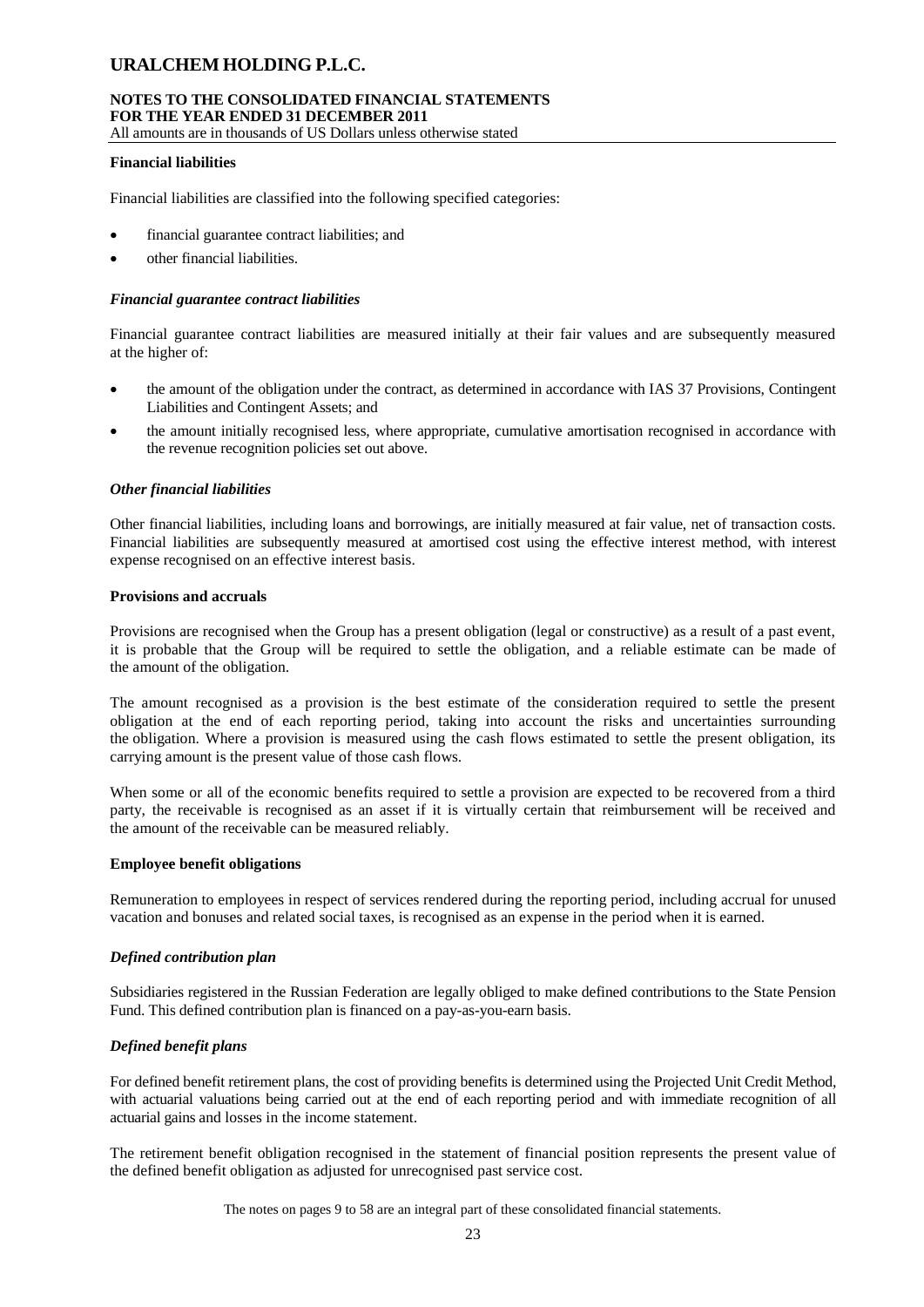#### **NOTES TO THE CONSOLIDATED FINANCIAL STATEMENTS FOR THE YEAR ENDED 31 DECEMBER 2011** All amounts are in thousands of US Dollars unless otherwise stated

# **4. CRITICAL ACCOUNTING JUDGEMENTS AND KEY SOURCES OF ESTIMATION UNCERTAINTY**

In the application of the Group's accounting policies, described in note 3, management is required to make judgements, estimates and assumptions about the carrying amounts of assets and liabilities and recognised amounts of income and expenses that are not readily apparent from other sources. The estimates and associated assumptions are based on historical experience and other factors that are considered to be relevant. Actual results may differ from these estimates.

The estimates and underlying assumptions are reviewed on an ongoing basis. Revisions to accounting estimates are recognised in the period in which the estimate is revised if the revision affects only that period or in the period of the revision and future periods if the revision affects both current and future periods.

The most significant areas requiring the use of management estimates and assumptions relate to:

- impairment of assets;
- impairment of goodwill;
- allowances for doubtful receivables;
- obsolete and slow-moving raw materials;
- employee benefit obligations; and
- taxation.

## **Impairment of fixed assets and intangible assets excluding goodwill**

Tangible fixed assets and intangible assets are reported at cost, less accumulated depreciation and impairment losses. At the end of each reporting period, the Group determines whether any indicators of impairment exist. If there are any such indicators, the recoverable amount of the assets is calculated and compared to the carrying amount. The excess of the carrying amount over the recoverable amount is recognised as an impairment.

The recoverable amount is calculated as the higher of an asset's or cash-generating unit's fair value less costs to sell and its value in use. The calculation of value in use requires the Group to make estimates regarding the Group's future cash flows. The estimation of future cash flows involves significant estimates and assumptions regarding the market growth, market demand for the products, profitability of products and discount rates. A critical estimate in the Group's cash flow model is the expected increase in the price of natural gas on the territory of the Russian Federation which is based on the announced government policy on natural gas prices.

## **Impairment of goodwill**

Goodwill is tested for impairment annually, or more frequently when there is an indication that a cash generating unit may be impaired, by comparing the carrying amount of the goodwill to its estimated recoverable amount. An impairment is recorded if the carrying amount exceeds the recoverable amount. The recoverable amount is the higher of fair value less cost to sell and value in use. Value in use is determined using discounted cash flow models involving several assumptions. The key assumptions include (i) present value factors used in determining the fair value of the cash-generating units; (ii) projected average revenue growth rates used in the cash-generating unit cash flow model; (iii) projected long-term growth rates used in the derivation of terminal year values; and (iv) the exchange rate used in the cash-generating unit cash flow model. These and other assumptions are impacted by economic conditions and expectations of management and will change in the future based on period specific facts and circumstances. Changes in the management's assumptions could materially impact the fair value estimates.

#### **Allowances for doubtful receivables**

Accounts receivable are stated at amortised cost after deducting an allowance for doubtful receivables. The allowance for doubtful receivables is the Group's best estimate of probable credit losses in the Group's existing accounts receivable balances. When evaluating the adequacy of the allowance for doubtful receivables, management bases its estimates on the current overall economic conditions, the ageing of accounts receivable balances, historical write-off experience, customer creditworthiness and changes in payment terms.

Uncertainties regarding changes in the financial condition of customers, either adverse or positive, could impact the amount and timing of allowances for doubtful receivables that may be required.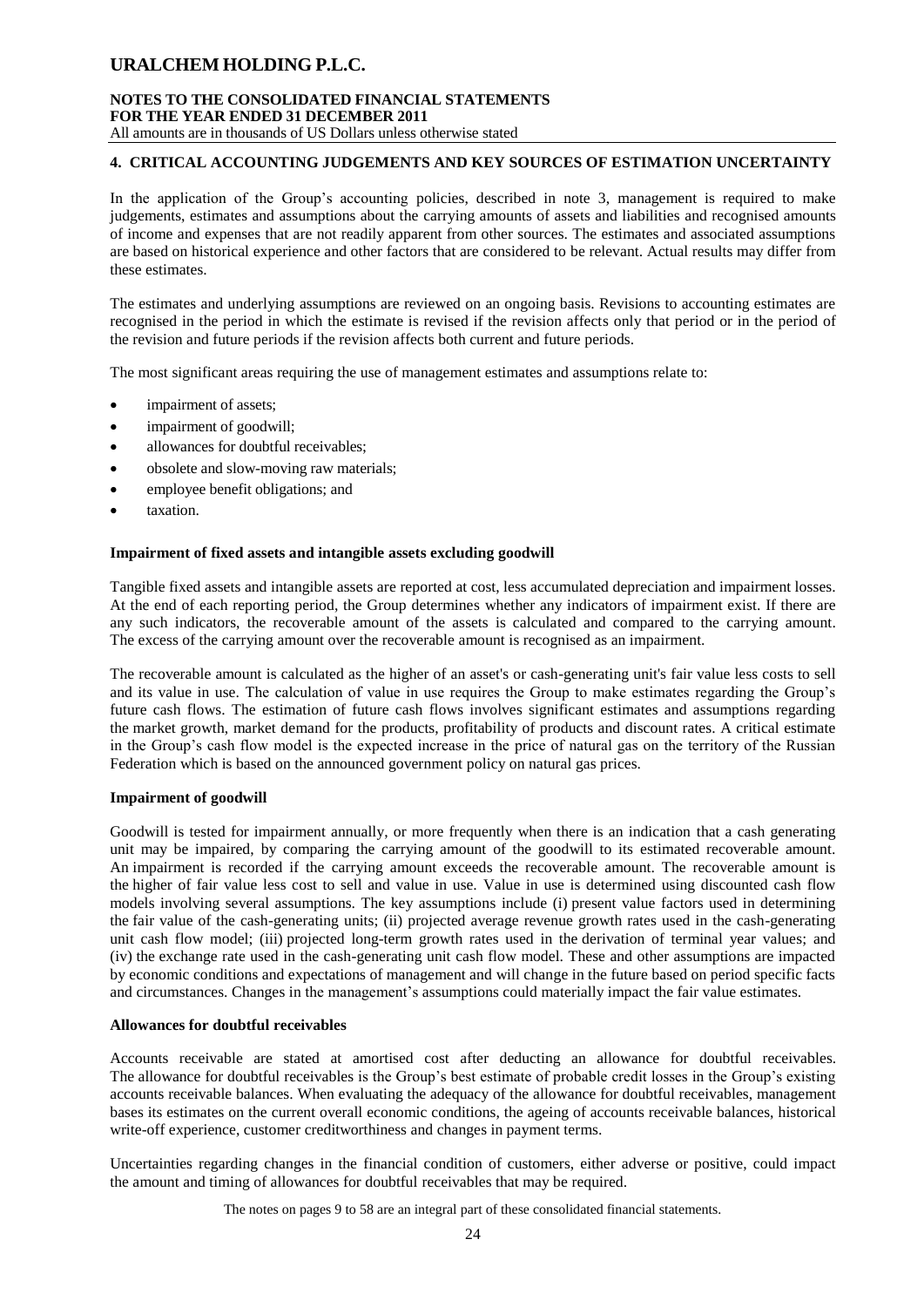# **NOTES TO THE CONSOLIDATED FINANCIAL STATEMENTS FOR THE YEAR ENDED 31 DECEMBER 2011**

All amounts are in thousands of US Dollars unless otherwise stated

## **Obsolete and slow-moving raw materials**

Inventories are stated at the lower of cost or net realisable value. Cost is determined by using the weighted average method of accounting. Reserves for excess or obsolete inventory are recorded based on a variety of factors, including product changes and improvements, changes in raw material availability, new product introductions, estimated future demand and market conditions.

In addition, certain finished goods and raw materials of the Group are carried at net realisable value. Estimates of net realisable value of inventories are based on the most reliable evidence available at the time the estimates are made. These estimates take into consideration fluctuations of prices or costs directly relating to events occurring subsequent to the reporting date to the extent that such events confirm conditions existing at the end of the reporting period. The adequacy of the Group's reserves could be materially affected by changes in the supply and demand for products, subsequent changes to prices or costs or regulatory actions.

## **Employee benefit obligations**

The Group's employees participate in pension benefit plans. The costs of pension benefits and related liabilities with respect to the Group's employees participating in defined benefit plans have been determined based upon actuarial computations. The Group records the unfunded status associated with these plans in accordance with the requirements of IAS 19 Employee Benefits and records the actuarially determined pension costs during each period. Pension costs in respect of defined-benefit pension plans primarily represent the increase in the actuarial present value of the obligation for pension benefits based on employee service during the year and the interest on this obligation in respect of employee service in previous years.

In calculating the obligation and expense, the Group is required to select certain actuarial assumptions. These assumptions include discount rate, expected salary and pension increases and mortality projection. The assumptions are determined based on current market conditions, historical information and consultation with and input from the Group's actuaries. Changes in the key assumptions can have a significant impact on the projected benefit obligations, funding requirements and periodic pension cost incurred.

#### **Taxation**

The Group is primarily subject to income taxes in the Russian Federation. Russian tax, currency and customs legislation is subject to varying interpretations. The Group recognises liabilities for anticipated additional tax assessments as a result of tax audits based on estimates of whether it is probable that additional taxes will be due. Where the final tax outcome of these matters is different from the amounts that were initially recorded, such differences will impact the income tax provisions in the period in which such determinations are made.

Deferred tax assets are reviewed at the end of each reporting period and are reduced to the extent that it is not probable that sufficient taxable profit will be available to allow all or part of the deferred tax assets to be utilised. Various factors are considered in assessing the probability of the future utilisation of deferred tax assets, including past operating results, operational plans, expiration of tax losses carried forward, and tax planning strategies. If actual results differ from these estimates or if these estimates must be adjusted in future periods, the financial position, results of operations and cash flows may be negatively affected.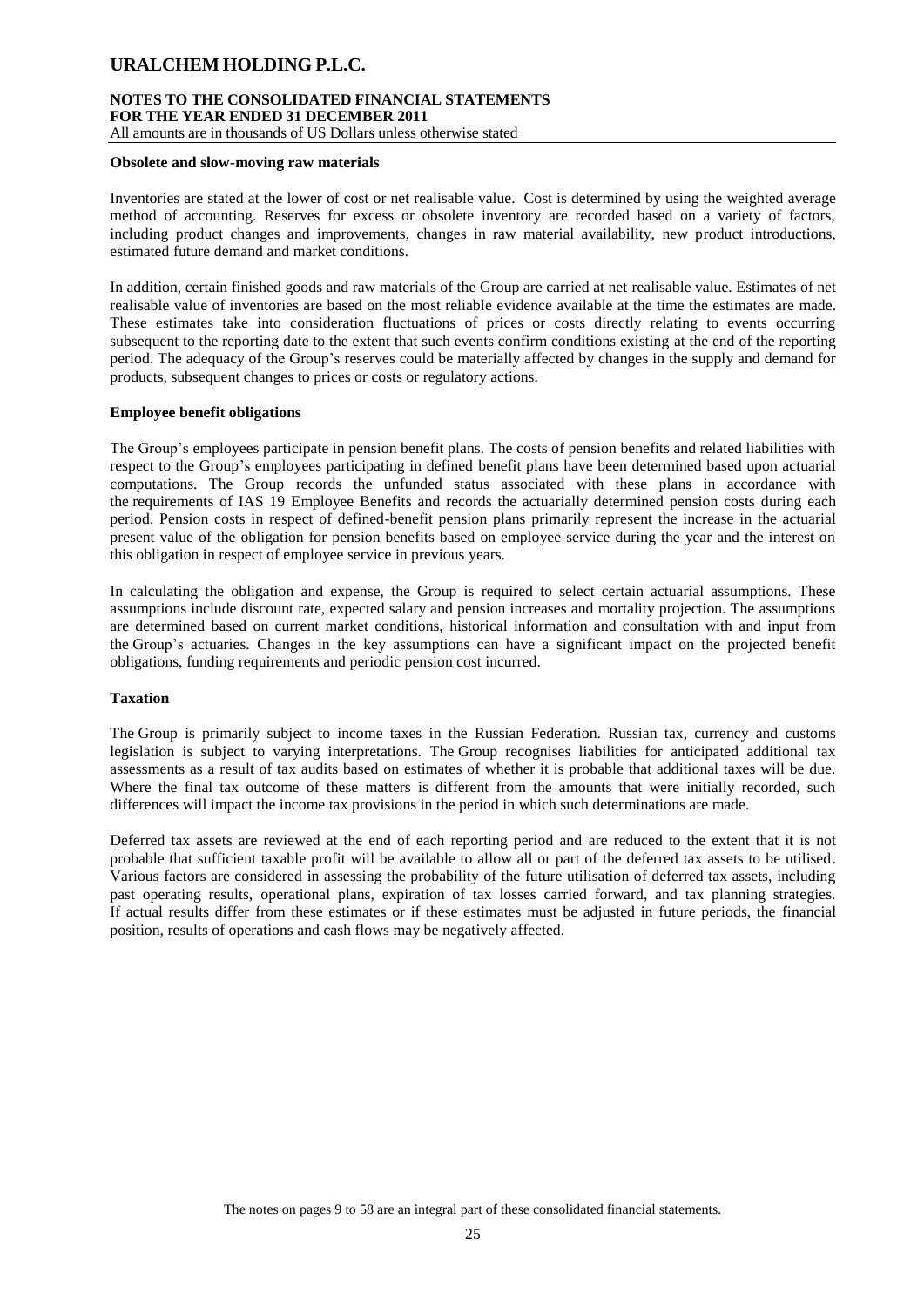#### **NOTES TO THE CONSOLIDATED FINANCIAL STATEMENTS FOR THE YEAR ENDED 31 DECEMBER 2011** All amounts are in thousands of US Dollars unless otherwise stated

## **5. BUSINESS COMBINATIONS**

## *Increase of ownership interest in Open Joint Stock Company Voskresensk Mineral Fertilisers ("VMF") in 2011 by the Group*

During the year ended 31 December 2011, the Group acquired, through a number of transactions with non-controlling shareholders, an additional 10.1% of VMF's shares for a total cash consideration of USD 23,132 thousand, increasing its ownership in the company to 100.0%. The carrying value of VMF's net assets at the dates when the shares were acquired ranged from USD 279,008 thousand to USD 279,934 thousand. As a result of these transactions, the Group recognised a decrease in net assets attributable to non-controlling interests in the amount of USD 27,860 thousand. The excess of the Group's share in net assets acquired over the consideration paid of USD 4,728 thousand was recognised directly in the statement of changes in equity as an increase in retained earnings.

#### *Increase of ownership interest in VMF in 2010 by the Group*

During the year ended 31 December 2010, the Group acquired, through a number of transactions with non-controlling shareholders, an additional 15.1% of VMF's shares for a total cash consideration of USD 58,505 thousand, increasing its ownership in the company to 89.9%. The carrying value of VMF's net assets at the dates when the shares were acquired ranged from USD 238,001 thousand to USD 266,890 thousand. As a result of these transactions, the Group recognised a decrease in net assets attributable to non-controlling interests in the amount of USD 36,410 thousand. The excess of the consideration paid over the Group's share in net assets acquired of USD 22,095 thousand was recognised directly in the statement of changes in equity as a decrease in retained earnings.

#### **Open Joint Stock Company Kirovo-Chepetsk Chemical Works ("KCCW")**

#### *Increase of ownership interest in KCCW in 2011 by the Group*

During the year ended 31 December 2011, the Group increased its effective ownership in KCCW to 100.0%. Total consideration comprised USD 8,266 thousand. The carrying value of KCCW net assets at the dates when the shares were acquired ranged from USD 423,107 thousand to USD 437,873 thousand. As a result of these transactions, the Group recognised a decrease in net assets attributable to non-controlling interests in the amount of USD 9,253 thousand. The excess of the Group's share in net assets acquired over the consideration paid of USD 987 thousand was recognised directly in the statement of changes in equity as an increase in retained earnings.

#### *Increase of ownership interest in KCCW in 2010 by the Group*

During the year ended 31 December 2010, the Group acquired, through a number of transactions with non-controlling shareholders, an additional 0.5% of KCCW's shares for a total cash consideration of USD 1,408 thousand, increasing its ownership in the company to 98.8%. The carrying value of KCCW's net assets at the dates when the shares were acquired ranged from USD 166,052 thousand to USD 229,288 thousand. As a result of these transactions, the Group recognised a decrease in net assets attributable to non-controlling interests in the amount of USD 1,084 thousand. The excess of the consideration paid over the Group's share in net assets acquired of USD 324 thousand was recognised directly in the statement of changes in equity as a decrease in retained earnings.

#### *Decrease of ownership interest in KCCW in 2010 by the Group*

During the year ended 31 December 2010, the Group sold a 1.3% interest in KCCW, or 17,000 ordinary shares, to third parties for a total consideration of USD 3,261 thousand, decreasing its ownership in the company to 97.5%. The total consideration receivable was outstanding as of 31 December 2010 and was recorded as other receivables in these consolidated financial statements. The carrying value of KCCW's net assets at the dates when the shares were sold ranged from USD 186,589 thousand to USD 229,288 thousand. As a result of these transactions, the Group recognised an increase in net assets attributable to non-controlling interests in the amount of USD 2,348 thousand. The excess of the consideration received over the Group's share in net assets sold of USD 913 thousand was recognised directly in the statement of changes in equity as an increase in retained earnings.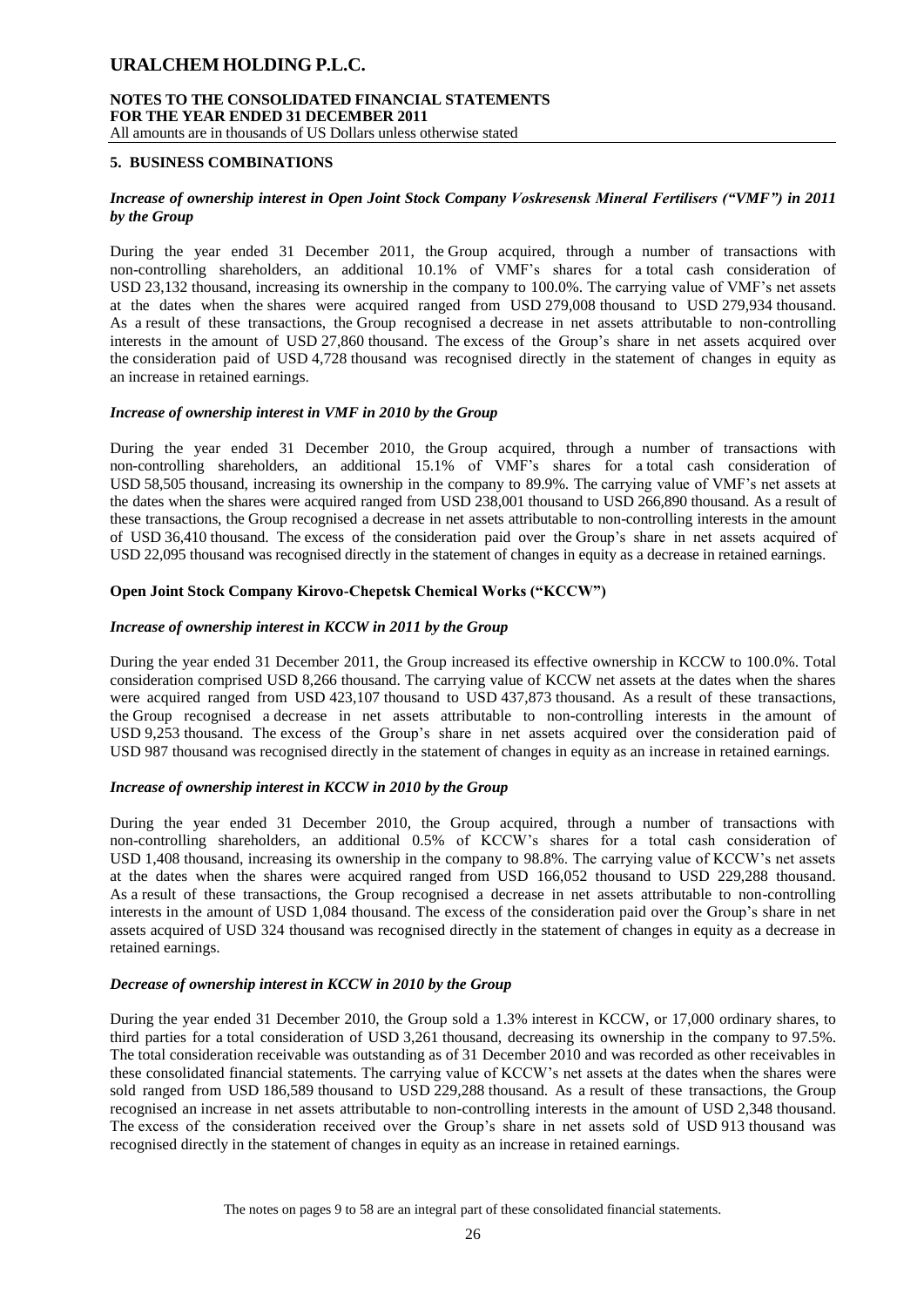#### **NOTES TO THE CONSOLIDATED FINANCIAL STATEMENTS FOR THE YEAR ENDED 31 DECEMBER 2011** All amounts are in thousands of US Dollars unless otherwise stated

## **6 DISPOSAL OF SUBSIDIARIES**

During the year ended 31 December 2011, the Group sold its 100.0% interest in Promkanal LLC, Promkanal – Techno LLC, NGCR, Kamski GOK LLC, Azotstoiremont LLC, subsidiaries for a total consideration of USD 2,934 thousand, net of cash disposed. The consideration in the amount of USD 1,781 thousand was recorded as other receivables in these consolidated financial statements. The amount of cash disposed equalled USD 260 thousand. At the date of disposal the net assets of these companies amounted to USD 2,113 thousand and goodwill amounted to USD 493 thousand (refer to note 18).

As a result of this disposal, the Group recognised a gain on disposal of subsidiaries in the amount of USD 588 thousand, which was recorded as other income in the income statement in these consolidated financial statements.

## **7. SEGMENT INFORMATION**

For management purposes the Group is organised into two segments, Nitrogen Fertilisers and Phosphate Fertilisers. Reports reviewed by the Chief Executive Officer (the "chief operating decision maker") that are used to assess performance and allocate resources are prepared on the same basis.

- Nitrogen Fertilisers: The nitrogen fertilisers segment comprises subsidiaries engaged in the production of nitrogen based fertilisers, complex fertilisers, ammonia, inorganic acids and other chemical products. The major subsidiaries and branches allocated to the nitrogen fertilisers segment are KCCW MFP, located in the Kirov region of the Russian Federation, and Azot branch of UralChem OJSC ("Azot branch"), formerly Azot OJSC (refer to note 1), located in the Perm region of the Russian Federation; and
- Phosphate Fertilisers: The phosphate fertilisers segment comprises subsidiaries engaged in the production of phosphate based fertilisers, complex fertilisers and inorganic acids. The major subsidiary allocated to the phosphate fertilisers segment is VMF, located in the Moscow region of the Russian Federation.

The chief operating decision maker does not regularly review the operating results of other operations, and these operations are not reported as separate operating segments. These other operations contain smaller subsidiaries which engage in a variety of businesses, for example electricity and heat energy generation, construction, repairs and maintenance and processing of waste water.

The profitability of the two operating segments is primarily measured based on OIBDA, which the Group defines as operating profit adjusted for depreciation and amortisation. Since this term is not a standard IFRS measure, the Group's definition of OIBDA may differ from that of other companies. Costs and assets of subsidiaries of the Group engaged in transportation, sales and marketing activities are allocated (pro rata volume of services rendered by these companies to the operating segments) to operating segments within management reports reviewed by the chief operating decision maker. Costs and assets of subsidiaries of the Group engaged in other operations are not allocated to operating segments within management reports reviewed by the chief operating decision maker.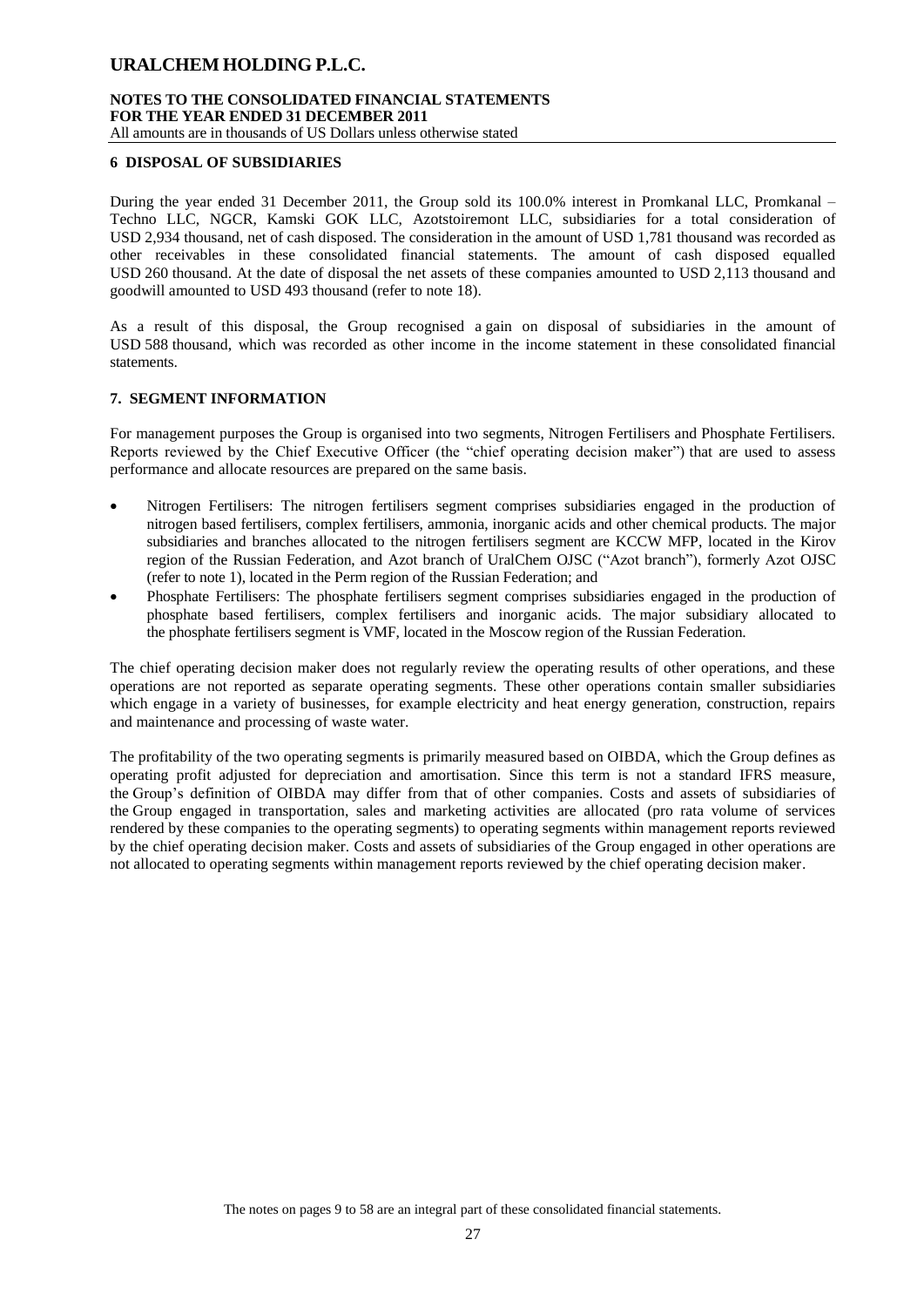# **NOTES TO THE CONSOLIDATED FINANCIAL STATEMENTS FOR THE YEAR ENDED 31 DECEMBER 2011**

All amounts are in thousands of US Dollars unless otherwise stated

Segment information provided to the chief operating decision maker for the reportable segments for the years ended 31 December 2011 and 2010 is as follows:

|                                 | <b>Nitrogen</b>    | <b>Phosphate</b> |              |
|---------------------------------|--------------------|------------------|--------------|
| Year ended 31 December 2011     | <b>fertilisers</b> | fertilisers      | <b>Total</b> |
| Revenue from external customers | 1,571,349          | 427,087          | 1,998,436    |
| Inter-segment revenue           | 40,937             | 1,324            | 42,261       |
| <b>Total segment revenue</b>    | 1,612,286          | 428,411          | 2,040,697    |
| <b>OIBDA</b>                    | 715,557            | 90,942           | 806,499      |
| Interest income                 | 2,639              | 443              | 3,082        |
| Interest expense                | (28, 538)          | (2,023)          | (30, 561)    |
| Depreciation and amortisation   | (55,790)           | (29, 783)        | (85, 573)    |
| Income tax expense              | (77, 415)          | (12, 423)        | (89, 838)    |

| Year ended 31 December 2010                           | <b>Nitrogen</b><br>fertilisers | Phosphate<br>fertilisers | <b>Total</b>        |
|-------------------------------------------------------|--------------------------------|--------------------------|---------------------|
| Revenue from external customers                       | 1,025,333                      | 293,604                  | 1,318,937           |
| Inter-segment revenue<br><b>Total segment revenue</b> | 32,821<br>1,058,154            | 413<br>294,017           | 33,234<br>1,352,171 |
| <b>OIBDA</b>                                          | 335,672                        | 19.180                   | 354,852             |
| Interest income                                       | 2,450                          | 413                      | 2,863               |
| Interest expense                                      | (39, 531)                      | (1,787)                  | (41,318)            |
| Other financial expenses                              | (1,610)                        | (713)                    | (2,323)             |
| Impairment of non-current assets                      | (7,374)                        | (3,773)                  | (11, 147)           |
| Depreciation and amortisation                         | (55, 143)                      | (44, 560)                | (99,703)            |
| Income tax (expense)/benefit                          | (35, 359)                      | 6,031                    | (29, 328)           |

The total reportable segment revenue is reconciled to consolidated revenue as follows:

| <b>Year ended 31 December 2011</b>                                    | <b>Nitrogen</b><br>fertilisers | Phosphate<br>fertilisers | <b>Total</b>                     |
|-----------------------------------------------------------------------|--------------------------------|--------------------------|----------------------------------|
| Total segment revenue<br>Inter-segment revenue<br>Unallocated revenue | 1,612,286<br>(40, 937)         | 428,411<br>(1,324)       | 2,040,697<br>(42,261)<br>81,880  |
| <b>Total consolidated revenue</b>                                     |                                |                          | 2,080,316                        |
| <b>Year ended 31 December 2010</b>                                    | <b>Nitrogen</b><br>fertilisers | Phosphate<br>fertilisers | <b>Total</b>                     |
| Total segment revenue<br>Inter-segment revenue<br>Unallocated revenue | 1,058,154<br>(32, 821)         | 294,017<br>(413)         | 1,352,171<br>(33, 234)<br>70,182 |
| <b>Total consolidated revenue</b>                                     |                                |                          | 1,389,119                        |

During the year ended 31 December 2011, there was no single customer, which constituted more than 10.0% of the Group's consolidated revenue.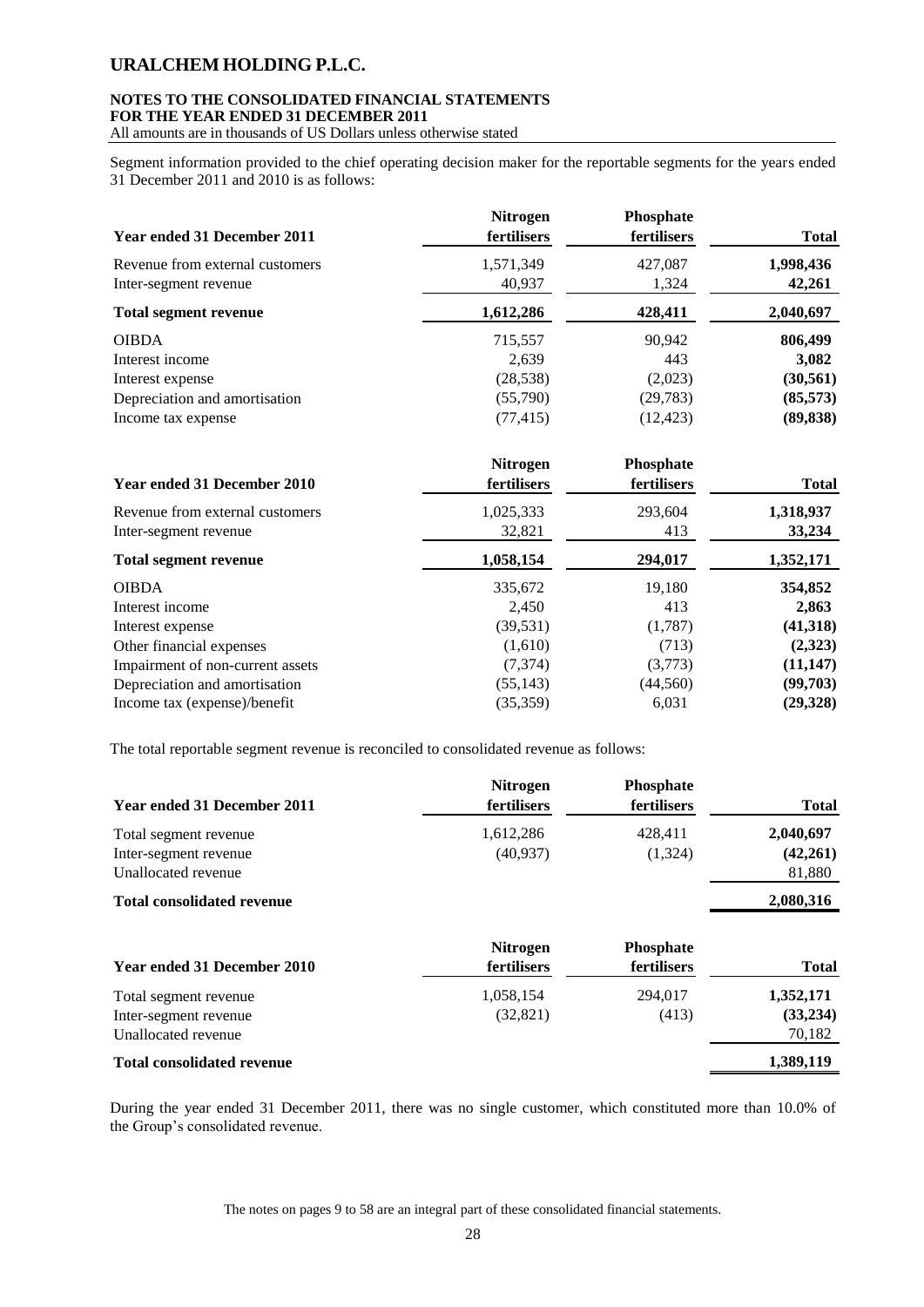# **NOTES TO THE CONSOLIDATED FINANCIAL STATEMENTS FOR THE YEAR ENDED 31 DECEMBER 2011**

All amounts are in thousands of US Dollars unless otherwise stated

During the year ended 31 December 2010, the Nitrogen Fertilisers segment and Phosphate Fertilisers segment earned approximately USD 147,357 thousand of revenue from operations with a single customer, which constituted more than 10.0% of the Group's consolidated revenue.

The total reportable segment OIBDA is reconciled to consolidated profit before tax as follows:

| <b>Year ended 31 December 2011</b>                                                                                                                     | <b>Nitrogen</b><br>fertilisers | Phosphate<br>fertilisers | <b>Total</b>                                       |
|--------------------------------------------------------------------------------------------------------------------------------------------------------|--------------------------------|--------------------------|----------------------------------------------------|
| Segment OIBDA                                                                                                                                          | 715,557                        | 90,942                   | 806,499                                            |
| <b>Unallocated operating activity</b>                                                                                                                  |                                |                          |                                                    |
| Depreciation and amortisation<br>Corporate overheads<br>Other<br>Inter-segment operations                                                              |                                |                          | (90, 727)<br>(39, 941)<br>(46, 861)<br>32,168      |
| Group operating profit                                                                                                                                 |                                |                          | 661,138                                            |
| Interest income<br>Interest expense<br>Other financial expenses<br>Share of profit of associates<br>Foreign exchange loss<br>from financing activities |                                |                          | 1,531<br>(115,066)<br>(280)<br>49,541<br>(38, 957) |
| Group profit before tax                                                                                                                                |                                |                          | 557,907                                            |

| <b>Year ended 31 December 2010</b>                                                                                                                                                         | <b>Nitrogen</b><br>fertilisers | Phosphate<br>fertilisers | <b>Total</b>                                                     |
|--------------------------------------------------------------------------------------------------------------------------------------------------------------------------------------------|--------------------------------|--------------------------|------------------------------------------------------------------|
| Segment OIBDA                                                                                                                                                                              | 335,672                        | 19,180                   | 354,852                                                          |
| <b>Unallocated operating activity</b>                                                                                                                                                      |                                |                          |                                                                  |
| Depreciation and amortisation<br>Corporate overheads<br>Other<br>Inter-segment operations                                                                                                  |                                |                          | (103, 932)<br>(44, 922)<br>(44, 175)<br>43,408                   |
| Group operating profit                                                                                                                                                                     |                                |                          | 205,231                                                          |
| Interest income<br>Interest expense<br>Other financial expenses<br>Impairment of non-current assets<br>Share of profit of associates<br>Foreign exchange loss<br>from financing activities |                                |                          | 1,137<br>(150, 304)<br>(2,357)<br>(11, 147)<br>22,257<br>(5,646) |
| Group profit before tax                                                                                                                                                                    |                                |                          | 59,171                                                           |

Refer to note 17 for details of impairment of non-current assets.

Sales between segments are carried out at market prices. The revenue from external parties reported to the chief operating decision maker is measured in a manner consistent with that in the income statement.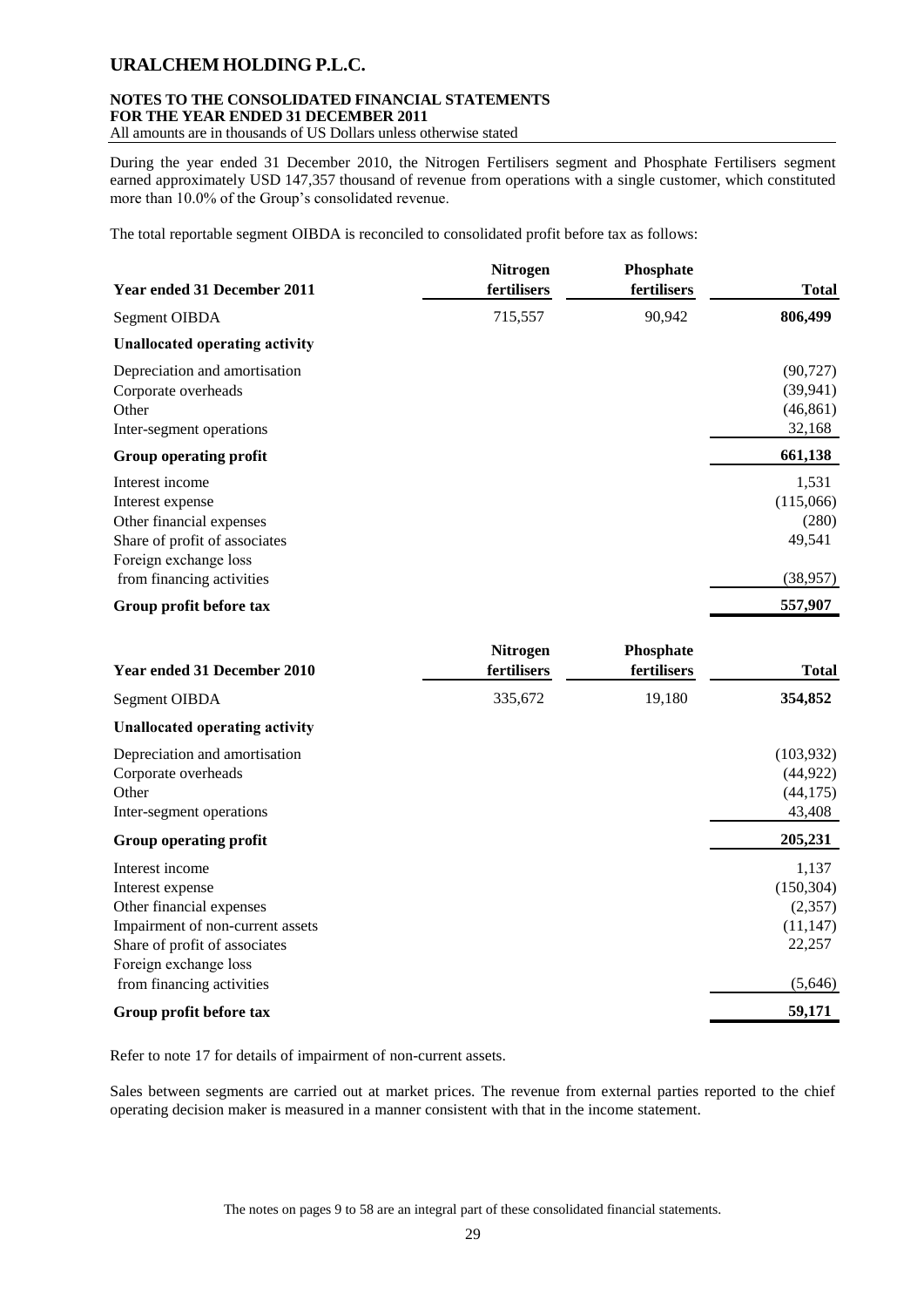#### **NOTES TO THE CONSOLIDATED FINANCIAL STATEMENTS FOR THE YEAR ENDED 31 DECEMBER 2011**

All amounts are in thousands of US Dollars unless otherwise stated

Total reportable segment assets are reconciled to consolidated assets as follows:

|                                  | <b>Nitrogen</b> | <b>Phosphate</b> |              |
|----------------------------------|-----------------|------------------|--------------|
| As at 31 December 2011           | fertilisers     | fertilisers      | <b>Total</b> |
| <b>Total segment assets</b>      | 937,650         | 329,641          | 1,267,291    |
| Deferred tax assets              |                 |                  | 51,466       |
| Current tax assets               |                 |                  | 6,644        |
| Corporate assets                 |                 |                  | 360,140      |
| Other                            |                 |                  | 111,516      |
| Inter-segment assets             |                 |                  | (41, 811)    |
| <b>Total consolidated assets</b> |                 |                  | 1,755,246    |

| As at 31 December 2010           | <b>Nitrogen</b><br>fertilisers | Phosphate<br>fertilisers | <b>Total</b> |
|----------------------------------|--------------------------------|--------------------------|--------------|
| <b>Total segment assets</b>      | 793,932                        | 355,022                  | 1,148,954    |
| Deferred tax assets              |                                |                          | 72,305       |
| Current tax assets               |                                |                          | 5,482        |
| Corporate assets                 |                                |                          | 328,166      |
| Other                            |                                |                          | 97,955       |
| Inter-segment assets             |                                |                          | (62,959)     |
| <b>Total consolidated assets</b> |                                |                          | 1,589,903    |

|                                  | Nitrogen    | Phosphate   |              |
|----------------------------------|-------------|-------------|--------------|
| As at 31 December 2009           | fertilisers | fertilisers | <b>Total</b> |
| <b>Total segment assets</b>      | 806,213     | 377,758     | 1,183,971    |
| Deferred tax assets              |             |             | 55,153       |
| Current tax assets               |             |             | 10,119       |
| Corporate assets                 |             |             | 341,898      |
| Other                            |             |             | 95,396       |
| Inter-segment assets             |             |             | (37, 417)    |
| <b>Total consolidated assets</b> |             |             | 1,649,120    |

The amounts provided to the chief operating decision maker with respect to total assets are measured in a manner consistent with that in the financial statements. These assets are allocated based on the operations of the segment.

Investments in shares (classified as available-for-sale investments or investments in associates) held by the Group are not considered to be segment assets but are rather managed at the corporate headquarters by the strategic investment function.

Additions to non-current assets excluding deferred tax assets, financial instruments and post-employment benefits are as follows:

|                             | <b>Nitrogen</b> | <b>Phosphate</b>   |         |
|-----------------------------|-----------------|--------------------|---------|
|                             | fertilisers     | <b>fertilisers</b> | Total   |
| Year ended 31 December 2011 | 81.128          | 22,277             | 103,405 |
| Year ended 31 December 2010 | 42.761          | 11,004             | 53,765  |
| Year ended 31 December 2009 | 44.367          | 12.214             | 56,581  |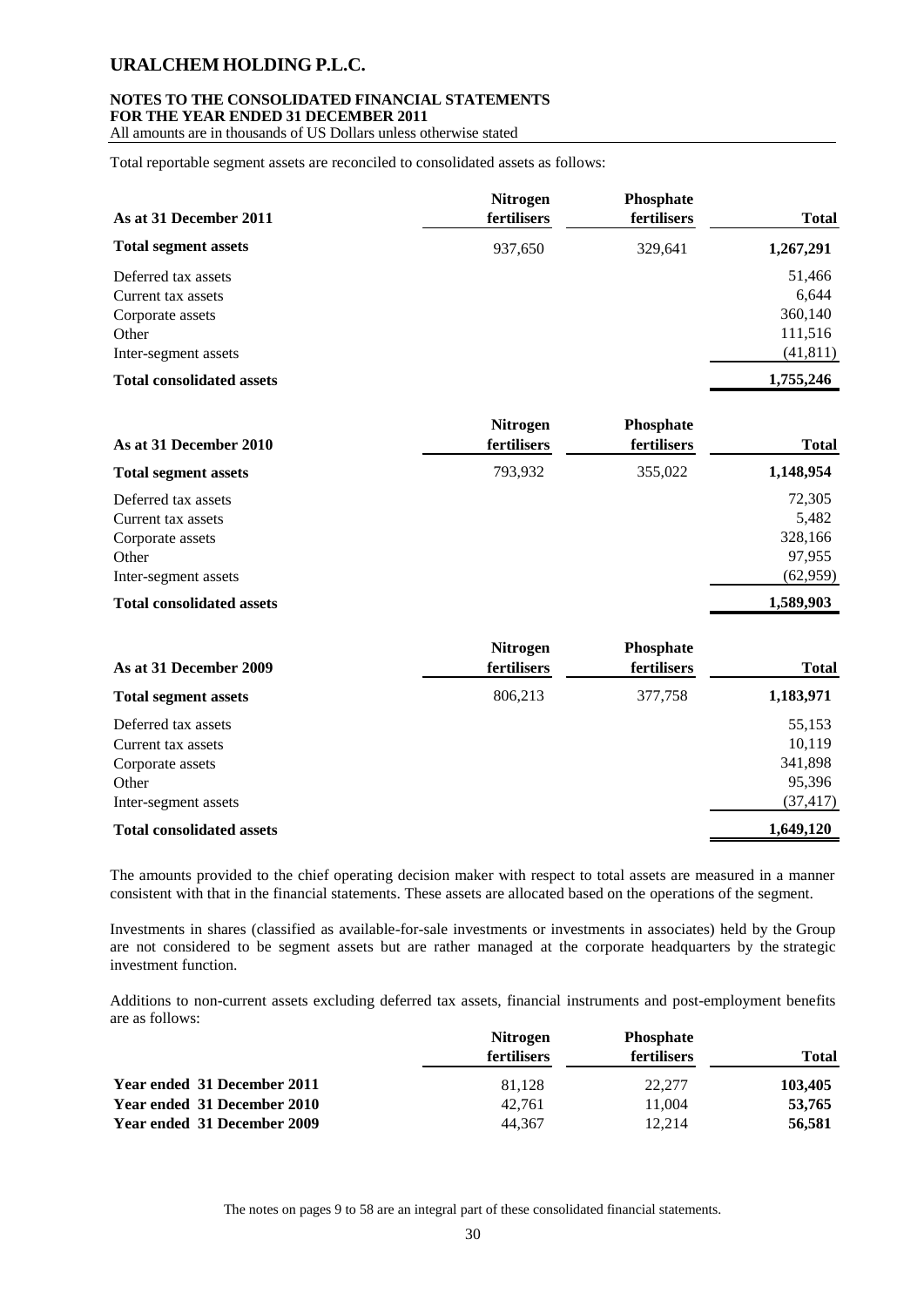# **NOTES TO THE CONSOLIDATED FINANCIAL STATEMENTS FOR THE YEAR ENDED 31 DECEMBER 2011**

All amounts are in thousands of US Dollars unless otherwise stated

Non-current assets other than financial instruments and deferred tax assets are located primarily in the Russian Federation, the location of the Group's major production facilities. The total of non-current assets located in other countries, including Cyprus, are not significant.

Information about the revenue from external customers attributed to individual countries is not available as the cost to develop it would be excessive. Therefore this information is not disclosed in these consolidated financial statements.

 **Russian** 

**Other CIS** 

## **8. SALES OF GOODS**

|                                    |              |               | russiall   | <b>OUTEL CIP</b> |
|------------------------------------|--------------|---------------|------------|------------------|
| <b>Year ended 31 December 2011</b> | <b>Total</b> | <b>Export</b> | Federation | countries        |
| Mineral fertilisers                |              |               |            |                  |
| Nitrogen based fertilisers         | 984,219      | 750,762       | 174,260    | 59,197           |
| Phosphate based fertilisers        | 343,944      | 264,168       | 35,643     | 44,133           |
| Complex fertilisers                | 289,890      | 218,006       | 51,437     | 20,447           |
| Ammonia                            | 231,095      | 184,665       | 42,763     | 3,667            |
| Explosive grade ammonium nitrate   | 74,074       | 6,620         | 57,866     | 9,588            |
| Inorganic acids                    | 29,576       | 137           | 29,422     | 17               |
| Other chemical products            | 45,638       | 9,394         | 35,574     | 670              |
| <b>Total</b>                       | 1,998,436    | 1,433,752     | 426,965    | 137,719          |
| Year ended 31 December 2010        |              |               |            |                  |
| Mineral fertilisers                |              |               |            |                  |
| Nitrogen based fertilisers         | 648,356      | 448,343       | 146,617    | 53,396           |
| Phosphate based fertilisers        | 244,609      | 170,117       | 42,478     | 32,014           |
| Complex fertilisers                | 190,691      | 136,316       | 36,196     | 18,179           |
| Ammonia                            | 131,997      | 127,410       | 2,686      | 1,901            |
| Explosive grade ammonium nitrate   | 50,955       | 6,188         | 39,758     | 5,009            |
| Inorganic acids                    | 19,298       |               | 19,298     |                  |
| Other chemical products            | 33,031       | 3,052         | 29,002     | 977              |
| <b>Total</b>                       | 1,318,937    | 891,426       | 316,035    | 111,476          |

## **9. OTHER SALES**

|                                                | <b>Year ended</b><br>31 December 2011 | <b>Year ended</b><br>31 December 2010 |
|------------------------------------------------|---------------------------------------|---------------------------------------|
| Electricity and heat energy                    | 48,524                                | 41,004                                |
| Construction, repairs and maintenance services | 6,100                                 | 5,602                                 |
| Processing of waste water                      | 4,857                                 | 4,268                                 |
| Transportation                                 | 3,514                                 | 3,389                                 |
| Other                                          | 18,885                                | 15,919                                |
| <b>Total</b>                                   | 81,880                                | 70,182                                |

Substantially all other sales were made on the territory of the Russian Federation.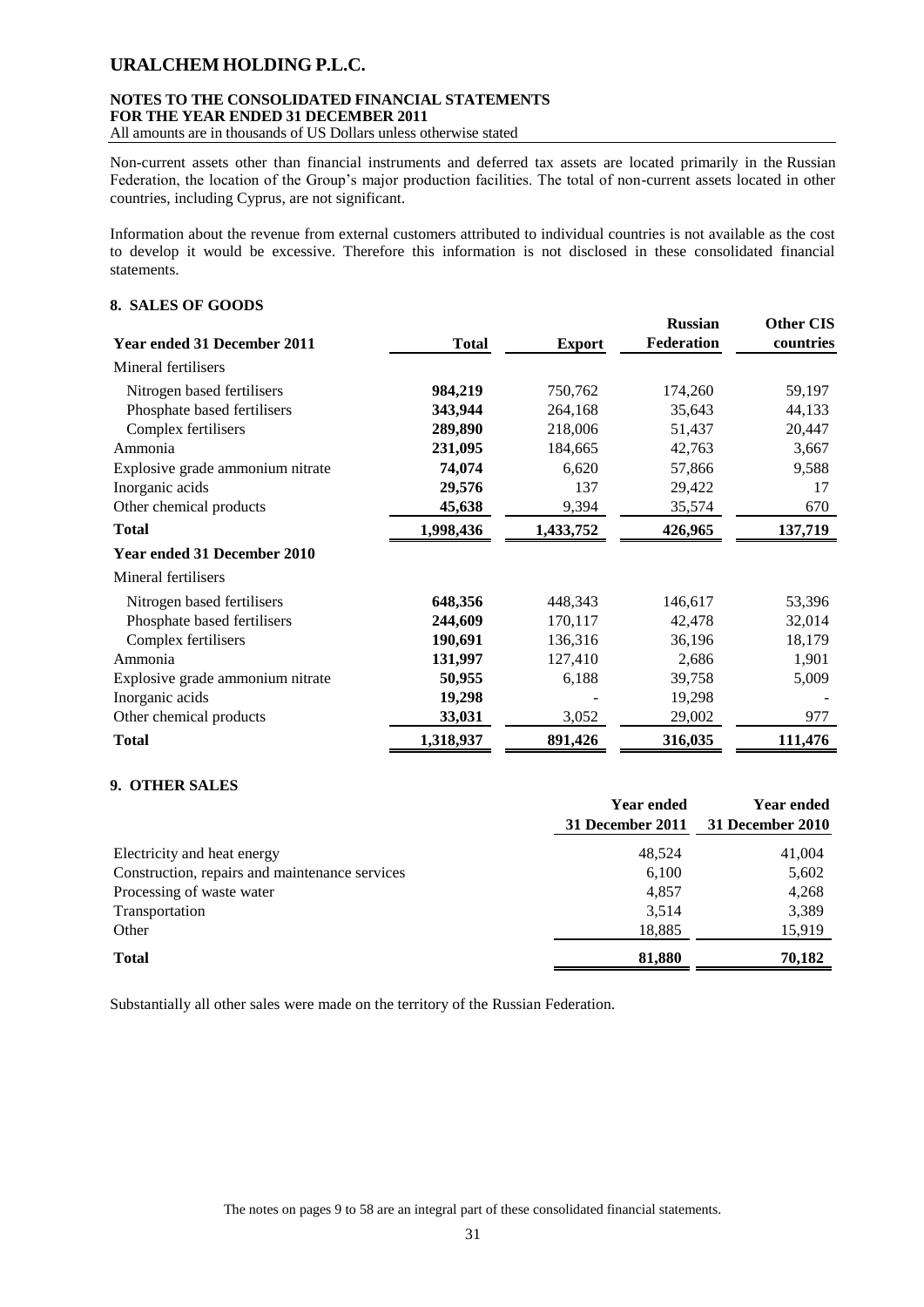# **NOTES TO THE CONSOLIDATED FINANCIAL STATEMENTS FOR THE YEAR ENDED 31 DECEMBER 2011**

All amounts are in thousands of US Dollars unless otherwise stated

# **10. COST OF SALES**

|                                     | Year ended       | <b>Year ended</b> |
|-------------------------------------|------------------|-------------------|
|                                     | 31 December 2011 | 31 December 2010  |
| Raw materials, including:           |                  |                   |
| Natural gas                         | 285,998          | 232,487           |
| Apatite                             | 134,004          | 125,580           |
| Sulphur                             | 32,982           | 15,004            |
| Potassium chloride                  | 28,143           | 17,563            |
| Other raw materials                 | 60,540           | 50,204            |
| Energy and utilities                | 133,764          | 106,286           |
| Wages and salaries                  | 77,277           | 67,090            |
| Depreciation                        | 68,912           | 81,324            |
| Unified social tax                  | 24,750           | 16,557            |
| Repairs and maintenance             | 6,620            | 5,213             |
| Increase in inventory balance of    |                  |                   |
| work in-progress and finished goods | (3,757)          | (9,119)           |
| Other                               | 18,734           | 18,192            |
| <b>Total</b>                        | 867,967          | 726,381           |

## **11. SELLING AND DISTRIBUTION EXPENSES**

|                               | Year ended       | Year ended       |
|-------------------------------|------------------|------------------|
|                               | 31 December 2011 | 31 December 2010 |
| Transportation, including:    |                  |                  |
| Railway tariff                | 183,973          | 128,474          |
| Freight and transshipment     | 139,390          | 103,766          |
| Rail cars rent expenses       | 39,655           | 18,858           |
| Other transportation expenses | 14,841           | 13,420           |
| Wages and salaries            | 16,516           | 13,863           |
| Depreciation                  | 12,335           | 11,365           |
| Advertising and marketing     | 8,137            | 9,456            |
| Social taxes                  | 4,664            | 2,307            |
| Customs clearance charges     | 2,947            | 2,525            |
| Commissions and agent fees    | 1,352            | 1,610            |
| Other                         | 19,476           | 16,091           |
| <b>Total</b>                  | 443,286          | 321,735          |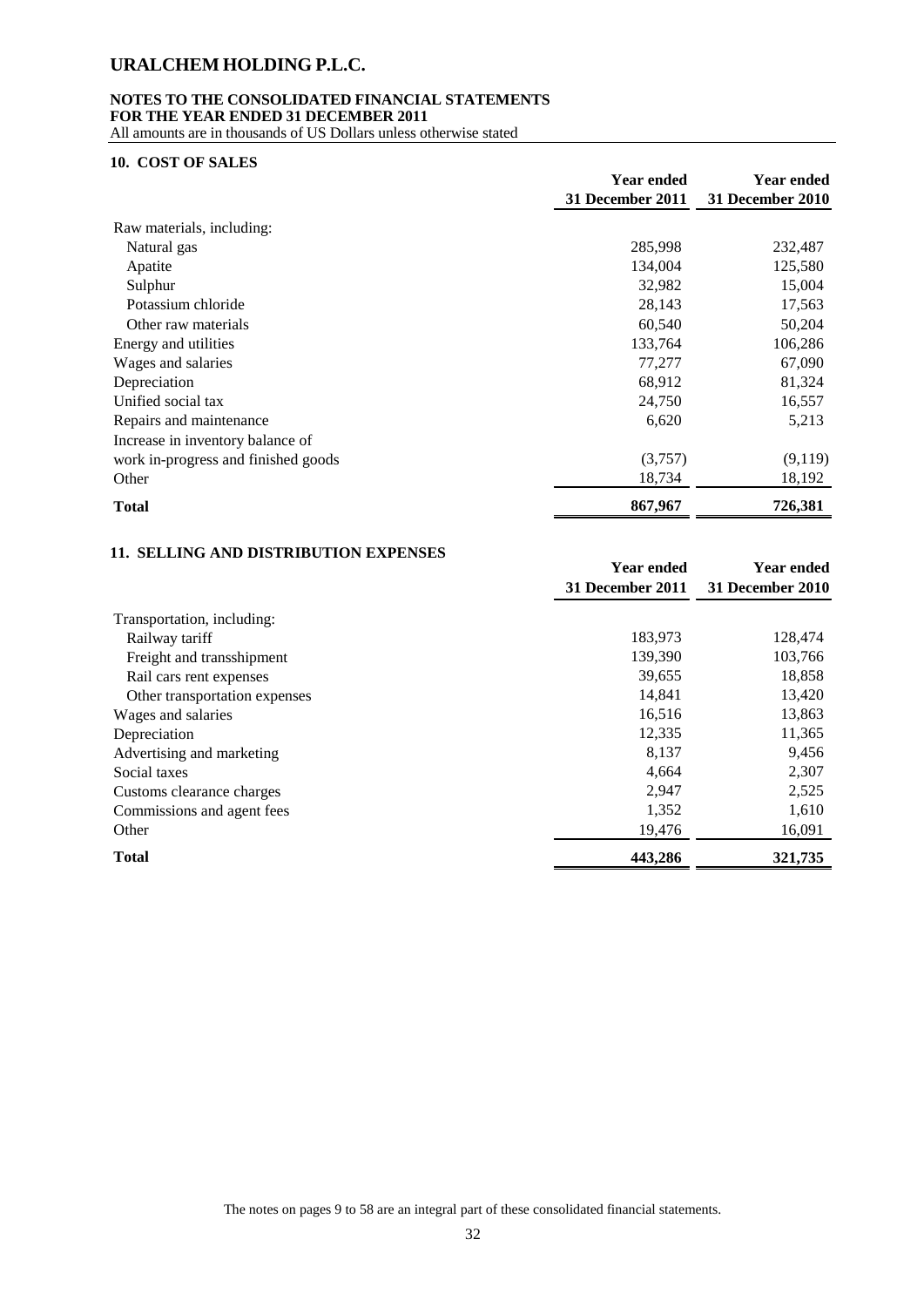# **NOTES TO THE CONSOLIDATED FINANCIAL STATEMENTS FOR THE YEAR ENDED 31 DECEMBER 2011**

All amounts are in thousands of US Dollars unless otherwise stated

# **12. GENERAL AND ADMINISTRATIVE EXPENSES**

|                                      | <b>Year ended</b> | <b>Year ended</b> |  |
|--------------------------------------|-------------------|-------------------|--|
|                                      | 31 December 2011  | 31 December 2010  |  |
| Wages and salaries                   | 58,362            | 53,216            |  |
| Social taxes                         | 8,860             | 7,211             |  |
| Audit, legal and consulting services | 8,440             | 12,200            |  |
| Depreciation                         | 6,562             | 9,126             |  |
| Fines and penalties                  | 3,351             | 1,168             |  |
| Rent                                 | 3,088             | 3,760             |  |
| Security                             | 3,003             | 3,575             |  |
| Bank charges                         | 1,150             | 1,824             |  |
| Other                                | 26,555            | 28,847            |  |
| <b>Total</b>                         | 119,371           | 120,927           |  |

## **13. OTHER OPERATING INCOME AND EXPENSES**

|                                                      | <b>Year ended</b> | <b>Year ended</b> |
|------------------------------------------------------|-------------------|-------------------|
|                                                      | 31 December 2011  | 31 December 2010  |
| Other operating income                               |                   |                   |
| Reversal of provision for unfavorable court decision | 6,577             |                   |
| Foreign exchange gain on operating activities        | 4,947             |                   |
| Gain on disposal of assets                           |                   | 408               |
| Other income                                         | 6,671             | 5,059             |
| <b>Total</b>                                         | 18,195            | 5,467             |
| Other operating expenses                             |                   |                   |
| Loss on disposal of assets                           | 1,862             |                   |
| Research expenses                                    |                   | 4,503             |
| Provision for unfavorable court decision             |                   | 7,807             |
| Foreign exchange loss on operating activities        |                   | 2,596             |
| Other expenses                                       | 4,887             | 5,406             |
| <b>Total</b>                                         | 6,749             | 20,312            |

## **14. INTEREST INCOME**

|                                       | <b>Year ended</b> | <b>Year ended</b>                 |
|---------------------------------------|-------------------|-----------------------------------|
|                                       |                   | 31 December 2011 31 December 2010 |
| Interest on loans issued and deposits | 1.531             | 1.137                             |
| <b>Total</b>                          | 1.531             | 1,137                             |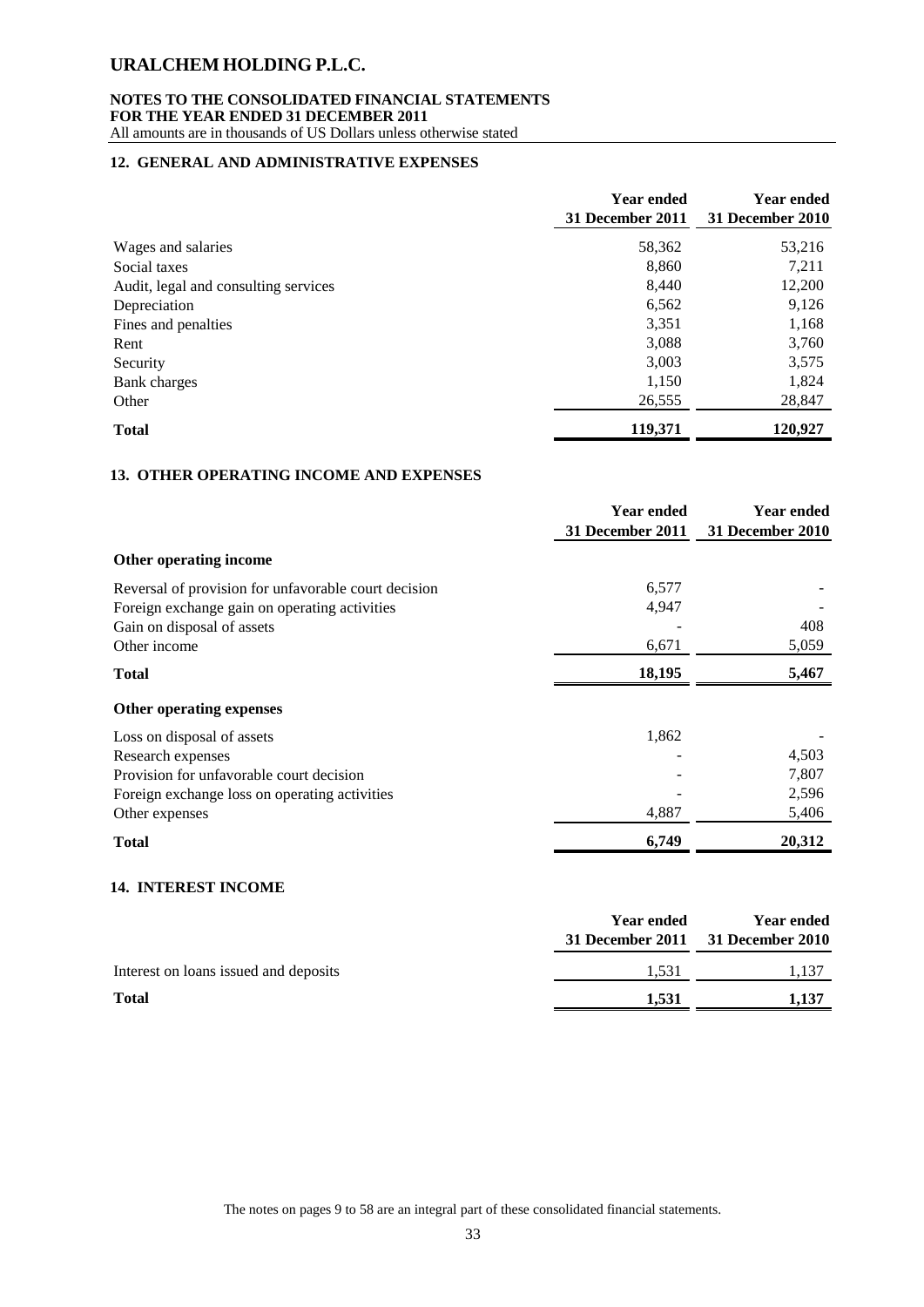# **NOTES TO THE CONSOLIDATED FINANCIAL STATEMENTS FOR THE YEAR ENDED 31 DECEMBER 2011**

All amounts are in thousands of US Dollars unless otherwise stated

## **15. INTEREST EXPENSE**

|                                              | <b>Year ended</b> | <b>Year ended</b>                 |
|----------------------------------------------|-------------------|-----------------------------------|
|                                              |                   | 31 December 2011 31 December 2010 |
| Interest on loans and borrowings             | 109.507           | 144,033                           |
| Interest on obligations under finance leases | 5,559             | 6,271                             |
| <b>Total</b>                                 | 115,066           | 150,304                           |

# **16. INCOME TAX**

| то, племин пил                 | <b>Year ended</b><br>31 December 2011 | <b>Year ended</b><br><b>31 December 2010</b> |
|--------------------------------|---------------------------------------|----------------------------------------------|
| Current income tax expense     | 84.388                                | 51,717                                       |
| Deferred tax expense/(benefit) | 28,873                                | (27,514)                                     |
| <b>Total</b>                   | 113.261                               | 24,203                                       |

During the years ended 31 December 2011 and 2010 the corporate income tax rate applicable to the Company, which is registered in Cyprus, was 10.0%. The corporate income tax rates applicable to the Group's subsidiaries incorporated in the Russian Federation, the primary location of the Group's production entities, varied from 15.5% to 20.0% during the year ended 31 December 2011 and 2010.

On 14 December 2010, Azot OJSC, located in the Perm region of the Russian Federation merged with UralChem OJSC registered in Moscow (refer to note 1). As at 31 December 2010, tax rates applicable to companies registered in the Perm region of the Russian Federation and Moscow were 15.5% and 20.0%, respectively. After completion of the merger of Azot OJSC with UralChem OJSC, the effective income tax rate applicable to the combined entities approximated 15.8% for the year ended 31 December 2011 (2010: 15.6%). Previously recognised deferred tax balances were recalculated using this rate and the changes in deferred tax balances were accounted for as an effect of changes in income tax rate due to the reorganisation of the Group.

Reconciliation of the statutory income tax, calculated at the rate effective in Cyprus, where the Company is located, to the amount of actual income tax expense is as follows:

|                                                  | <b>Year ended</b><br>31 December 2011 | <b>Year ended</b><br>31 December 2010 |
|--------------------------------------------------|---------------------------------------|---------------------------------------|
| <b>Profit before tax</b>                         | 557,907                               | 59,171                                |
| Income tax calculated at 10%                     | 55,791                                | 5,917                                 |
| Effect of different tax rates of subsidiaries    |                                       |                                       |
| operating in other jurisdictions                 | 45,063                                | 10,707                                |
| Tax effect of bonuses, interest expenses and     |                                       |                                       |
| other expenses that are non-deductible           | 8,632                                 | 6,674                                 |
| Tax on dividends from associates                 | 3,775                                 | 903                                   |
| Deferred taxes arising from transfer of          |                                       |                                       |
| assets between Group companies                   |                                       | (12,806)                              |
| Effect of changes in income tax rate due to      |                                       |                                       |
| the reorganisation of the Group                  |                                       | 12,808                                |
| Income tax at effective income tax rate of 20.3% |                                       |                                       |
| $(2010: 40.9\%)$                                 | 113,261                               | 24,203                                |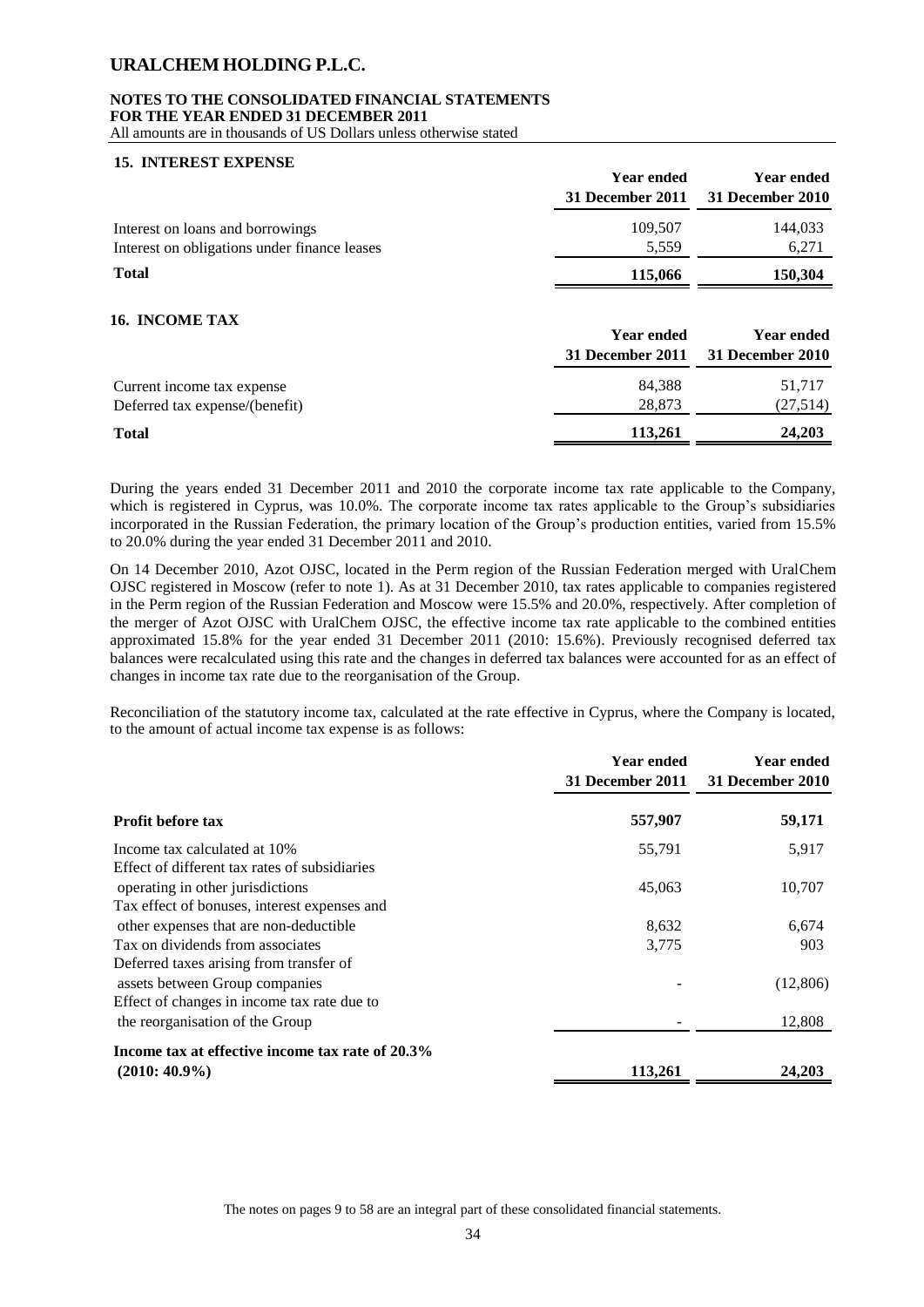## **NOTES TO THE CONSOLIDATED FINANCIAL STATEMENTS FOR THE YEAR ENDED 31 DECEMBER 2011** All amounts are in thousands of US Dollars unless otherwise stated

## **17. PROPERTY, PLANT AND EQUIPMENT**

|                                    | <b>Buildings</b> | Machinery,    |              |              |              |
|------------------------------------|------------------|---------------|--------------|--------------|--------------|
|                                    | and              | equipment     |              | Construction |              |
|                                    | structures       | and transport | <b>Other</b> | in progress  | <b>Total</b> |
| Cost                               |                  |               |              |              |              |
| <b>Balance at 1 January 2009</b>   | 294,485          | 478,762       | 28,721       | 55,942       | 857,910      |
| <b>Additions</b>                   | 5,544            | 8,727         | 2,301        | 82,792       | 99,364       |
| Transfers                          | 4,973            | 13,391        | 3,076        | (21, 440)    |              |
| Disposals                          | (853)            | (1,881)       | (1,140)      | (4, 852)     | (8,726)      |
| Effect of translation to           |                  |               |              |              |              |
| presentation currency              | (7,898)          | (12,690)      | (658)        | (1,063)      | (22,309)     |
| <b>Balance at 31 December 2009</b> | 296,251          | 486,309       | 32,300       | 111,379      | 926,239      |
| Additions                          | 4,589            | 14,370        | 441          | 28,986       | 48,386       |
| Transfers                          | 6,985            | 37,396        | 1,311        | (45, 692)    |              |
| Reclassified to assets             |                  |               |              |              |              |
| held for sale (refer to note 23)   | (802)            | (5,928)       | (10)         | (11, 136)    | (17, 876)    |
| Disposals                          | (2,216)          | (4,751)       | (2,565)      | (1,191)      | (10, 723)    |
| Effect of translation to           |                  |               |              |              |              |
| presentation currency              | (2, 285)         | (3,881)       | (255)        | (627)        | (7,048)      |
| <b>Balance at 31 December 2010</b> | 302,522          | 523,515       | 31,222       | 81,719       | 938,978      |
| <b>Additions</b>                   | 5,628            | 50,038        | 1,882        | 61,279       | 118,827      |
| Transfers                          | 4,608            | 20,220        | 153          | (24,981)     |              |
| Disposals                          | (1,210)          | (6,675)       | (9, 536)     | (1,820)      | (19,241)     |
| Effect of translation to           |                  |               |              |              |              |
| presentation currency              | (18, 289)        | (33, 330)     | 488          | (6,789)      | (57, 920)    |
| <b>Balance at 31 December 2011</b> | 293,259          | 553,768       | 24,209       | 109,408      | 980,644      |
| <b>Accumulated depreciation</b>    |                  |               |              |              |              |
| and impairment losses              |                  |               |              |              |              |
| <b>Balance at 1 January 2009</b>   | (27,000)         | (75, 590)     | (2,108)      |              | (104, 698)   |
| Charge for the year                | (25, 853)        | (68,920)      | (3,224)      |              | (97, 997)    |
| Disposals                          | 245              | 709           | 167          |              | 1,121        |
| Effect of translation to           |                  |               |              |              |              |
| presentation currency              | (480)            | (1, 164)      | (83)         |              | (1,727)      |
| <b>Balance at 31 December 2009</b> | (53,088)         | (144, 965)    | (5,248)      |              | (203, 301)   |
| Charge for the year                | (27, 503)        | (70, 791)     | (3,521)      |              | (101, 815)   |
| Reclassified to assets             |                  |               |              |              |              |
| held for sale (refer to note 23)   | 100              | 1,121         | 7            |              | 1,228        |
| Impairment                         | (846)            | (2,911)       | (16)         |              | (3,773)      |
| Disposals                          | 1,869            | 2,475         | 497          |              | 4,841        |
| Effect of translation to           |                  |               |              |              |              |
| presentation currency              | 497              | 1,351         | 67           |              | 1,915        |
| <b>Balance at 31 December 2010</b> | (78, 971)        | (213, 720)    | (8,214)      |              | (300, 905)   |
| Charge for the year                | (24, 362)        | (60, 128)     | (3,319)      |              | (87, 809)    |
| Disposals                          | 575              | 3,356         | 586          |              | 4,517        |
| Effect of translation to           |                  |               |              |              |              |
| presentation currency              | 6,274            | 15,993        | 480          |              | 22,747       |
| <b>Balance at 31 December 2011</b> | (96, 484)        | (254, 499)    | (10, 467)    |              | (361, 450)   |
| <b>Carrying value</b>              |                  |               |              |              |              |
| At 31 December 2009                | 243,163          | 341,344       | 27,052       | 111,379      | 722,938      |
| At 31 December 2010                | 223,551          | 309,795       | 23,008       | 81,719       | 638,073      |
| At 31 December 2011                | 196,775          | 299,269       | 13,742       | 109,408      | 619,194      |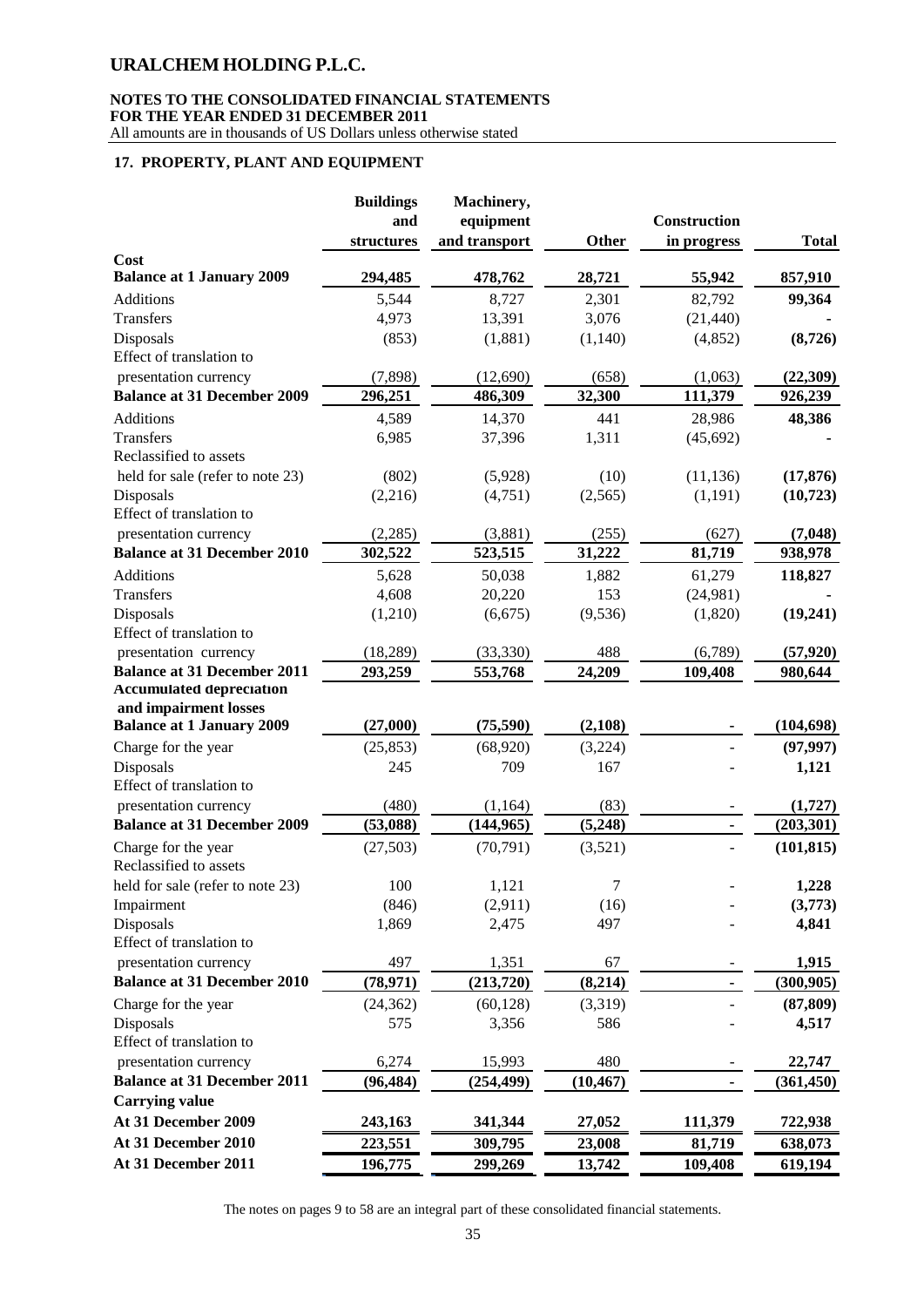# **NOTES TO THE CONSOLIDATED FINANCIAL STATEMENTS FOR THE YEAR ENDED 31 DECEMBER 2011**

All amounts are in thousands of US Dollars unless otherwise stated

During the year ended 31 December 2010, the Group determined that a group of fixed assets, mainly associated with the ammonia production facility at VMF, was impaired by USD 3,773 thousand. The main factor contributing to the impairment of the ammonia production facility at VMF was the temporary stoppage of the production of ammonia at VMF. Management decided to stop the production of ammonia at VMF until ammonia market prices recover to a level which will ensure profitability of ammonia production at VMF.

As at 31 December 2011, property, plant and equipment included advances paid for acquisition of the property, plant and equipment in the amount of USD 10,579 thousand (2010: USD 45,914 thousand, 2009: USD 55,110 thousand).

The Group leases certain items of machinery, equipment and transport under a number of finance lease agreements with third parties. As at 31 December 2011, the net book value of leased machinery, equipment and transport was USD 49,331 thousand (2010: USD 45,065 thousand, 2009: USD 53,542 thousand). During the year ended 31 December 2011, the Group acquired USD 15,397 thousand of machinery, equipment and transport under a finance lease (2010: nil). The acquisition represent a non-cash investing and financing activity which is not reflected in the consolidated statement of cash flows.

#### **Assets pledged as collateral**

The carrying values of property, plant and equipment pledged to secure loans and borrowings granted to the Group were as follows (refer to note 29):

|                                                                | 31 December 2011 | 31 December 2010  | 31 December 2009  |
|----------------------------------------------------------------|------------------|-------------------|-------------------|
| Machinery, equipment and transport<br>Buildings and structures | 72,117<br>17,543 | 136,300<br>21,433 | 183,973<br>49,723 |
| Other                                                          | 247              | 1,276             | 1,563             |
| <b>Total</b>                                                   | 89,907           | 159,009           | 235,259           |
| 18. GOODWILL                                                   |                  |                   |                   |
| <b>Cost</b>                                                    | 31 December 2011 | 31 December 2010  | 31 December 2009  |
| Balance at the beginning of the year                           | 207,121          | 208,715           | 214,851           |
| Derecognised on disposal of subsidiaries                       | (493)            |                   |                   |
| Effect of translation to presentation currency                 | (11,055)         | (1, 594)          | (6, 136)          |
| Balance at the end of the year                                 | 195,573          | 207,121           | 208,715           |
| <b>Accumulated impairment losses</b>                           |                  |                   |                   |
| Balance at the beginning of the year                           | (38, 792)        | (39,091)          | (40, 240)         |
| Effect of translation to presentation currency                 | 2,071            | 299               | 1,149             |
| Balance at the end of the year                                 | (36, 721)        | (38,792)          | (39,091)          |
| <b>Carrying amount</b>                                         |                  |                   |                   |
| At the beginning of the year                                   | 168,329          | 169,624           | 174,611           |
| At the end of the year                                         | 158,852          | 168,329           | 169,624           |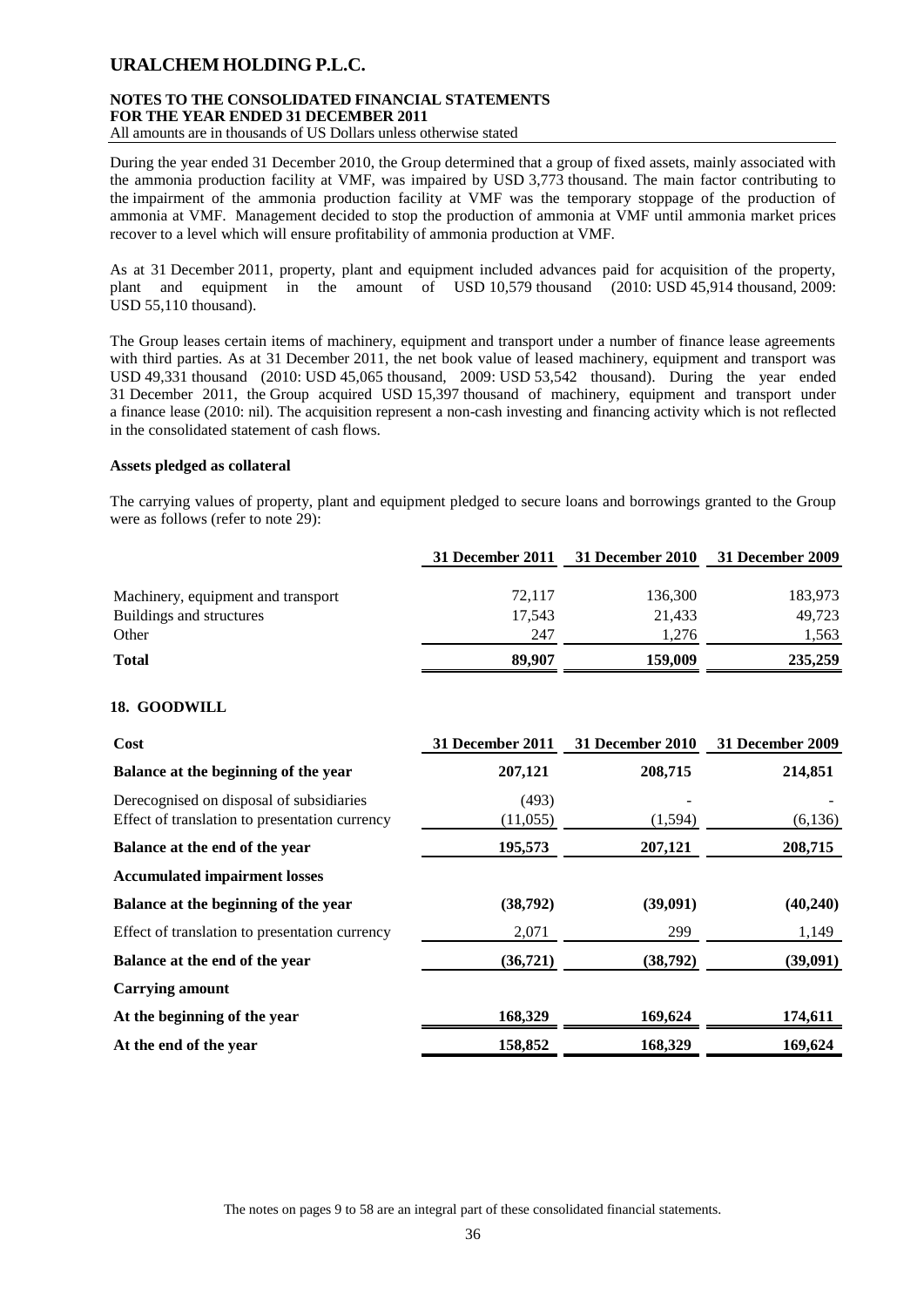# **NOTES TO THE CONSOLIDATED FINANCIAL STATEMENTS**

**FOR THE YEAR ENDED 31 DECEMBER 2011**

All amounts are in thousands of US Dollars unless otherwise stated

## **Allocation of goodwill to cash-generating units**

The carrying amount of goodwill was allocated to the following cash-generating units:

|                              | 31 December 2011 | 31 December 2010 | 31 December 2009 |
|------------------------------|------------------|------------------|------------------|
| Nitrogen Fertilisers         | 86,608           | 91.494           | 92,197           |
| <b>Phosphate Fertilisers</b> | 72.121           | 76.189           | 76,775           |
| Other                        | 123              | 646              | 652              |
| <b>Total</b>                 | 158,852          | 168.329          | 169.624          |

## **Annual test for impairment**

For the purpose of impairment testing, the recoverable amount of the relevant cash-generating unit was assessed by reference to value in use. These calculations use pre-tax cash flow projections based on budgets approved by the Group and covering a five-year period. Cash flows beyond the five-year period are extrapolated by using the expected forecasts stated below. The key assumptions used by management for value in use determination are as follows:

|                               |               | 31 December 2011 31 December 2010 | 31 December 2009 |
|-------------------------------|---------------|-----------------------------------|------------------|
| Gross margin                  | 22.0%-49.0%   | 10.0-35.0%                        | 15.0-20.0%       |
| Growth rate                   | 3.0%          | 3.0%                              | 3.0%             |
| Discount rate                 | 12.4%         | 14.0%                             | 14.7%            |
| Raw materials price inflation | $3.0 - 6.0\%$ | $4.1 - 15.0\%$                    | $3.0 - 18.0\%$   |
| Exchange rate (RUR to 1 USD)  | 31.0          | 31.0                              | 32.2             |

These assumptions have been used for analysis of each cash-generating unit within the Group's nitrogen and phosphate fertilisers segments.

Management determined budgeted gross margin based on past performance and its expectation of the current market development. The gross margin and raw material price inflation ranges relate to a variety of products produced and raw materials consumed by the cash-generating unit, respectively. The weighted average growth rates used are consistent with the forecast included in industry reports.

## **19. INVESTMENTS IN ASSOCIATES**

Details of the Group's associates are as follows:

|                                                                  |                                      | Effective ownership, % |                         |                  |
|------------------------------------------------------------------|--------------------------------------|------------------------|-------------------------|------------------|
| Name of associate                                                | <b>Principal activity</b>            | 31 December 2011       | <b>31 December 2010</b> | 31 December 2009 |
| <b>Mineral Fertilisers</b><br>OJSC ("PMF")<br><b>NPK Karbon-</b> | Production of mineral<br>fertilisers | 46.5                   | 46.5                    | 46.5             |
| Shungit                                                          | Mining and processing                | 49.7                   | 49.7                    | 49.7             |
| ZhDTsekh                                                         | Other services                       | 50.0                   | 50.0                    | 50.0             |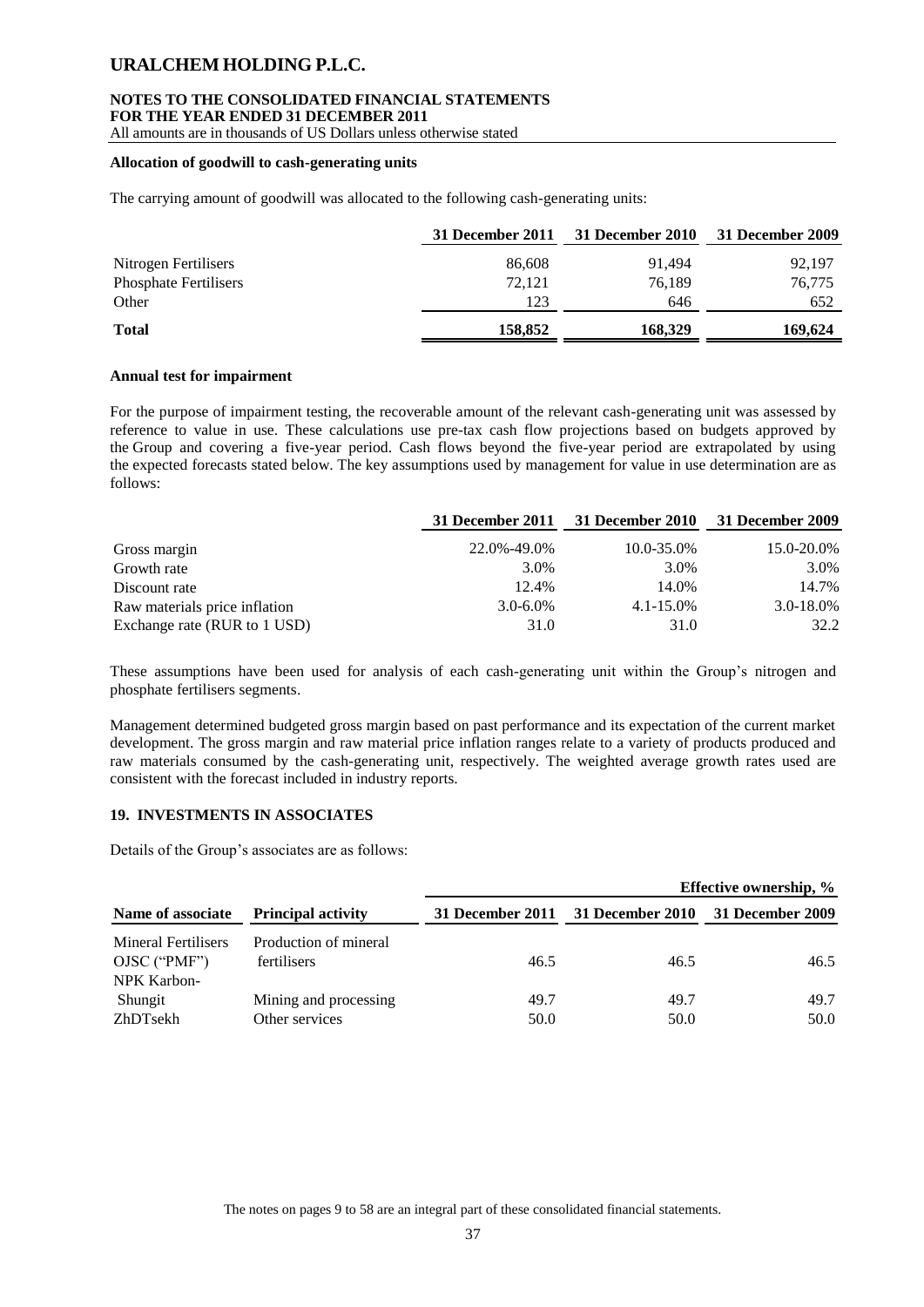# **NOTES TO THE CONSOLIDATED FINANCIAL STATEMENTS**

**FOR THE YEAR ENDED 31 DECEMBER 2011**

All amounts are in thousands of US Dollars unless otherwise stated

Summarised financial information in respect of the Group's associates is presented below:

|                                                                   | 31 December 2011 | 31 December 2010 31 December 2009 |                   |
|-------------------------------------------------------------------|------------------|-----------------------------------|-------------------|
| Total assets                                                      | 219,249          | 274,573                           | 263,942           |
| <b>Total liabilities</b>                                          | (32,098)         | (28, 234)                         | (25, 682)         |
| <b>Net assets</b>                                                 | 187,151          | 246,339                           | 238,260           |
| Group's share of net assets of associates                         | 87,669           | 115,159                           | 111,357           |
|                                                                   |                  |                                   |                   |
|                                                                   |                  | <b>Year ended</b>                 | <b>Year ended</b> |
|                                                                   |                  | 31 December 2011                  | 31 December 2010  |
| Revenue                                                           |                  | 332,662                           | 245,922           |
| Profit for the period                                             |                  | 106,464                           | 47,965            |
| Share of profit of associates                                     |                  | 49,541                            | 22,257            |
| 20. INVENTORIES                                                   |                  |                                   |                   |
|                                                                   | 31 December 2011 | 31 December 2010                  | 31 December 2009  |
| Inventories expected to be recovered after<br>twelve months       |                  |                                   |                   |
| Catalytic agents                                                  | 28,021           | 29,983                            | 25,583            |
| Other inventories                                                 | 2,729            | 2,721                             | 4,022             |
|                                                                   | 30,750           | 32,704                            | 29,605            |
| Inventories expected to be recovered in<br>the next twelve months |                  |                                   |                   |
| Raw materials, net of allowance for                               |                  |                                   |                   |
| obsolescence                                                      | 51,748           | 51,556                            | 48,552            |
| Finished goods                                                    | 52,024           | 54,287                            | 37,456            |
| Work in-progress                                                  | 7,269            | 6,785                             | 10,311            |
| Goods for resale                                                  | 2,010            | 310                               | 5,183             |
|                                                                   | 113,051          | 112,938                           | 101,502           |
| <b>Total</b>                                                      | 143,801          | 145,642                           | 131,107           |

During the year ended 31 December 2011, the Group recognised a write down of USD 3,311 thousand to reduce the carrying amount of inventories to net realisable value (2010: USD 2,224 thousand). At 31 December 2011, inventories in the amount of USD 64,263 thousand were stated at net realisable value (2010: USD 5,526 thousand; 2009: USD 18,784 thousand).

At 31 December 2011, raw materials were presented net of allowance for obsolescence of USD 4,206 thousand (2010: USD 4,902 thousand; 2009: USD 4,902 thousand). During the year ended 31 December 2011, the Group recognised USD 385 thousand (2010: USD 1,119 thousand; 2009: USD 281 thousand) and released USD 1,283 thousand (2010: USD 1,119 thousand; 2009: USD 794 thousand) of allowance for obsolescence of raw materials.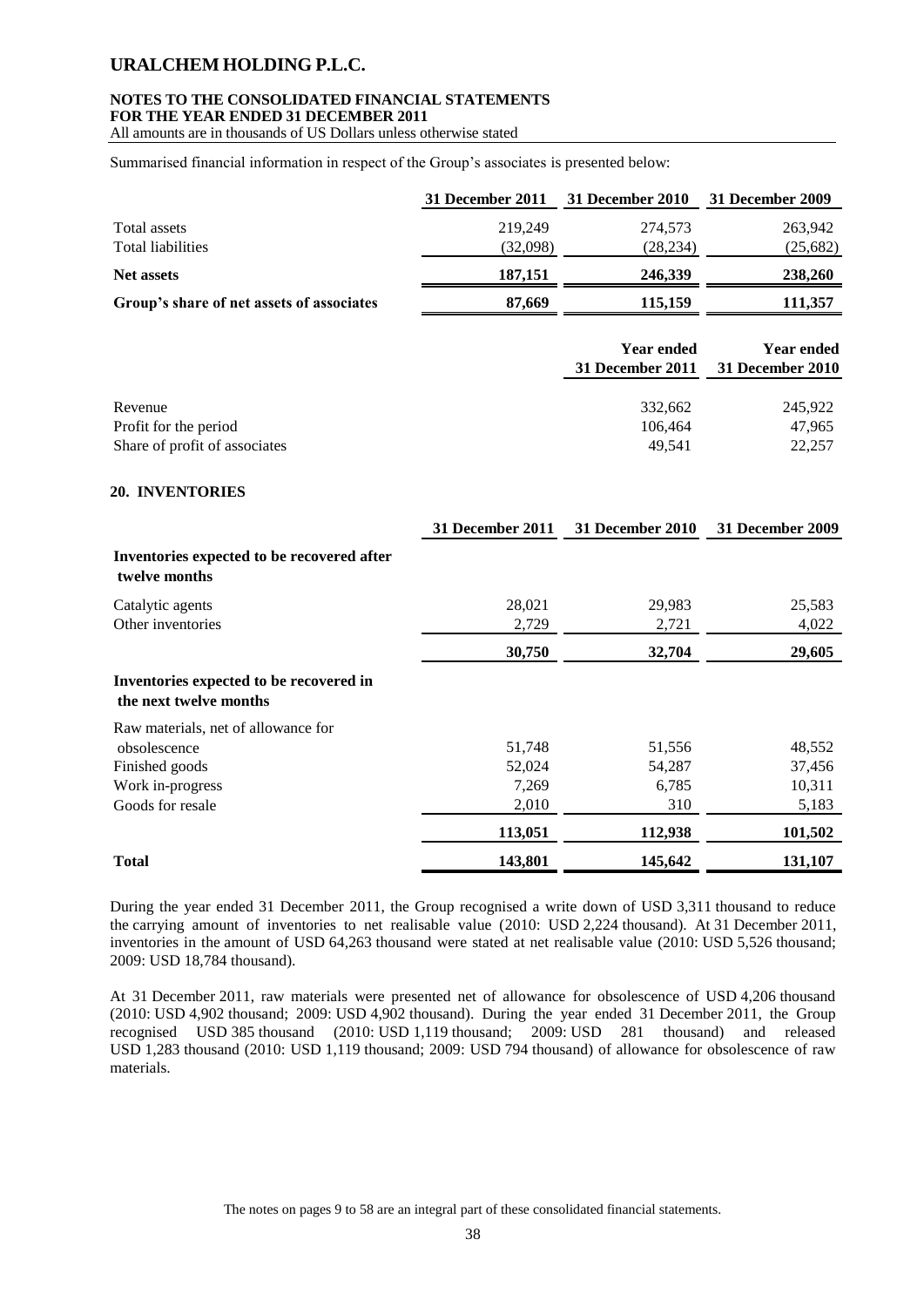## **NOTES TO THE CONSOLIDATED FINANCIAL STATEMENTS FOR THE YEAR ENDED 31 DECEMBER 2011**

All amounts are in thousands of US Dollars unless otherwise stated

Certain inventories were pledged to secure bank loans and borrowings granted to the Group, as follows:

|                                                             |       | 31 December 2011 31 December 2010 31 December 2009 |        |
|-------------------------------------------------------------|-------|----------------------------------------------------|--------|
| Carrying value of pledged inventories<br>(refer to note 29) | 6.611 | 38.981                                             | 58.492 |

## **21. AVAILABLE-FOR-SALE INVESTMENTS**

At 31 December 2011, available-for-sale investments represent a 9.7% investment in Open Joint Stock Company Togliattiazot OJSC ("Togliattiazot") of USD 167,037 thousand (2010: USD 176,459 thousand; 2009: USD 177,779 thousand) and other available-for-sale investments of USD 73 thousand (2010: USD 71 thousand; 2009: USD 58 thousand). The available-for-sale investment in Togliattiazot is accounted for at cost as the fair value of the investment cannot be reliably measured.

# **22. OTHER FINANCIAL ASSETS**

|                                      | 31 December 2011 |       | 31 December 2010 31 December 2009 |
|--------------------------------------|------------------|-------|-----------------------------------|
| Non-current                          |                  |       |                                   |
| Loans issued, at amortised cost      | 91               | 4,833 | 7,359                             |
|                                      | 91               | 4,833 | 7,359                             |
| <b>Current</b>                       |                  |       |                                   |
| Loans issued, at amortised cost      | 6,361            | 583   | 35,931                            |
| Promissory notes of related parties, |                  |       |                                   |
| at amortised cost                    | 330              | 349   | 351                               |
| Promissory notes, at amortised cost  | 62               | 429   | 326                               |
| Other financial assets               | 155              | 328   | 365                               |
|                                      | 6,908            | 1,689 | 36,973                            |
| <b>Total</b>                         | 6,999            | 6,522 | 44,332                            |

As at 31 December 2011, interest rates on loans issued, predominantly denominated in USD, varied from 6.0% to 15.5% (2010: from 6.0% to 17.0%; 2009: from 5.0% to 19.5%) per annum.

## **23. ASSETS HELD FOR SALE**

The Group decided to cease in 2010 the development of the Sordinsky Plot at the Vyatsko-Kamsky phosphate deposit to sell the fixed assets which were purchased exclusively for the development of this project. Certain of these assets were sold during the year ended 31 December 2011. As at 31 December 2011, the net selling price of the remaining assets after deduction of the related costs to sell was estimated at USD 6,163 thousand. As of 31 December 2010, the selling price of these assets net of costs to sell was estimated at USD 9,274 thousand which was USD 7,374 thousand lower than the original carrying value of these assets prior to their reclassification to assets held for sale.The write down of the assets to their net selling price was recorded as an impairment loss in 2010.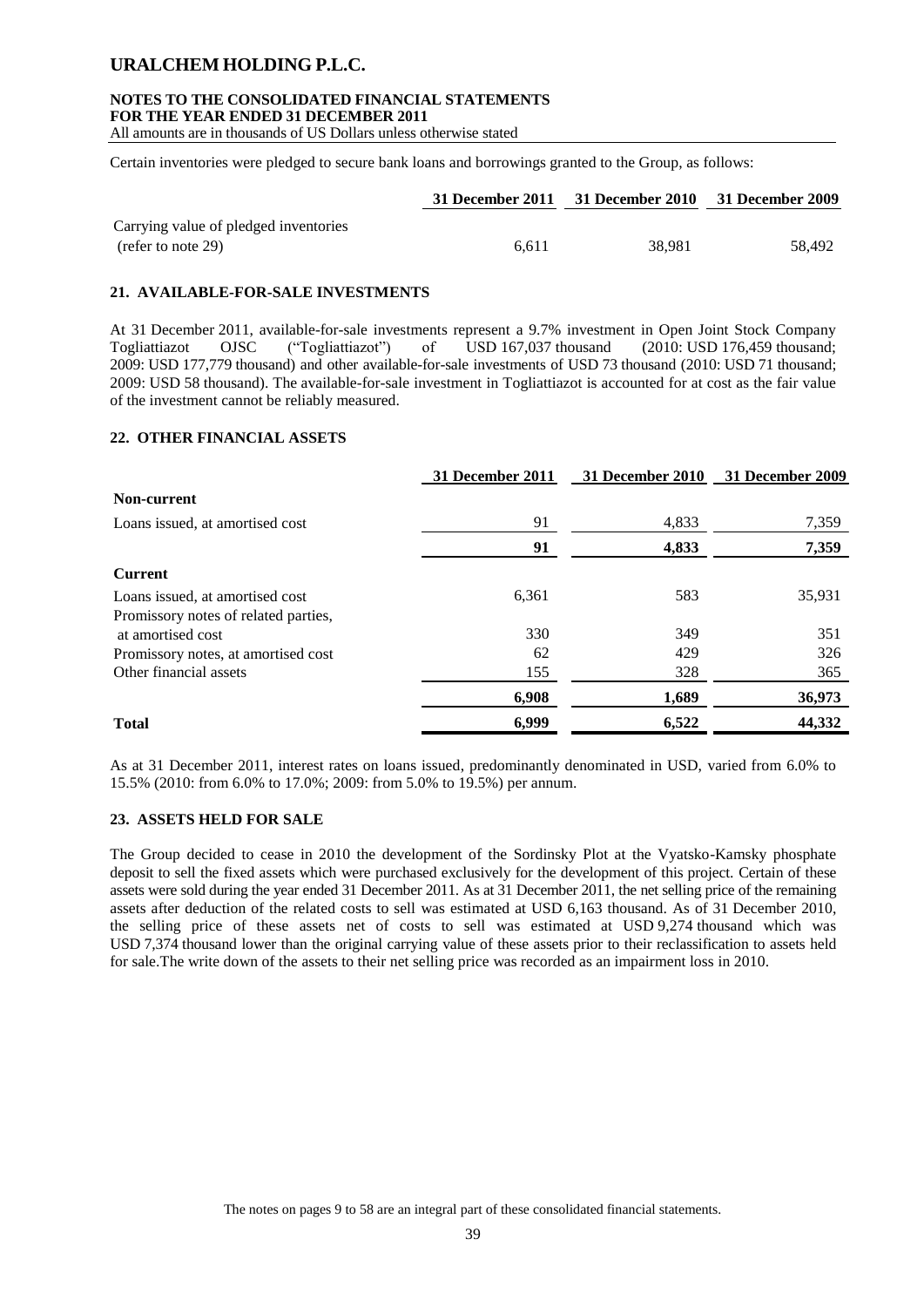# **NOTES TO THE CONSOLIDATED FINANCIAL STATEMENTS FOR THE YEAR ENDED 31 DECEMBER 2011**

All amounts are in thousands of US Dollars unless otherwise stated

# **24. TRADE AND OTHER RECEIVABLES**

|                                          | 31 December 2011 | 31 December 2010 | 31 December 2009 |
|------------------------------------------|------------------|------------------|------------------|
| Trade receivables                        | 81,767           | 81,761           | 33,890           |
| Other receivables                        | 10,105           | 13,390           | 5,949            |
|                                          | 91,872           | 95,151           | 39,839           |
| Less: allowance for doubtful receivables | (3,068)          | (3,637)          | (3,260)          |
|                                          | 88,804           | 91,514           | 36,579           |
| <b>Total</b>                             | 88,804           | 91,514           | 36,579           |

The average credit period for the Group's customers varies from 60 to 90 days. During this period no interest is charged on the outstanding balances. The Group has provided fully for all receivables over 360 days because historical experience is such that receivables that are outstanding beyond 360 days are generally not recoverable. Before accepting a new customer, the Group uses an internal credit system to assess the potential customer's credit quality and defines credit limits separately for each individual customer. Credit limits available to customers are reviewed on an annual basis. As at 31 December 2011, the Group's five largest debtors (individually exceeding more than 8.0% (2010: 5.8%; 2009: 4.7%) of the total current receivables balance) represented 58.4% (2010: 61.4%; 2009: 45.1%) of the outstanding balance of accounts receivable.

Included in the Group's receivables balance at 31 December 2011 are debtors of USD 7,741 thousand (2010: USD 9,398 thousand; 2009: USD 7,810 thousand) which are past due but not impaired. The Group did not hold any collateral over these outstanding balances. The weighted average age of these receivables is 239 days (2010: 264 days; 2009: 348 days).

Movements in the allowance for doubtful receivables were as follows:

|                                                | <b>Year ended</b><br>31 December 2011 | <b>Year ended</b><br>31 December 2010 | <b>Year ended</b><br>31 December 2009 |
|------------------------------------------------|---------------------------------------|---------------------------------------|---------------------------------------|
| Balance at the beginning of the year           | 3,637                                 | 3,260                                 | 3,740                                 |
| Recognised in the income statement             | 3,375                                 | 1,741                                 | 1,498                                 |
| Amounts written-off                            | (3,479)                               | (892)                                 | (1, 862)                              |
| Amounts recovered during the year              | (307)                                 | (447)                                 | (63)                                  |
| Effect of translation to presentation currency | (158)                                 | (25)                                  | (53)                                  |
| Balance at the end of the year                 | 3,068                                 | 3,637                                 | 3,260                                 |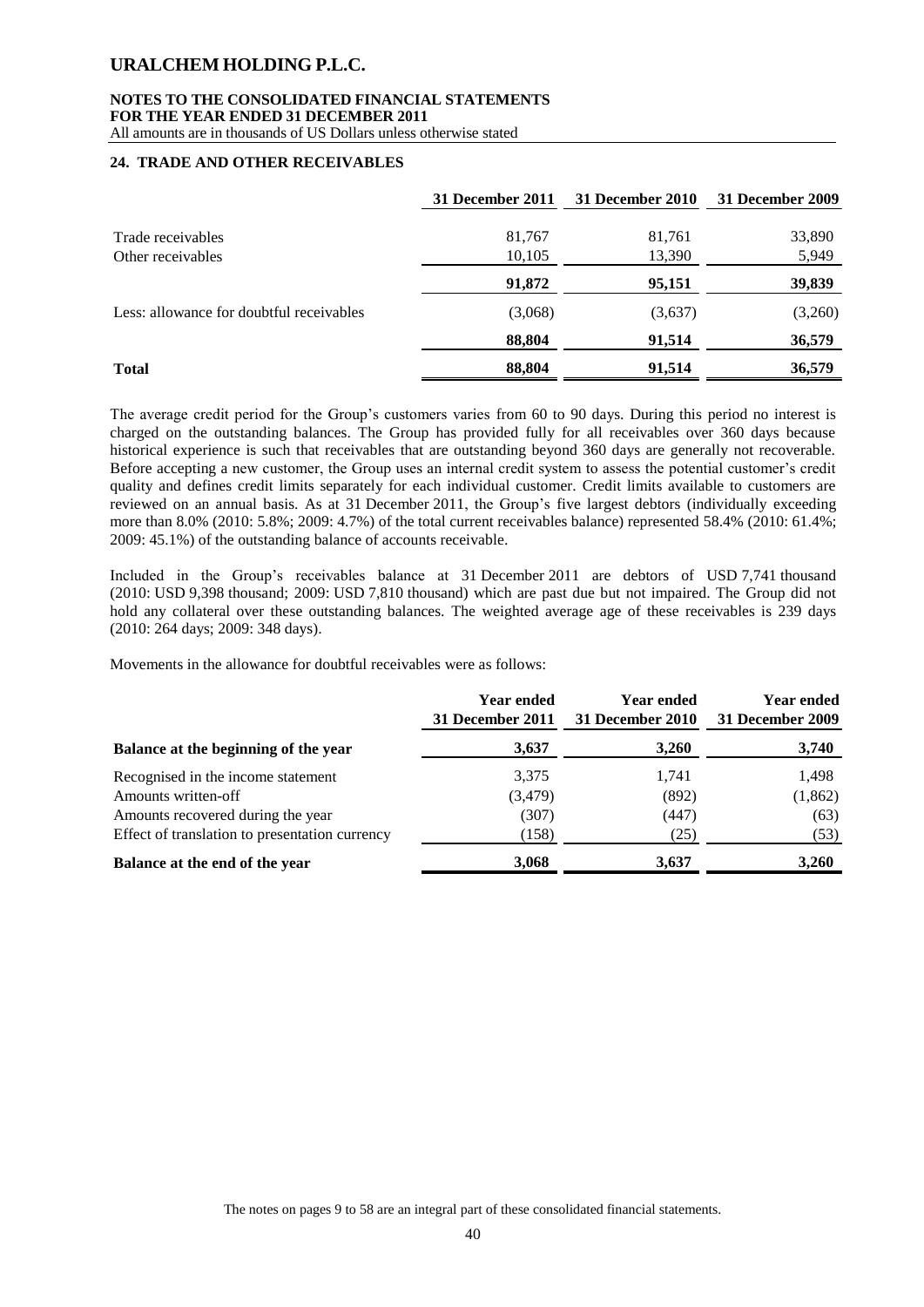# **NOTES TO THE CONSOLIDATED FINANCIAL STATEMENTS FOR THE YEAR ENDED 31 DECEMBER 2011**

All amounts are in thousands of US Dollars unless otherwise stated

# **25. ADVANCES PAID AND PREPAID EXPENSES**

|                                             | 31 December 2011 | 31 December 2010 | 31 December 2009 |
|---------------------------------------------|------------------|------------------|------------------|
| Long-term                                   |                  |                  |                  |
| Advances paid for the acquisition           |                  |                  |                  |
| of PMF shares (refer to note 39)            | 27,448           |                  |                  |
|                                             | 27,448           |                  |                  |
| Short-term                                  |                  |                  |                  |
| Advances for transportation services        | 23,707           | 25,758           | 7,038            |
| Advances paid for apatite                   | 5,311            | 6,699            | 2,733            |
| Advances paid for supply of natural gas     | 56               | 832              | 11,522           |
| Other advances and prepaid expenses         | 11,975           | 15,160           | 11,659           |
|                                             | 41,049           | 48,449           | 32,952           |
| <b>Total</b>                                | 68,497           | 48,449           | 32,952           |
|                                             |                  |                  |                  |
| <b>26. OTHER TAXES RECEIVABLE</b>           |                  |                  |                  |
|                                             | 31 December 2011 | 31 December 2010 | 31 December 2009 |
| Value added tax reimbursable                | 82,325           | 53,600           | 94,234           |
| Other taxes                                 | 940              | 1,188            | 1,072            |
| <b>Total</b>                                | 83,265           | 54,788           | 95,306           |
| 27. CASH AND CASH EQUIVALENTS               |                  |                  |                  |
|                                             | 31 December 2011 | 31 December 2010 | 31 December 2009 |
| Current accounts, including:                |                  |                  |                  |
| EUR-denominated                             | 31,205           | 1,792            | 8,660            |
| USD-denominated                             | 28,493           | 25,405           | 25,886           |
| RUR-denominated                             | 7,440            | 8,978            | 3,378            |
| Bank deposits maturing within three months: |                  |                  |                  |
| USD-denominated                             | 163,510          | 2,258            | 65               |
| RUR-denominated                             | 21,827           | 7,927            | 15,616           |
| Other cash and cash equivalents             | 91               | 50               | 53               |
| <b>Total</b>                                | 252,566          | 46,410           | 53,658           |

At 31 December 2011, interest rates on deposits at UniCredit Bank, Bank Vozrozhdenie, Sberbank, HCBS, Nordea Bank, MKB Bank and VTB Bank varied from 0.3% to 6.3% (2010: 1.8% to 5.0%; 2009: 0.5% to 4.8%) per annum.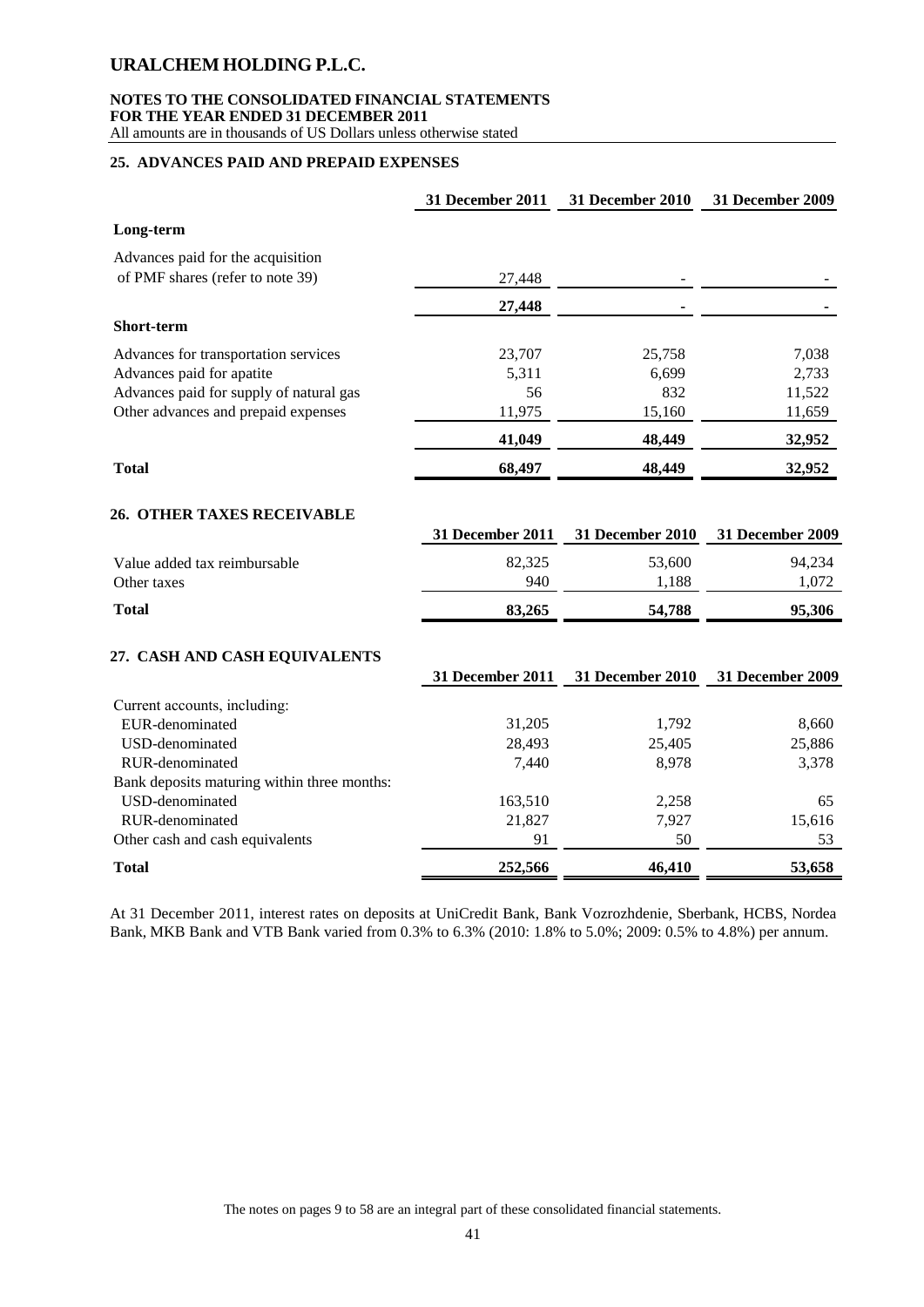# **NOTES TO THE CONSOLIDATED FINANCIAL STATEMENTS FOR THE YEAR ENDED 31 DECEMBER 2011**

All amounts are in thousands of US Dollars unless otherwise stated

## **28. SHARE CAPITAL**

|                                                                   |                | <b>Number of authorised</b><br>ordinary shares | Number of issued<br>ordinary shares |             |                      |  |
|-------------------------------------------------------------------|----------------|------------------------------------------------|-------------------------------------|-------------|----------------------|--|
|                                                                   | <b>Class A</b> | Class B                                        | <b>Class A</b>                      | Class B     | <b>Share capital</b> |  |
| Balance at 31 December 2009, 2010                                 | 10,110         | 359,989,890                                    | 10,110                              | 174,989,890 | 1,374                |  |
| Issue of ordinary shares on<br>18 November 2011 with par value of |                |                                                |                                     |             |                      |  |
| $EUR$ 1.71 each                                                   | 10             |                                                | 10                                  |             |                      |  |
| <b>Balance at 31 December 2011</b>                                | 10.120         | 359,989,890                                    | 10.120                              | 174,989,890 | 1.375                |  |

The additional share issue was partly paid in the amount of USD 13,410 thousand.

## **Retained earnings and dividends**

The statutory financial statements of the Group entities are the basis for the profit distribution and other appropriations.

## **Earnings per share**

Earnings per share were calculated by dividing net profit attributable to shareholders of the Company for the years ended 31 December 2011 and 2010 by the weighted average number of ordinary shares in issue during the respective year.

## **29. LOANS AND BORROWINGS**

|                                                                                             | 31 December 2011 | 31 December 2010 | 31 December 2009 |
|---------------------------------------------------------------------------------------------|------------------|------------------|------------------|
| Loans denominated in USD                                                                    | 949,512          | 1,163,365        | 1,149,585        |
| Loans denominated in RUR                                                                    | 180,731          | 190.941          | 262,955          |
| Loans denominated in EUR                                                                    |                  |                  | 8,165            |
| Promissory notes                                                                            |                  |                  | 265              |
|                                                                                             |                  |                  |                  |
| <b>Total</b>                                                                                | 1,130,243        | 1,354,306        | 1,420,970        |
| Less: current portion repayable within twelve<br>months and shown under current liabilities | (338, 275)       | (473, 263)       | (533, 604)       |
| Long-term portion of loans and borrowings                                                   | 791,968          | 881,043          | 887,366          |

#### **Loans denominated in USD**

In December 2011, the Group obtained a new credit facility from Sberbank in the amount of USD 60,000 thousand, of which USD 31,300 thousand wasn't withdrawn yet. The annual interest rate under the new loan was set at Libor  $3m + 5.1%$ .

In October 2011, the Group restructured the loan in the amount of USD 700,000 thousand. First part of the loan in the amount of USD 400,000 thousand was extended from December 2013 to September 2016. The second part in the amount of USD 300,000 thousand was extended from December 2013 to October 2014. The commission for loan restructuring amounted to USD 4,200 thousand. The annual interest rate under previous loan was set at Libor  $3m + 7.4\%$ . The annual interest rates under new loans were set at Libor  $3m + 4.0\%$  for the loan in the amount of USD 300,000 thousand and Libor 3m + 5.0% for the loan in the amount of USD 400,000 thousand.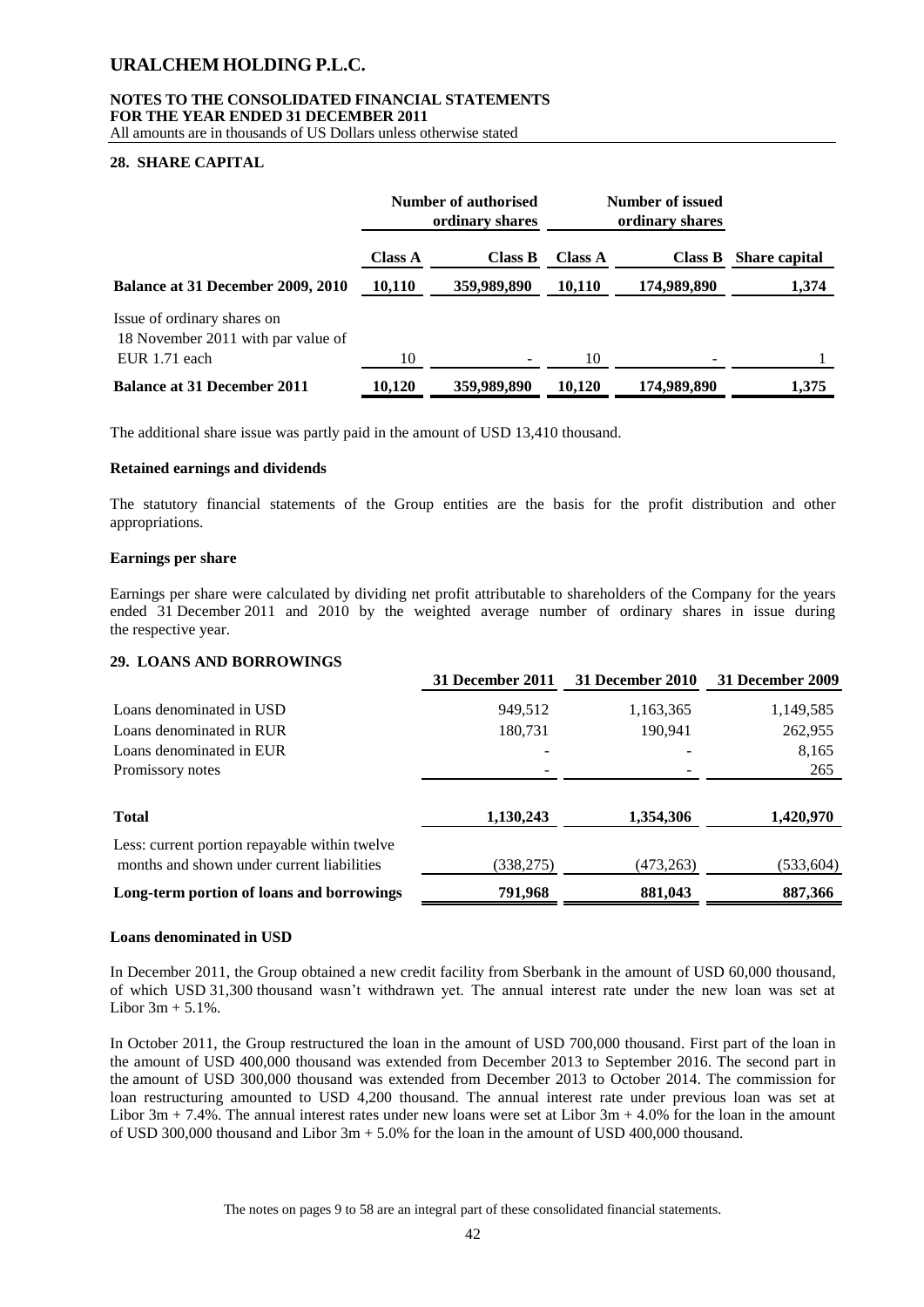# **NOTES TO THE CONSOLIDATED FINANCIAL STATEMENTS FOR THE YEAR ENDED 31 DECEMBER 2011**

All amounts are in thousands of US Dollars unless otherwise stated

In February 2011, the Group reached an agreement with UniCredit Bank to extend the repayment of short-term loans in the amount of USD 190,000 thousand from February 2011 to May 2012. The annual interest rate on these facilities decreased from Libor  $1m + 5.9\%$  - 6.2% to Libor  $1m + 5.8\%$  per annum.

In January 2011, the Group reached an agreement with Raiffeisen Bank to partly extend the repayment of a shortterm loan denominated in USD in the amount of USD 57,000 thousand from January 2011 to May 2012. The agreement requires early partial repayment of the amount extended in the event of an IPO or bond offering made by the Group. The average interest rate on the loan remained unchanged.

The loans denominated in USD had a weighted average annual interest rate of 5.9% during the year ended 31 December 2011 (2010: 8.1%; 2009: 9.7%) and included the following borrowings:

- USD 2,738 thousand (2010: USD 84,797 thousand; 2009: USD 795,354 thousand) at fixed rates varying from 6.2% to 9.0% (2010: from 7.0% to 9.0%; 2009: from 7.0% to 11.5%) per annum;
- USD 946,774 thousand (2010: USD 1,002,118 thousand; 2009: USD 260,225 thousand) at floating rates linked to Libor 1m and Libor 3m, varying from 4.4% to 7.0% (2010: from 6.2% to 7.7%; 2009: from 5.2% to 9.2%) per annum.

The loans denominated in USD are due in the years 2012 to 2016. As at 31 December 2011, USD-denominated loans in the amount of USD 684,562 thousand (2010: USD 1,144,504 thousand; 2009: USD 1,048,268 thousand) were secured by 49.0% of UralChem OJSC's shares (2010: 100.0%; 2009: nil) and certain fixed assets and inventories (refer to notes 17 and 20).

## **Loans denominated in RUR**

In June 2011, the Group obtained a credit facility from Sberbank in the amount of USD 35,622 thousand, which matures in June 2013. The annual interest rate on this facility is settled at MosPrime rate + 3.9% per annum.

In August 2011, the Group reached an agreement with Sberbank to reduce the annual interest rate from 13.0% to 9.0% for the loan in amount USD 149,320 thousand.

Loans denominated in RUR consist of a loan of USD 149,639 thousand (2010: USD 158,080 thousand, 2009: USD 159,375 thousand) that bears interest at a fixed rate of 9.0% (2010: 13.0%; 2009: 16.0%) per annum and is repayable in quarterly instalments starting from 20 June 2012 with the final instalment due on 24 June 2013 and other loans of USD 31,093 thousand (2010: USD 32,861 thousand; 2009: USD 103,580 thousand) that bear interest at floating rate linked to MosPrime  $3m + 3.9\%$  (2010: 10.0%; 2009: from 14.5% to 16.0%) per annum and are due in June 2013.

The loans are secured by 100.0% of UralChem OJSC's shares (2010: 100.0%), 74.8% of VMF's shares (2010: 74.8%; 2009: 74.8%), 96.8% of KCCW MFP's shares (2010: 87.4 %; 2009: 100.0%) and 44.3% of PMF's shares (2010: 44.3%; 2009: nil) held by the Group and certain fixed assets and inventories (refer to notes 17 and 20).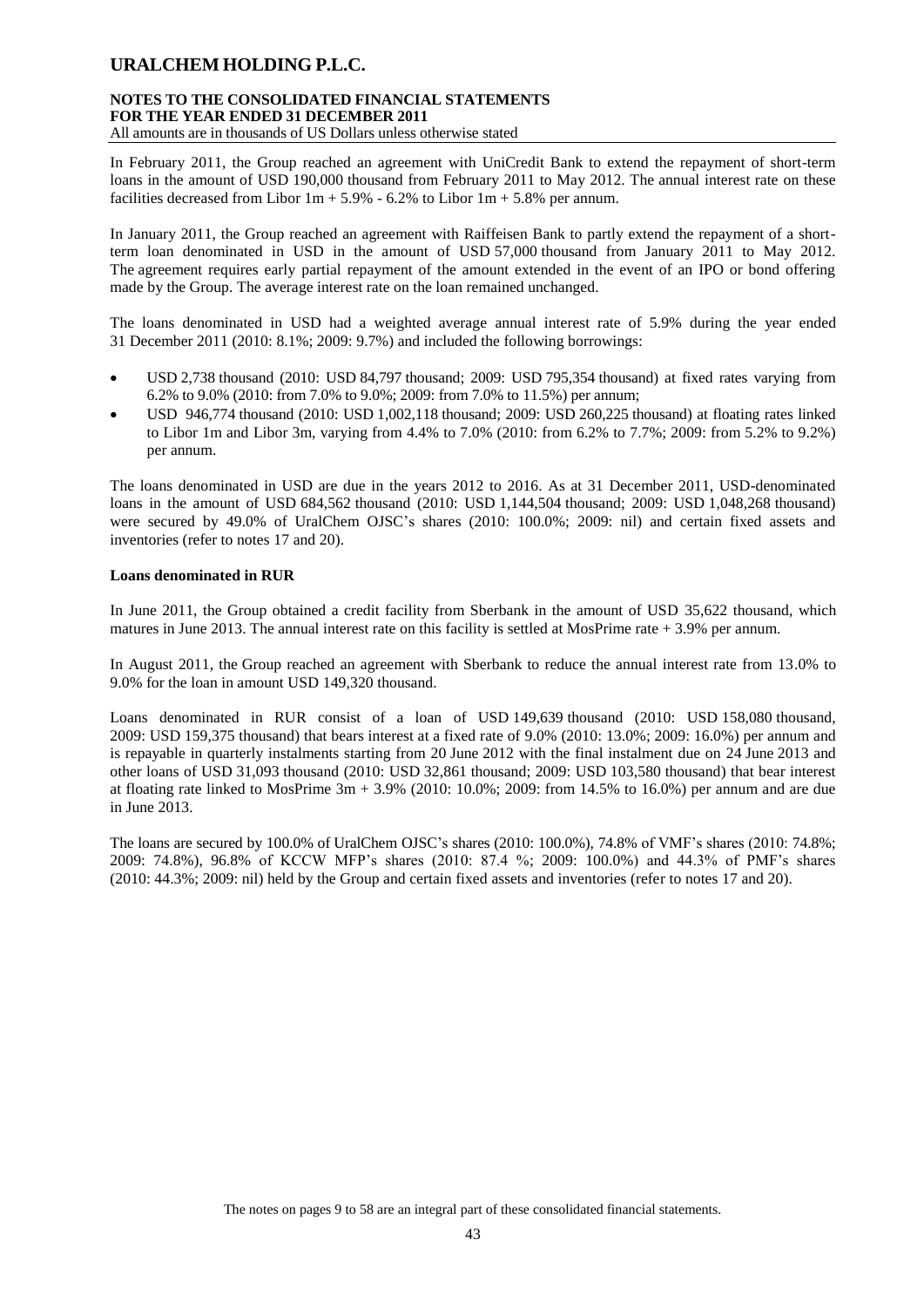## **NOTES TO THE CONSOLIDATED FINANCIAL STATEMENTS FOR THE YEAR ENDED 31 DECEMBER 2011**

All amounts are in thousands of US Dollars unless otherwise stated

Total loans and borrowings were repayable as follows:

|                                         | 31 December 2011 | 31 December 2010 | 31 December 2009 |
|-----------------------------------------|------------------|------------------|------------------|
| Due within three months                 | 156,083          | 268,756          | 166,150          |
| Due from three to six months            | 116,423          | 37.399           | 190,792          |
| Due from six to twelve months           | 65,769           | 167,108          | 176,662          |
| Total current portion repayable within  |                  |                  |                  |
| twelve months                           | 338,275          | 473,263          | 533,604          |
| Due in the second year                  | 168,712          | 414,988          | 199,867          |
| Due in the third year                   | 273,870          | 466,055          | 317,142          |
| Due in the fourth year                  | 174,693          |                  | 370.357          |
| Due in the fifth year                   | 174,693          |                  |                  |
| <b>Total long-term portion of loans</b> |                  |                  |                  |
| and borrowings                          | 791,968          | 881,043          | 887,366          |

As at 31 December 2011, the Group's bank loans are subject to restrictive covenants, including but not limited to:

- set-up limits for the total amount of borrowings of certain Group subsidiaries;
- set-up limit for the Group total amount of loans and borrowings not exceeding USD 1,400,000 thousand;
- bank approval for any transfer of pledged property;
- set-up limits for the amount of cash collections of certain Group subsidiaries that have to be transferred to the accounts at defined banks;
- set-up limit for the annualised "net debt/EBITDA" ratio not exceeding 3.5; and
- set-up limits for disposal of assets with a carrying value of more than USD 3,106 thousand for OJSC UralChem.

All loan agreements have acceleration clauses, allowing the creditors to request early repayment of outstanding amounts in case of non-compliance with these covenants.

## **30. OBLIGATIONS UNDER FINANCE LEASES**

The Group leases certain items of machinery, equipment and transport under a number of finance lease agreements (refer to note 17). The average lease term is 153 months. For the year ended 31 December 2011 the weighted average effective annual interest rate was 12.5% (2010: 11.2%; 2009: 11.7%). All leases are on a fixed repayment basis and are predominantly denominated in USD; insignificant part of leases is RUR-denominated.

|                                                                                        |           |                               |             |             | <b>Present value of minimum lease</b> |                 |
|----------------------------------------------------------------------------------------|-----------|-------------------------------|-------------|-------------|---------------------------------------|-----------------|
|                                                                                        |           | <b>Minimum lease payments</b> |             |             |                                       | <i>payments</i> |
|                                                                                        |           |                               | 31 December | 31 December |                                       |                 |
|                                                                                        | 2011      | 2010                          | 2009        | 2011        | 2010                                  | 2009            |
| Due within one year                                                                    | 13,675    | 11,250                        | 12,264      | 12,788      | 10,604                                | 11,500          |
| Due from two to five years                                                             | 48,237    | 40,458                        | 43,351      | 34,090      | 29,373                                | 31,451          |
| Due thereafter                                                                         | 13,598    | 17,105                        | 25,513      | 6,294       | 8,170                                 | 11,643          |
|                                                                                        | 75,510    | 68,813                        | 81,128      | 53,172      | 48,147                                | 54,594          |
| Less: future finance charges                                                           | (22, 338) | (20,666)                      | (26, 534)   |             |                                       |                 |
| <b>Present value of lease liabilities</b>                                              | 53,172    | 48,147                        | 54,594      | 53,172      | 48.147                                | 54,594          |
| Less: amount due for settlement within one<br>year and shown under current liabilities |           |                               |             | (12,788)    | (10, 604)                             | (11,500)        |
| Total non-current finance lease liabilities                                            |           |                               |             | 40.384      | 37,543                                | 43,094          |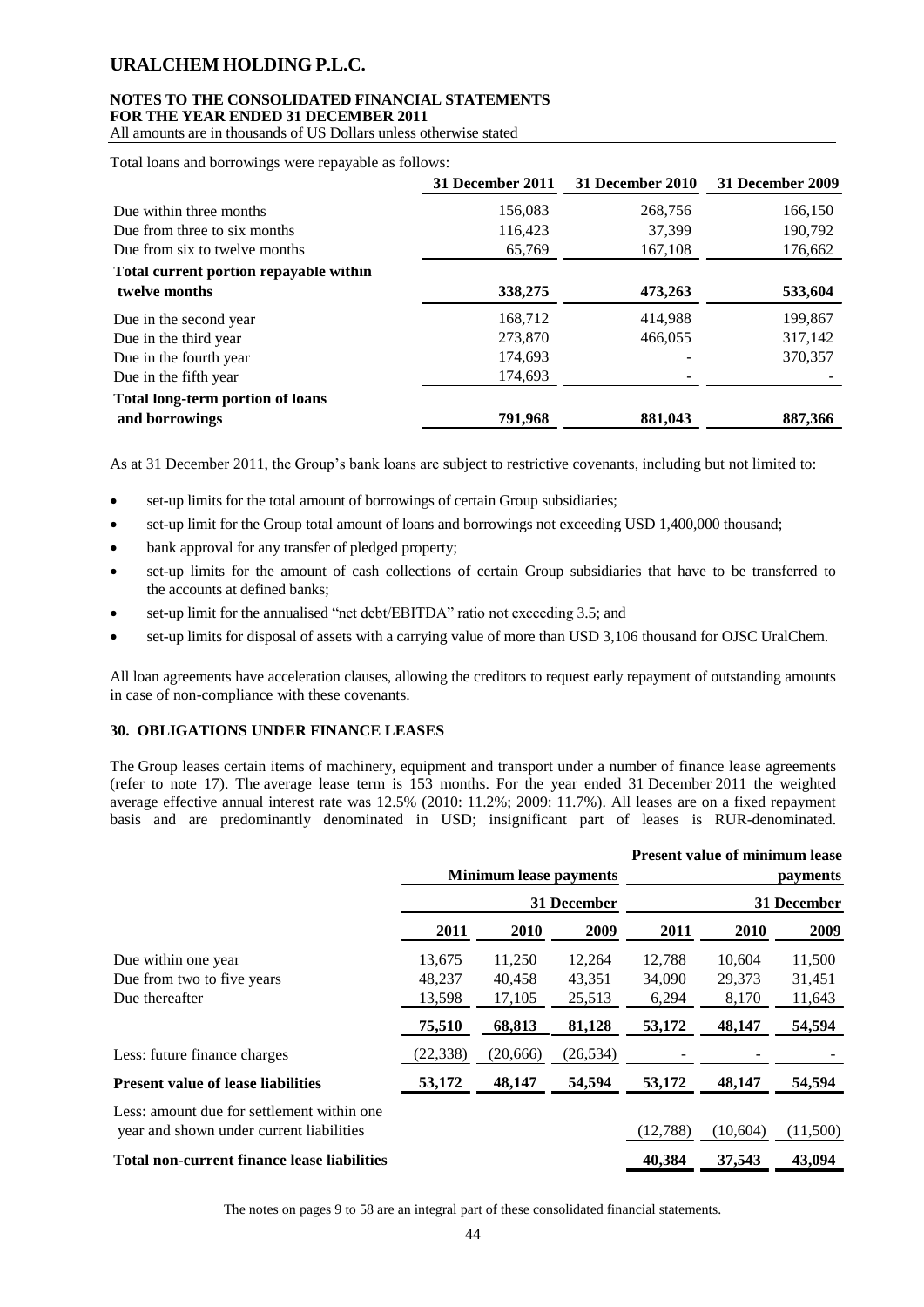# **NOTES TO THE CONSOLIDATED FINANCIAL STATEMENTS FOR THE YEAR ENDED 31 DECEMBER 2011**

All amounts are in thousands of US Dollars unless otherwise stated

# **31. TRADE AND OTHER PAYABLES**

|                                            | <b>31 December 2011</b> | 31 December 2010 | 31 December 2009 |
|--------------------------------------------|-------------------------|------------------|------------------|
| Long-term                                  |                         |                  |                  |
| Other accounts payable                     |                         | 8,936            | 17,628           |
|                                            |                         | 8,936            | 17,628           |
| <b>Short-term</b>                          |                         |                  |                  |
| Trade accounts payable                     | 24,188                  | 31,116           | 14,961           |
| Other accounts payable                     | 67,316                  | 46,789           | 38,302           |
| Provision for unused vacation              | 10,138                  | 8,769            | 7,150            |
| Unpaid salaries                            | 5,785                   | 5,421            | 4,808            |
| Performance bonus                          | 4,875                   | 12,820           |                  |
| Payables for property, plant and equipment | 3,219                   | 1,651            | 3,627            |
| Provision for unfavorable court decisions  | 1,944                   | 7,780            |                  |
| Accrued expenses                           | 440                     | 565              | 454              |
|                                            | 117,905                 | 114,911          | 69,302           |
| <b>Total</b>                               | 117,905                 | 123,847          | 86,930           |

The average credit period on the purchase of inventories and services in the Russian Federation is 46 days (2010: 67 days; 2009: 59 days).

The table below summarises the maturity profile of the Group's trade accounts payable and payables for property, plant and equipment based on undiscounted contractual payments:

|                               |        | 31 December 2011 31 December 2010 31 December 2009 |        |
|-------------------------------|--------|----------------------------------------------------|--------|
| Due within three months       | 27.137 | 32.372                                             | 16,782 |
| Due from three to six months  | 87     | 120                                                |        |
| Due from six to twelve months | 183    | 275                                                | 1.739  |
| <b>Total</b>                  | 27,407 | 32.767                                             | 18,588 |

## **32. RETIREMENT BENEFIT OBLIGATIONS**

## **Defined contribution plan**

Social taxes for the year ended 31 December 2011 included contributions to the State Pension Fund in the amount of USD 28,318 thousand (2010: USD 19,994 thousand; 2009: USD 16,120 thousand).

At 31 December 2011, outstanding contributions to the State Pension Fund amounted to USD 1,331 thousand (2010: USD 749 thousand; 2009: USD 806 thousand).

## **Defined benefit plans**

The Group operates a number of unfunded defined benefit plans for qualifying employees of subsidiaries located in the Russian Federation. The actuarial valuation of the Group's defined benefit obligations as at 31 December 2011 and 2010 was performed by an independent actuary.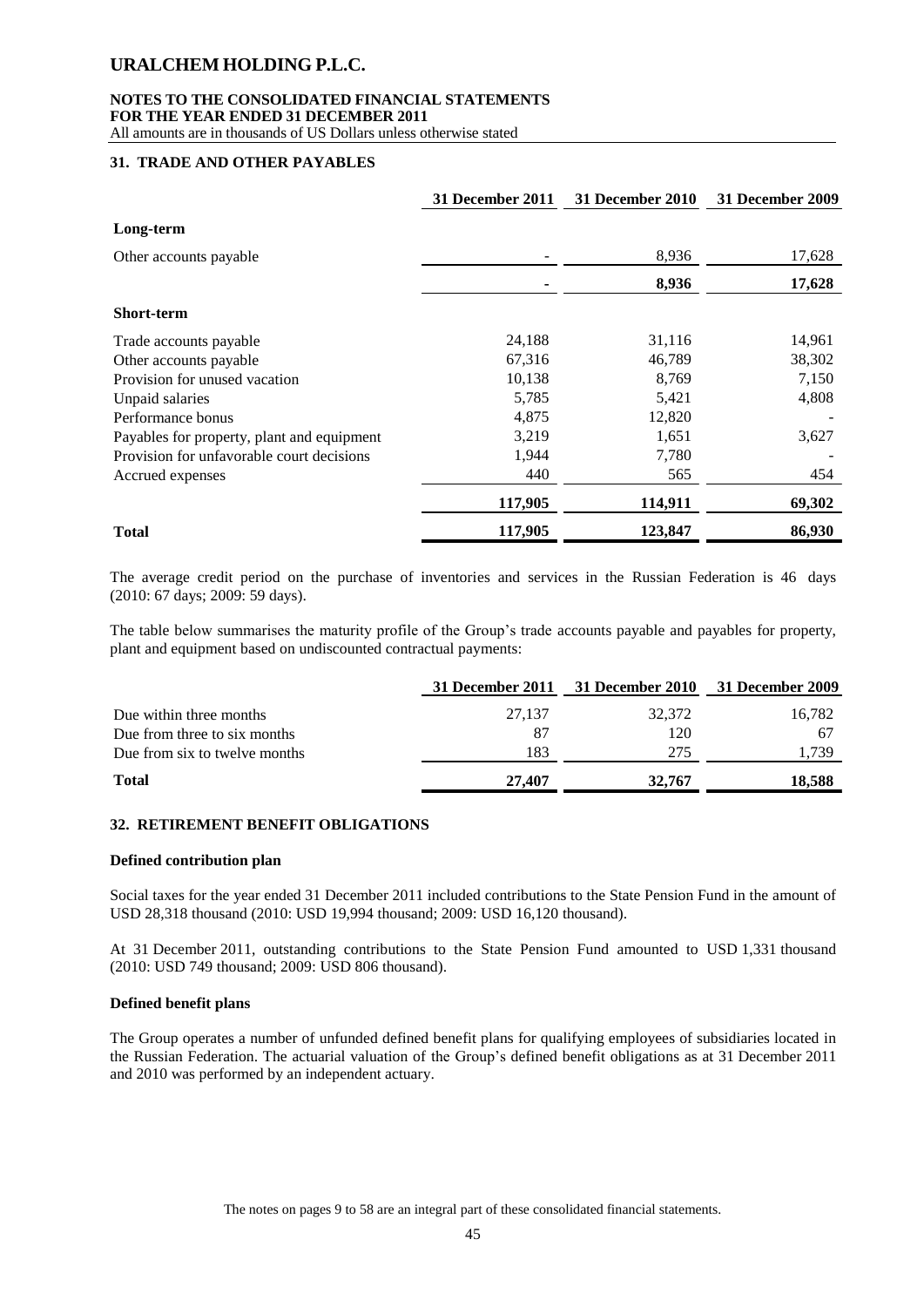#### **NOTES TO THE CONSOLIDATED FINANCIAL STATEMENTS FOR THE YEAR ENDED 31 DECEMBER 2011** All amounts are in thousands of US Dollars unless otherwise stated

Under these plans a retired employee (or his/her family members) is entitled to the following payments:

- *one-time payment on retirement* varying from USD 16 (2010: USD 16; 2009: USD 16) to two monthly salaries, depending on the seniority of employee;
- *quarterly allowance* varying from USD 9 to USD 16 (2010: from USD 13 to USD 16; 2009: from USD 7 to USD 12) for the rest of his/her life;
- *one-time payment upon death* varying from USD 137 to three official minimum monthly salaries (2010: from 144 to three official minimum monthly salaries; 2009: from USD 139 to ten official minimum monthly salaries). As at 31 December 2011 the official minimum monthly salary was USD 143 (2010: USD 142; 2009: USD 144); and
- other payments stipulated in labour agreements such as anniversary payments, disability compensation, etc.

The principal assumptions used for the purposes of the actuarial valuations were as follows:

|                                         | 31 December 2011 | 31 December 2010 | 31 December 2009 |
|-----------------------------------------|------------------|------------------|------------------|
| Discount rate                           | 8.0%             | 7.5%             | 9.5%             |
| Expected salary increase                | 9.7%             | 9.2%             | 9.7%             |
| Expected pension increase               | 5.5%             | 5.0%             | 5.5%             |
| Employee turnover rate                  | 5.0%             | 5.0%             | 5.0%             |
| Age of retirement                       |                  |                  |                  |
| Male                                    | 55 years         | 53 years         | 53 years         |
| Female                                  | 52 years         | 50 years         | 50 years         |
| Average life expectancy of members from |                  |                  |                  |
| date of retirement                      |                  |                  |                  |
| Male                                    | 20 years         | 20 years         | 20 years         |
| Female                                  | 31 years         | 31 years         | 31 years         |

Amounts recognised in the income statement in respect of these defined benefit plans were as follows:

|                                                        | <b>Year ended</b><br>31 December 2011 | <b>Year ended</b><br>31 December 2010 |
|--------------------------------------------------------|---------------------------------------|---------------------------------------|
| Actuarial (gain)/loss recognised in the year           | (400)                                 | 1,093                                 |
| Interest expense                                       | 679                                   | 698                                   |
| Gain on settlements                                    |                                       | (609)                                 |
| Current service cost                                   | 249                                   | 198                                   |
| Total pension costs recognised in the income statement | 528                                   | 1,380                                 |

Amounts included in the statement of financial position in respect of defined benefit plans were as follows:

|                                           |       | 31 December 2011 31 December 2010 31 December 2009 |       |
|-------------------------------------------|-------|----------------------------------------------------|-------|
| Present value of unfunded defined benefit |       |                                                    |       |
| obligations                               | 8.374 | 8.655                                              | 7.635 |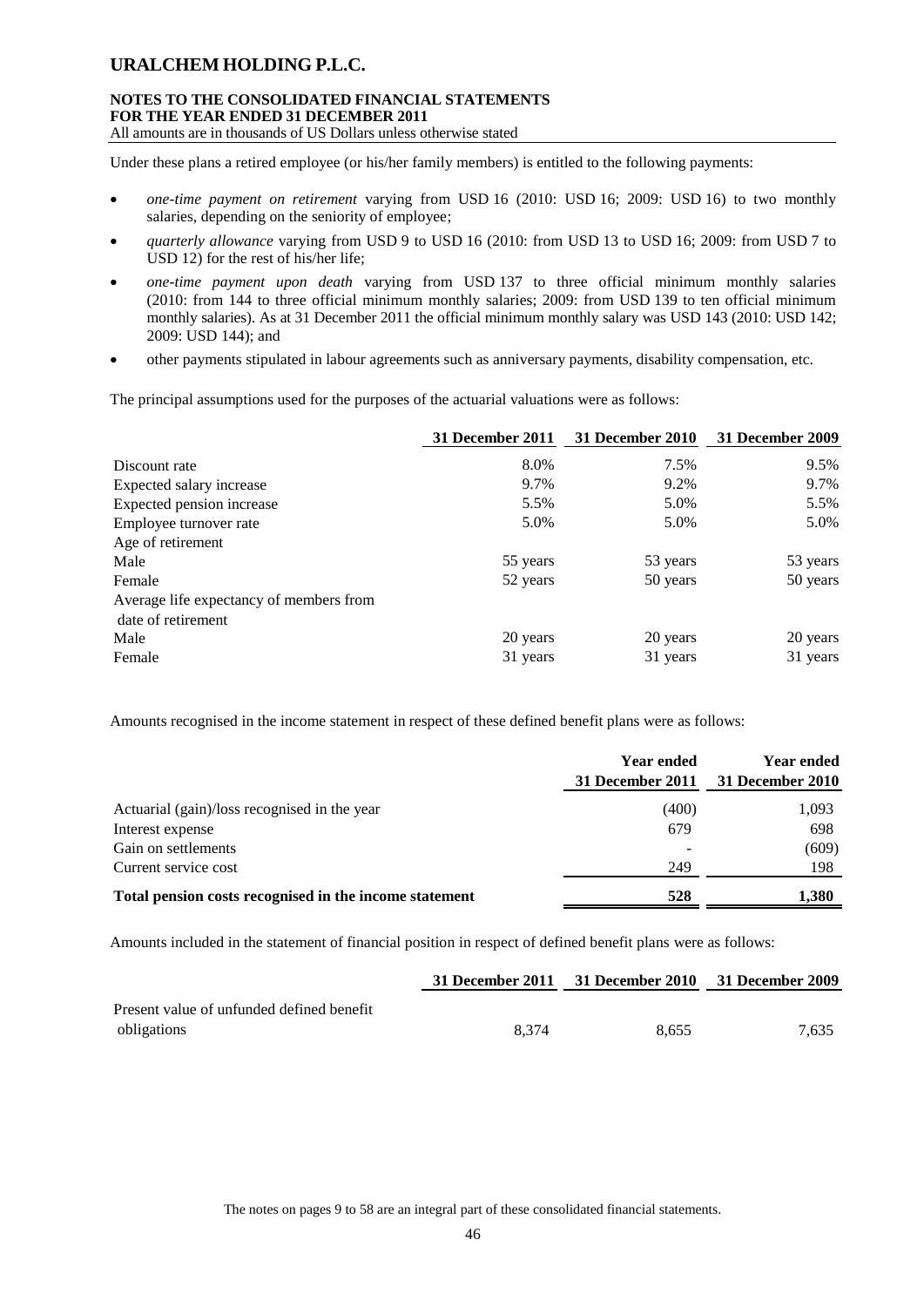## **NOTES TO THE CONSOLIDATED FINANCIAL STATEMENTS FOR THE YEAR ENDED 31 DECEMBER 2011**

All amounts are in thousands of US Dollars unless otherwise stated

Movements in the present value of the unfunded defined benefit obligations were as follows:

|                                                | <b>Year ended</b><br>31 December 2011 | Year ended<br>31 December 2010 | Year ended<br>31 December 2009 |
|------------------------------------------------|---------------------------------------|--------------------------------|--------------------------------|
| Balance at the beginning of the year           | 8,655                                 | 7,635                          | 8,798                          |
| Actuarial (gain)/loss recognised in the year   | (400)                                 | 1,093                          | (1, 599)                       |
| Interest expense                               | 679                                   | 698                            | 716                            |
| Current service cost                           | 249                                   | 198                            | 247                            |
| Benefits paid                                  | (331)                                 | (298)                          | (233)                          |
| Gain on settlements                            |                                       | (609)                          |                                |
| Effect of translation to presentation currency | (478)                                 | (62)                           | (294)                          |
| Balance at the end of the year                 | 8.374                                 | 8,655                          | 7,635                          |

## **33. DEFERRED TAXES**

|                                  | 1 January<br>2011 | (Charged)<br>credited to<br>the income<br>statement | <b>Effect</b> of<br>translation to<br>presentation<br>currency | 31 December<br>2011 |
|----------------------------------|-------------------|-----------------------------------------------------|----------------------------------------------------------------|---------------------|
| Property, plant and equipment    | (47, 914)         | (648)                                               | 2,614                                                          | (45,948)            |
| <b>Inventories</b>               | 279               | 4,897                                               | (442)                                                          | 4,734               |
| Trade and other receivables      | 1,594             | 75                                                  | (92)                                                           | 1,577               |
| Trade and other payables         | 5,292             | (1,401)                                             | (161)                                                          | 3,730               |
| Obligations under finance leases | 9,624             | 1.647                                               | (658)                                                          | 10,613              |
| Tax loss carried forward         | 59,027            | (30,690)                                            | (411)                                                          | 27,926              |
| Other                            | 776               | (2,753)                                             | 258                                                            | (1,719)             |
| <b>Total</b>                     | 28,678            | (28, 873)                                           | 1,108                                                          | 913                 |

|                                  | 1 January<br>2010 | (Charged)<br>credited to<br>the income<br>statement | <b>Effect</b> of<br>translation to<br>presentation<br>currency | 31 December<br><b>2010</b> |
|----------------------------------|-------------------|-----------------------------------------------------|----------------------------------------------------------------|----------------------------|
| Property, plant and equipment    | (72, 731)         | 24,348                                              | 469                                                            | (47, 914)                  |
| Inventories                      | (4, 415)          | 4.676                                               | 18                                                             | 279                        |
| Trade and other receivables      | 660               | 942                                                 | (8)                                                            | 1,594                      |
| Trade and other payables         | (151)             | 5,462                                               | (19)                                                           | 5,292                      |
| Obligations under finance leases | 10,887            | (1,183)                                             | (80)                                                           | 9,624                      |
| Tax loss carried forward         | 68,811            | (9,226)                                             | (558)                                                          | 59,027                     |
| Other                            | (1,787)           | 2,495                                               | 68                                                             | 776                        |
| <b>Total</b>                     | 1,274             | 27,514                                              | (110)                                                          | 28,678                     |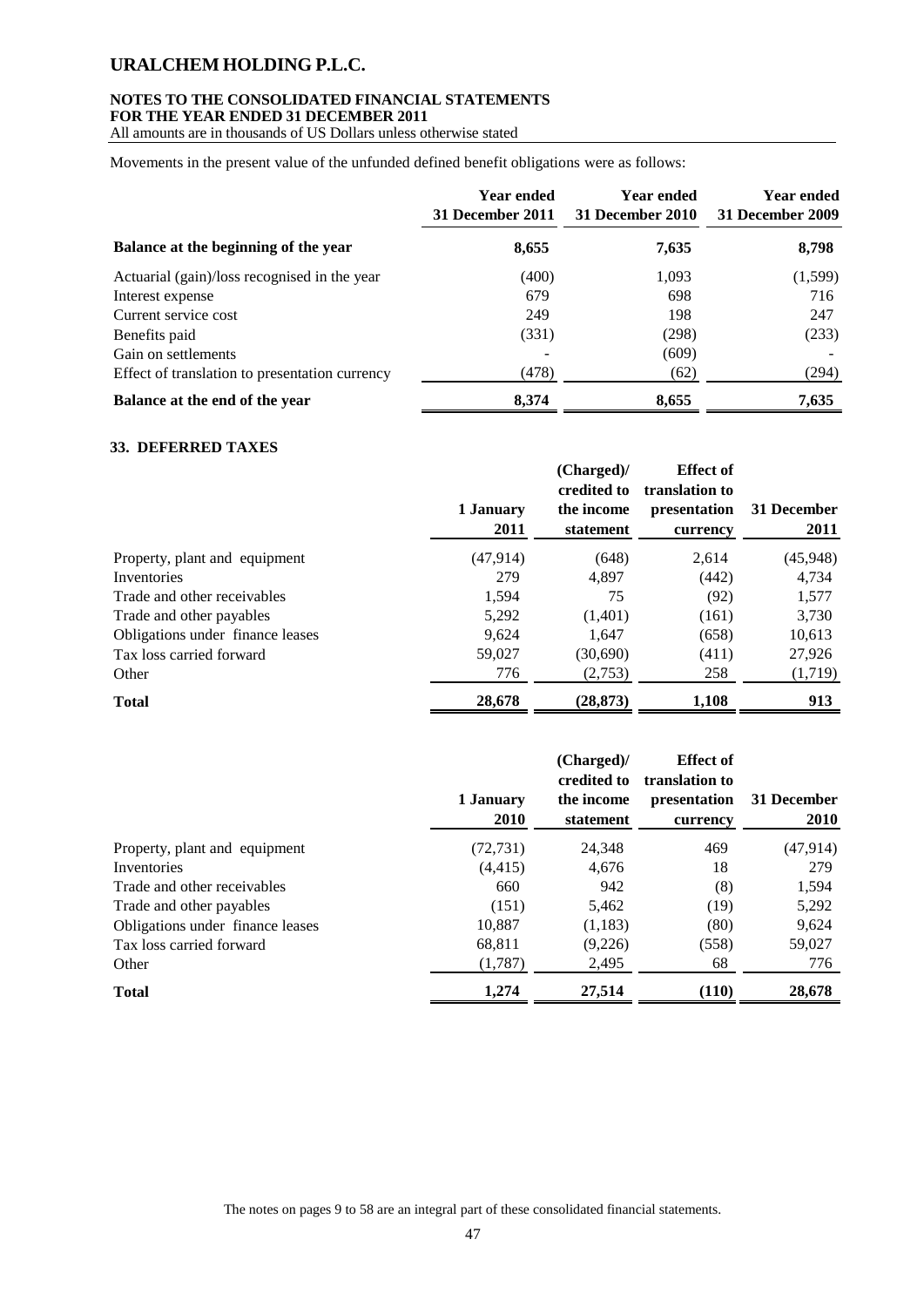#### **NOTES TO THE CONSOLIDATED FINANCIAL STATEMENTS FOR THE YEAR ENDED 31 DECEMBER 2011**

All amounts are in thousands of US Dollars unless otherwise stated

|                                               | 1 January<br>2009 | (Charged)<br>credited to<br>the income<br>statement | <b>Effect of</b><br>translation to<br>presentation<br>currency | 31 December<br>2009 |
|-----------------------------------------------|-------------------|-----------------------------------------------------|----------------------------------------------------------------|---------------------|
| Property, plant and equipment                 | (88, 218)         | 12,363                                              | 3,124                                                          | (72, 731)           |
| Inventories                                   | (609)             | (3,644)                                             | (162)                                                          | (4, 415)            |
| Trade and other receivables                   | (105)             | 726                                                 | 39                                                             | 660                 |
| Trade and other payables                      | 385               | (501)                                               | (35)                                                           | (151)               |
| Obligations under finance leases              | 15,040            | (3,551)                                             | (602)                                                          | 10,887              |
| Foreign currency forward and option contracts | 6,820             | (6,316)                                             | (504)                                                          |                     |
| Tax loss carried forward                      | 4,477             | 61,458                                              | 2,876                                                          | 68,811              |
| Other                                         | (5,348)           | 3,252                                               | 309                                                            | (1,787)             |
| <b>Total</b>                                  | (67, 558)         | 63,787                                              | 5,045                                                          | 1,274               |

Certain deferred tax assets and liabilities were offset by jurisdiction, where the subsidiaries of the Group have a legally enforceable right to offset related taxes. The deferred tax balances (after offset) recorded in the statement of financial position were as follows:

|                          |           | 31 December 2011 31 December 2010 31 December 2009 |          |
|--------------------------|-----------|----------------------------------------------------|----------|
| Deferred tax assets      | 51.466    | 72.305                                             | 55,153   |
| Deferred tax liabilities | (50, 553) | (43.627)                                           | (53,879) |
| <b>Total</b>             | 913       | 28,678                                             | . 274    |

Temporary differences in relation to investments in subsidiaries for which deferred tax assets have not been recognised are attributable to the following:

|         |         | 31 December 2009                  |
|---------|---------|-----------------------------------|
| 675.828 | 644,002 | 676.394                           |
| 37.728  | 11.704  | (9,584)                           |
| 713.556 | 655,706 | 666,810                           |
|         |         | 31 December 2011 31 December 2010 |

At 31 December 2011, the Group had unused tax losses of USD 27,926 thousand (2010: USD 59,027 thousand, 2009: USD 68,811 thousand) available for offset against future profits. The majority of tax losses will expire in 2013.

## **34. OTHER TAXES PAYABLE**

|                 | 31 December 2011 | <b>31 December 2010</b> | 31 December 2009 |
|-----------------|------------------|-------------------------|------------------|
| Social taxes    | 1,602            | 1,161                   | 948              |
| Property tax    | 683              | 1,203                   | 1,088            |
| Value added tax | 431              | 1,168                   | 1,925            |
| Other taxes     | 2,344            | 1,768                   | 2,679            |
| <b>Total</b>    | 5.060            | 5.300                   | 6,640            |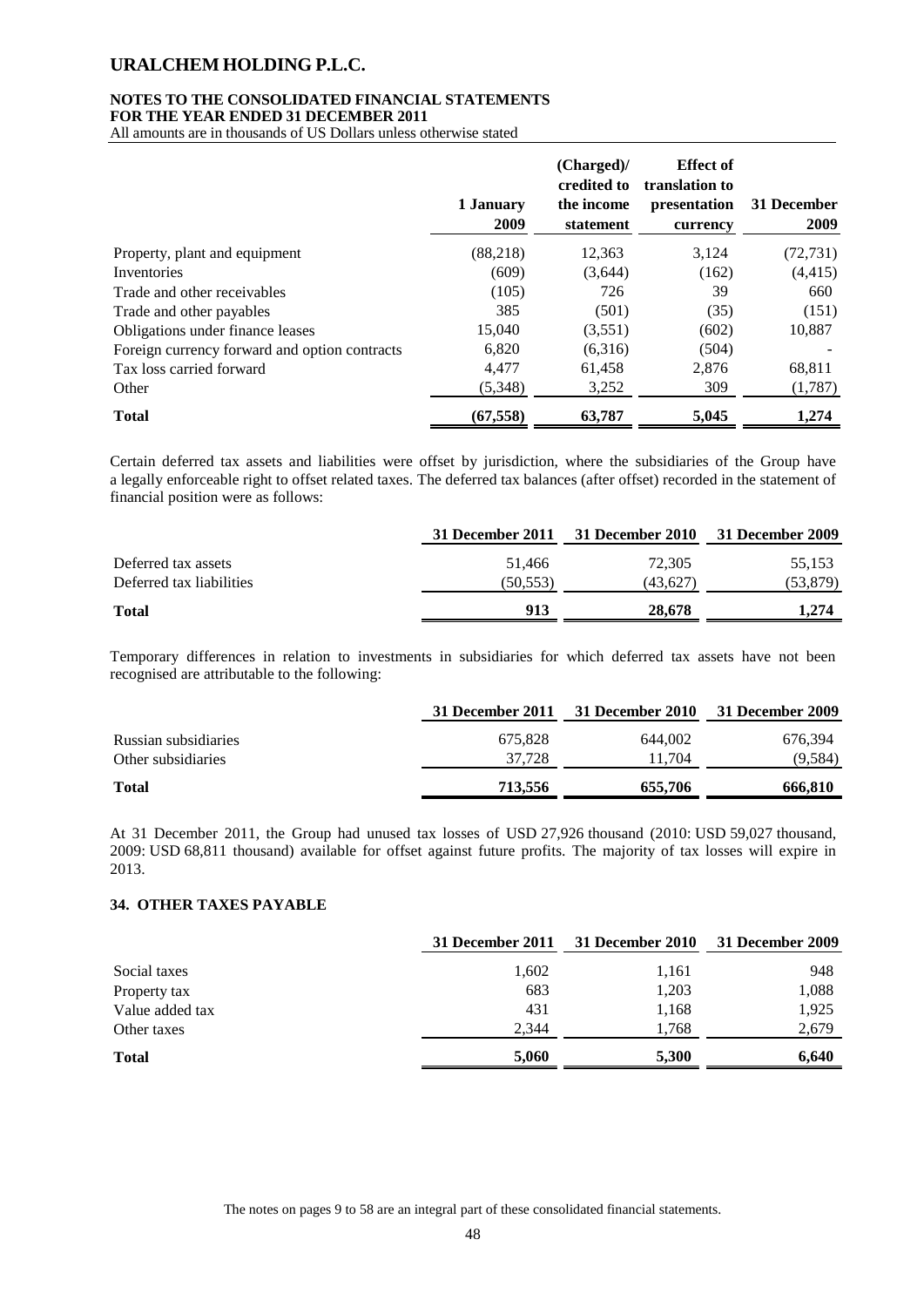## **NOTES TO THE CONSOLIDATED FINANCIAL STATEMENTS FOR THE YEAR ENDED 31 DECEMBER 2011** All amounts are in thousands of US Dollars unless otherwise stated

## **35. RELATED PARTIES TRANSACTIONS AND OUTSTANDING BALANCES**

Related parties include shareholders, entities under common ownership and control with the Group and members of key management personnel. The Group enters into transactions with related parties in the ordinary course of business for the purchase and sale of goods and services and in relation to the provision of financing arrangements to and from its parent company or entities under common ownership.

The Group had the following outstanding balances with related parties:

|                                                |           | 31 December 2011 31 December 2010 31 December 2009 |           |
|------------------------------------------------|-----------|----------------------------------------------------|-----------|
| <b>Parent company</b>                          |           |                                                    |           |
| Other receivables                              |           |                                                    | 35,116    |
| Loans and borrowings                           | (2,627)   | (18, 754)                                          | (1,087)   |
| Other payables                                 | (42, 634) | (51, 323)                                          | (47, 628) |
| Entities under common ownership and<br>control |           |                                                    |           |
| Trade and other receivables                    | 3,604     | 5,070                                              | 4,277     |
| Advances paid and prepaid expenses             | 608       |                                                    |           |
| Promissory notes of related parties,           |           |                                                    |           |
| at amortised cost                              | 330       | 349                                                | 351       |
| Loans issued, at amortised cost                |           |                                                    | 1,781     |
| Trade and other payables                       | (1,754)   | (1,621)                                            | (2,816)   |
| Advances received                              | (92)      |                                                    |           |

The Group entered into the following transactions with related parties:

|                                                | Year ended<br>31 December 2011 | <b>Year ended</b><br>31 December 2010 |
|------------------------------------------------|--------------------------------|---------------------------------------|
| <b>Parent company</b>                          |                                |                                       |
| Loans issued                                   |                                | (19, 839)                             |
| Proceeds from repayment of loans issued        |                                | 38,580                                |
| Interest income                                | 904                            | 78                                    |
| Interest expense                               | (4,017)                        |                                       |
| Other expense                                  |                                | (201)                                 |
| Entities under common ownership and<br>control |                                |                                       |
| Sales of goods and services                    | 51,853                         | 41,999                                |
| Purchases of goods and services                | (12,662)                       | (9,689)                               |
| Proceeds from repayment of loans issued        |                                | 1,519                                 |
| Interest income                                | 4                              | 155                                   |
| Other income                                   | 2,202                          | 659                                   |

Included in the Group's receivables balance at 31 December 2011 were amounts receivable from related parties of USD 1,048 thousand which were past due but not impaired (2010: USD 1,429 thousand, 2009: USD 2,472 thousand).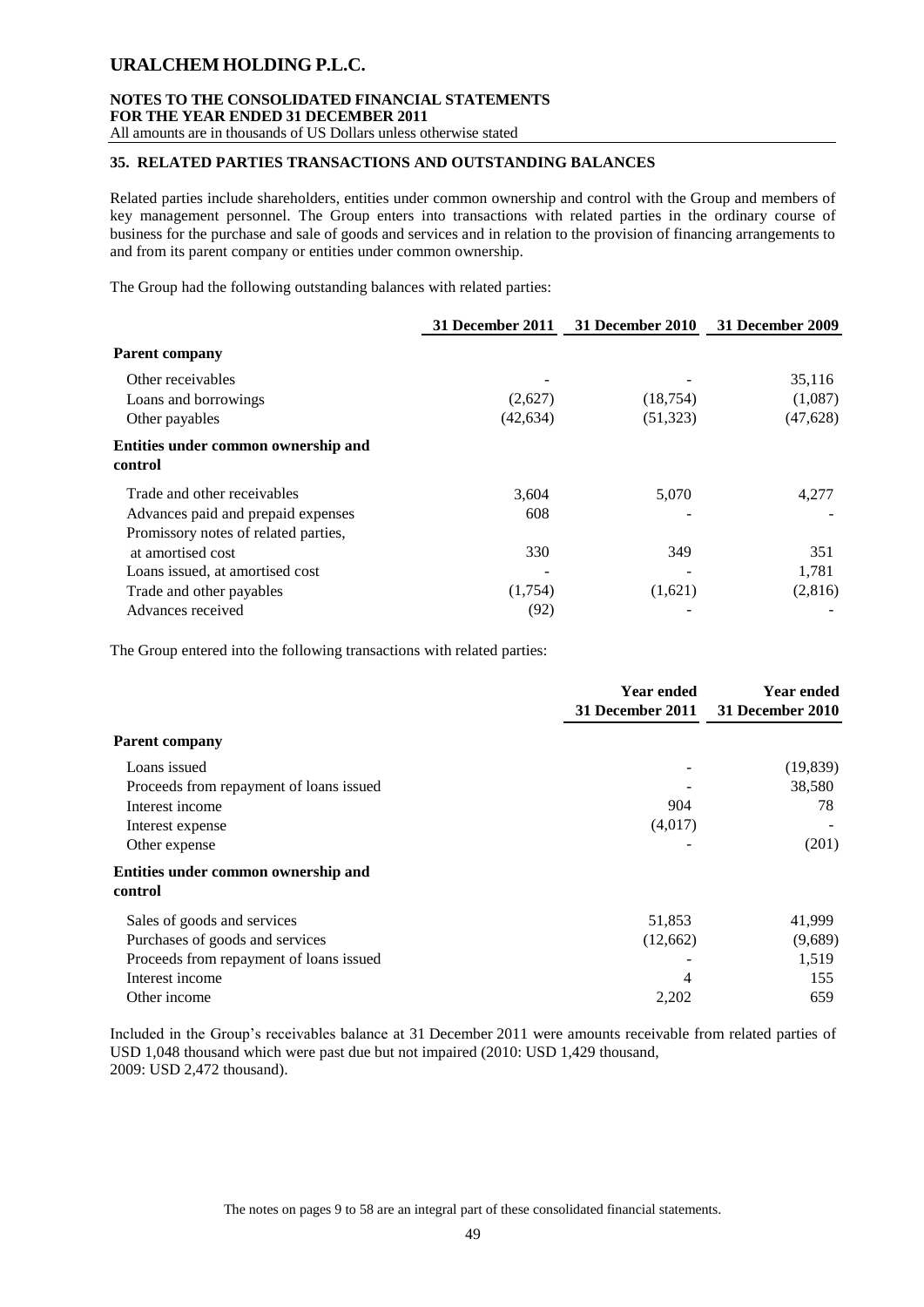#### **NOTES TO THE CONSOLIDATED FINANCIAL STATEMENTS FOR THE YEAR ENDED 31 DECEMBER 2011** All amounts are in thousands of US Dollars unless otherwise stated

#### **Transactions with related parties**

#### *Sale and purchases of goods*

Sales of goods to related parties were made on market terms. Sales of services, which mainly consisted of sales of electricity and heat energy, were made at prices established by the Federal Utility Committee, a government regulator responsible for establishing and monitoring the prices on the utility market in the Russian Federation.

Purchases from related parties which primarily included purchases of raw materials for production of nitrogen fertilisers were made at market prices plus an insignificant premium of 1.0% to 2.0% as reimbursement for operating expenses of those entities.

#### *Loans received from related parties*

As at 31 December 2011, the USD-denominated loan received from the parent company in the amount of USD 2,627 thousand (31 December 2010: USD 18,754 thousand, 31 December 2009: USD 1,087 thousand) bears interest at a fixed rate of 6.2% (31 December 2010: 7.0%; 31 December 2009: 7.0%) per annum.

## *Dividends received from related parties*

During the year ended 31 December 2011, the Group received dividends from PMF in the amount of USD 64,909 thousand. The Group is obliged to transfer USD 13,174 thousand from this amount to it's parent company in accordance with the terms of the original purchase agreement. This amount has been recorded in other payables in the consolidated statement of financial position and recorded as a distribution to shareholders in the consolidated statement of changes in equity.

During the year ended 31 December 2011, the Group received dividends from NPK Karbon-Shungit in the amount of USD 160 thousand.

During the year ended 31 December 2010, the Group received dividends from PMF in the amount of USD 16,423 thousand. The Group is obliged to transfer USD 15,638 thousand from this amount to it's parent company in accordance with the terms of the original purchase agreement. This amount has been recorded in other payables in the consolidated statement of financial position and recorded as a distribution to shareholders in the consolidated statement of changes in equity. As at 31 December 2011, the liability was fully settled.

## **Compensation of key management personnel**

The compensation of key management personnel of the Group for the year ended 31 December 2011 comprised salaries and cash bonuses in the amount of USD 13,709 thousand (2010: USD 10,966 thousand), including social taxes in the amount of USD 238 thousand (2010: USD 214 thousand).

# **36. COMMITMENTS AND CONTINGENCIES**

#### **Capital commitments**

As at 31 December 2011, the Group's contractual capital commitments for acquisition of property, plant and equipment amounted to USD 8,175 thousand (2010: USD 4,684 thousand; 2009: USD 13,250 thousand).

#### **Operating leases: Group as a lessee**

The Group leases certain machinery, equipment and office premises. The respective lease agreements have an average life of one to five years with no renewal option at the end of the lease term.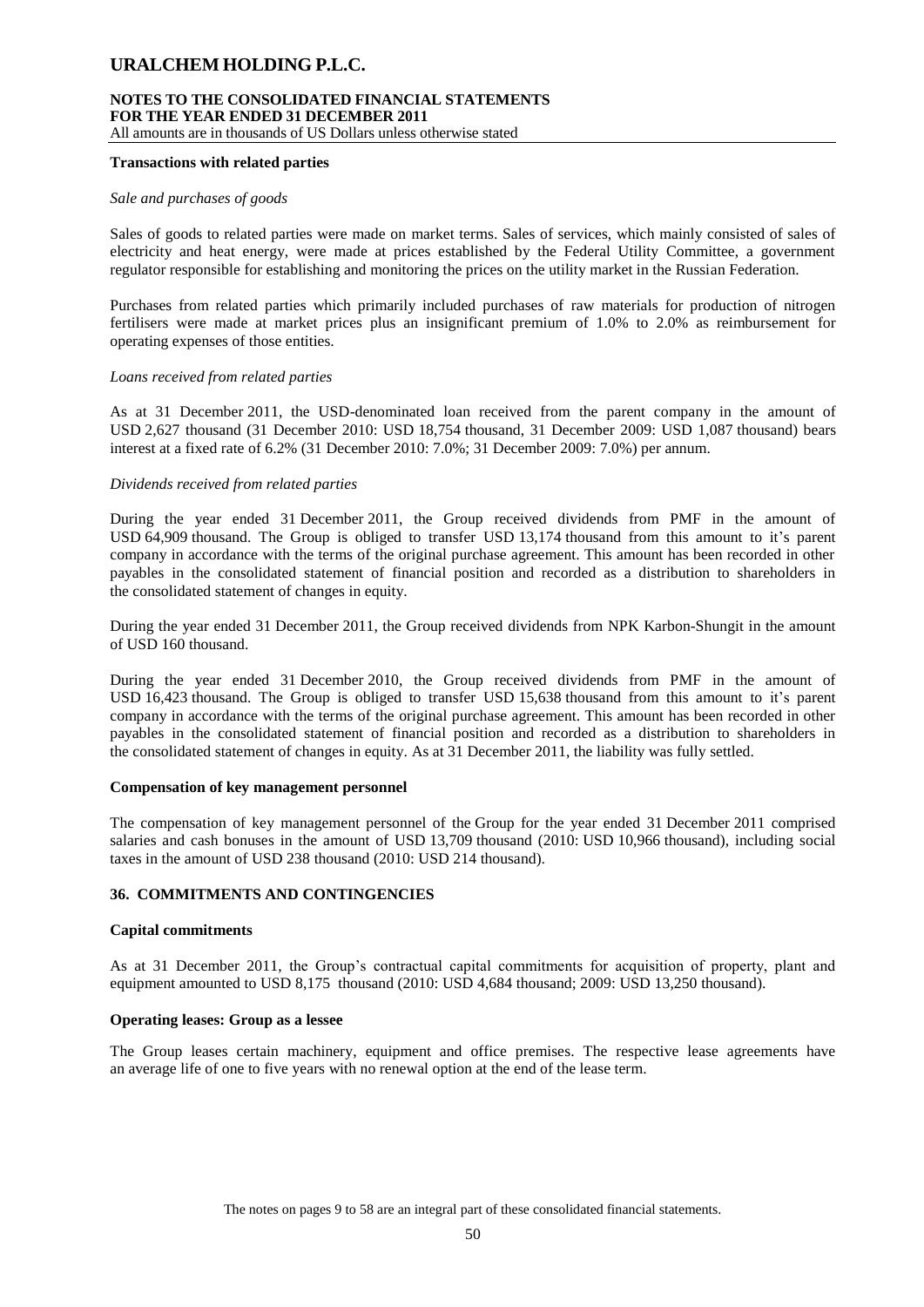#### **NOTES TO THE CONSOLIDATED FINANCIAL STATEMENTS FOR THE YEAR ENDED 31 DECEMBER 2011**

All amounts are in thousands of US Dollars unless otherwise stated

Future minimum rental expenses under non-cancellable operating leases were as follows:

|                            |        | 31 December 2011 31 December 2010 31 December 2009 |        |
|----------------------------|--------|----------------------------------------------------|--------|
| Due in one year            | 39,250 | 29,280                                             | 18,748 |
| Due from two to five years | 33.616 | 46.082                                             | 46,840 |
| <b>Total</b>               | 72,866 | 75.362                                             | 65,588 |

## **Litigation**

The Group has a number of claims and litigation relating to sales and purchases. Management believes that none of these claims, individually or in aggregate, will have a material adverse impact on the Group.

As at 31 December 2011, the Group has a number of claims with tax authority relating to non-payment of tax on intercompany dividends in the amount of USD 23,137 thousand, tax effect on loss incurred on liquidation of VMF's subsidiary in the amount of USD 2,325 thousand and tax effect on loss from derivative financial instruments in the amont of USD 3,399 thousand. Management believes that the unfavorable outcome of the case is unlikely.

## **Taxation contingencies in the Russian Federation**

The Russian Federation currently has a number of laws related to various taxes imposed by both federal and regional governmental authorities. Applicable taxes include VAT, corporate income tax and social taxes, together with others. Laws related to these taxes have not been in force for significant periods, in contrast to more developed market economies; therefore, the government's implementation of these regulations is often inconsistent or nonexistent. Accordingly, few precedents with regard to tax rulings have been established. Tax declarations, together with other legal compliance areas (for example, customs and currency control matters), are subject to review and investigation by a number of authorities, which are enabled by law to impose severe fines, penalties and interest charges. These facts create tax risks in Russia that are more significant than typically found in countries with more developed tax systems. Generally, tax declarations remain open and subject to inspection for a period of three years following the tax year.

While management believes that it has adequately provided for tax liabilities based on its interpretation of current and previous legislation, the risk remains that tax authorities in the Russian Federation could take different positions with regard to interpretive issues. This uncertainty may expose the Group to additional taxation, fines and penalties that could be significant.

## **Environmental matters**

The Group is subject to extensive federal, state and local environmental controls and regulations in the regions of the Russian Federation in which it operates. The Group's operations involve the discharge of materials, contaminants and waste water into the environment that could potentially impact on flora and fauna, and give rise to other environmental concerns.

The Group's management believes that its production facilities are in compliance with all current existing environmental legislation in the regions in which it operates. However, environmental laws and regulations continue to evolve.

The Group is unable to predict the timing or extent to which those laws and regulations may change. Such change, if it occurs, may require that the Group modernise technology and upgrade production equipment to meet more stringent standards.

Management of the Group regularly reassesses environmental obligations related to its operations. Estimates are based on management's understanding of current legal requirements and the terms of licence agreements. Should the requirements of applicable environmental legislation change or be clarified and amended, the Group may incur additional environmental obligations.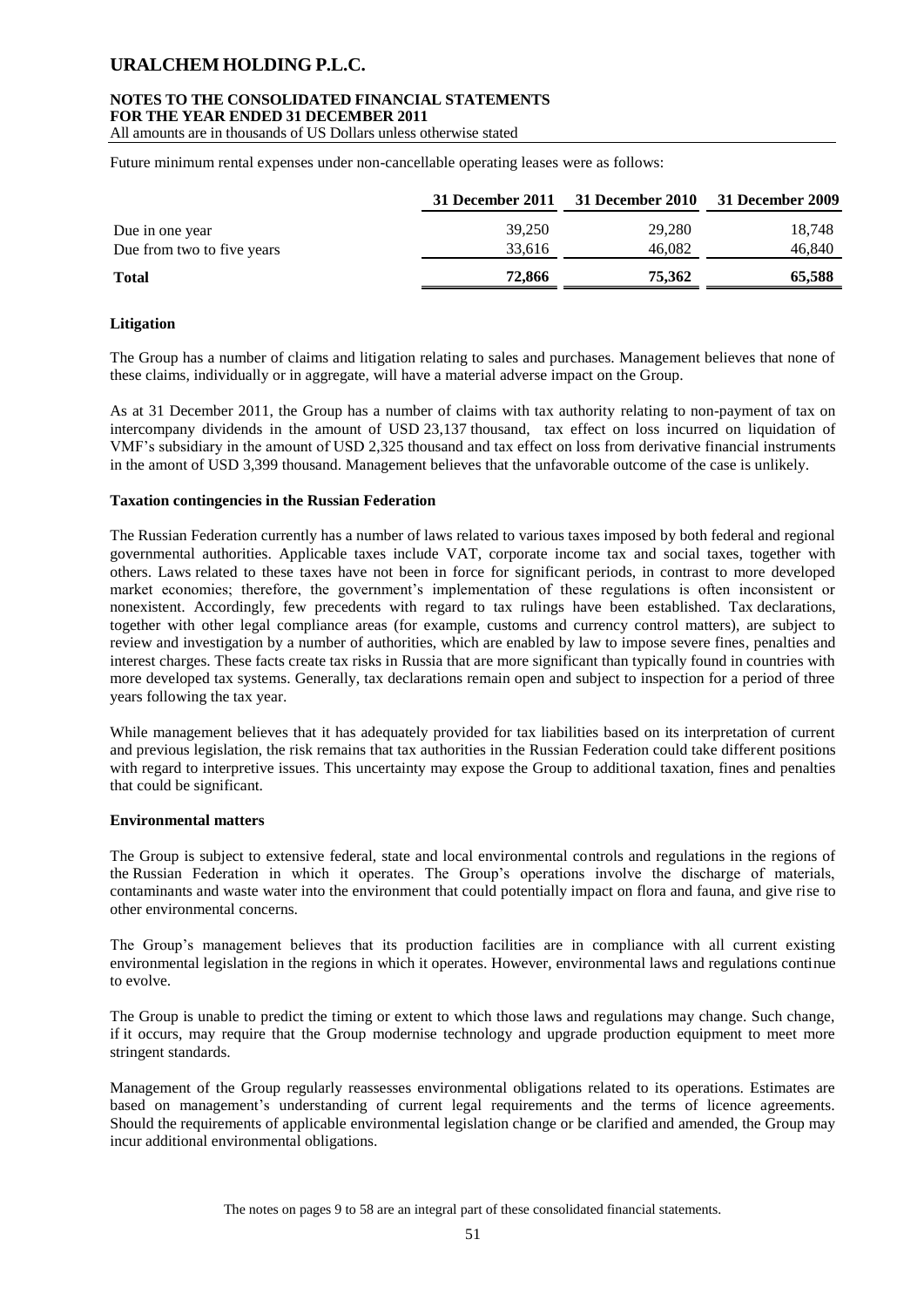#### **NOTES TO THE CONSOLIDATED FINANCIAL STATEMENTS FOR THE YEAR ENDED 31 DECEMBER 2011** All amounts are in thousands of US Dollars unless otherwise stated

## **Russian Federation risk**

The economy of the Russian Federation, while deemed to be of market status, continues to display certain traits consistent with that of an emerging market. These characteristics have in the past included higher than normal inflation, insufficient liquidity of the capital markets, and the existence of currency controls. The continued success and stability of the Russian economy will be subject to their government's continued actions with regard to supervisory, legal and economic reforms.

## **37. FAIR VALUE OF FINANCIAL INSTRUMENTS**

The fair value of financial assets and liabilities is determined as follows:

- the fair value of financial assets and financial liabilities with standard terms and conditions and traded on active liquid markets are determined with reference to quoted market prices; and
- the fair value of other financial assets and financial liabilities are determined in accordance with generally accepted pricing models based on discounted cash flow analysis using prices from observable current market transactions.

As at 31 December 2011, 2010 and 2009, management believes that the carrying value of financial assets and liabilities approximated their fair values due to (i) their short-term nature for current financial assets and liabilities, (ii) the fact that interest rates on loans receivable approximate current market rates for similar debt instruments, and (iii) the fact that the interest rates on long-term liabilities approximate the current market rates for similar instruments as the majority of loans and borrowings were renegotiated in 2011, 2010 and 2009 (refer to note 29).

## **38. FINANCIAL RISK MANAGEMENT**

#### **Capital risk management**

The Group manages its capital to ensure that entities of the Group will be able to continue as a going concern while maximising the return to the shareholders through the optimisation of the Group's debt to equity ratio. Management of the Group reviews the capital structure on a regular basis. Based on the results of this review, the Group takes steps to balance its overall capital structure through the payment of dividends, new share issues as well as the issue of new debt or the redemption of existing debt.

#### **Major categories of financial instruments**

The Group's principal financial liabilities comprise loans and borrowings and trade payables. The main purpose of these financial instruments is to raise finance for the Group's operations. The Group has various financial assets such as available-for-sale investments, trade and other receivables and loans issued, cash and cash equivalents and promissory notes.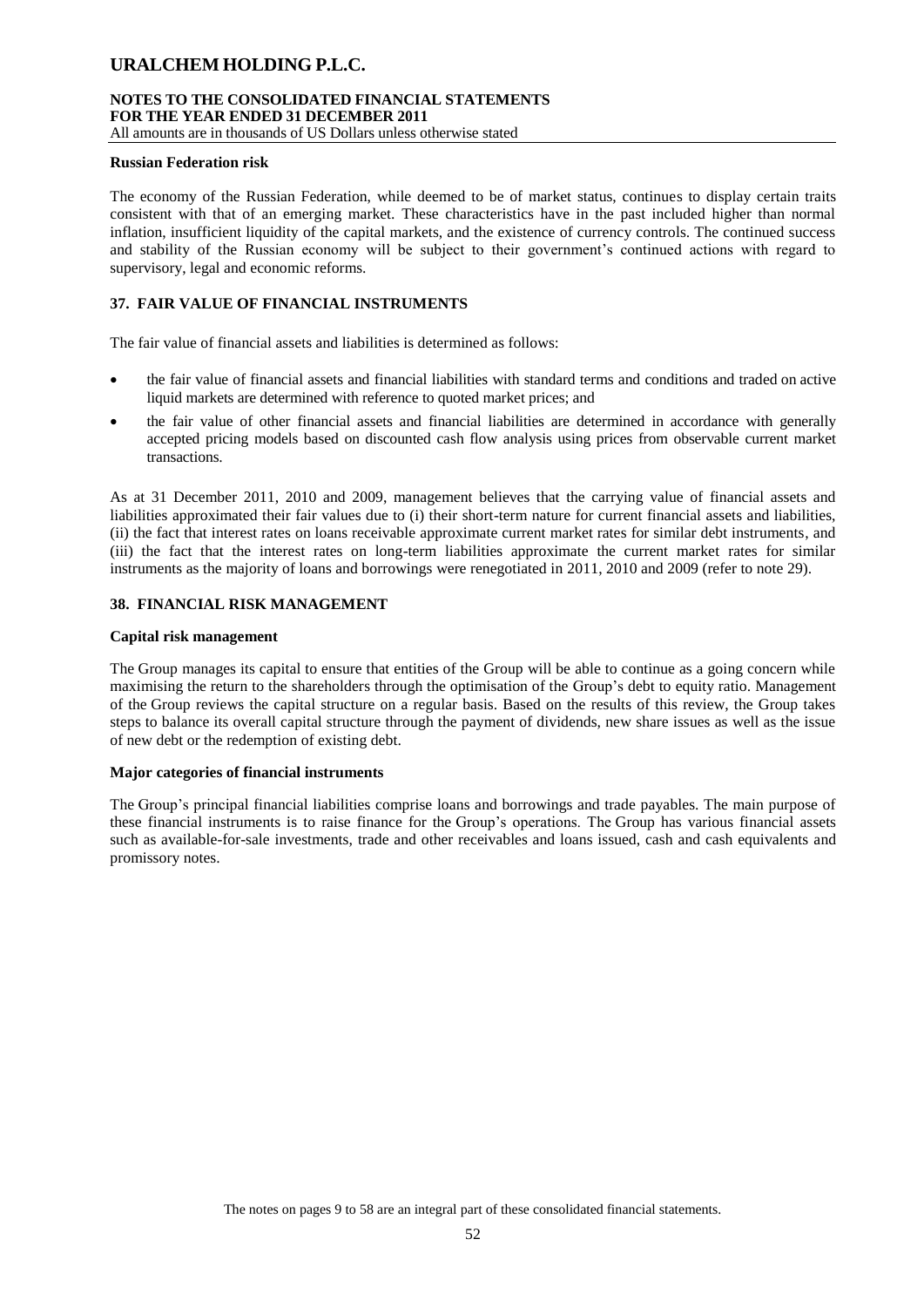# **NOTES TO THE CONSOLIDATED FINANCIAL STATEMENTS**

**FOR THE YEAR ENDED 31 DECEMBER 2011** All amounts are in thousands of US Dollars unless otherwise stated

|                                           | 31 December 2011 | 31 December 2010 | 31 December 2009 |
|-------------------------------------------|------------------|------------------|------------------|
| <b>Financial assets</b>                   |                  |                  |                  |
| Cash and cash equivalents                 | 252,566          | 46,410           | 53,658           |
| AFS investments                           | 167,110          | 176,530          | 177,837          |
| Loans issued and accounts receivable      | 95,256           | 96,930           | 79,869           |
| Promissory notes of third parties,        |                  |                  |                  |
| at amortised cost                         | 62               | 429              | 326              |
| Promissory notes held by related parties, |                  |                  |                  |
| at amortised cost                         | 330              | 349              | 351              |
| Other financial assets                    | 155              | 328              | 365              |
| <b>Total financial assets</b>             | 515,479          | 320,976          | 312,406          |
| <b>Financial liabilities</b>              |                  |                  |                  |
| Loans and borrowings                      | 1,130,243        | 1,354,306        | 1,420,970        |
| Trade and other payables                  | 95,372           | 88,492           | 74,518           |
| Obligations under finance leases          | 53,172           | 48,147           | 54,594           |
| Total financial liabilities               | 1,278,787        | 1,490,945        | 1,550,082        |

The main risks arising from the Group's financial instruments are foreign currency, interest rate, credit and liquidity risks.

## **Foreign currency risk**

Currency risk is the risk that the financial results of the Group will be adversely impacted by changes in exchange rates to which the Group is exposed. The Group undertakes certain transactions denominated in foreign currencies.

The carrying amounts of the Group's foreign currency denominated monetary assets and liabilities as at 31 December 2011, 2010 and 2009 were as follows:

|                             | <b>USD-denominated</b> |             |        |        | <b>EUR-denominated</b> |             |
|-----------------------------|------------------------|-------------|--------|--------|------------------------|-------------|
|                             |                        | 31 December |        |        |                        | 31 December |
|                             | 2011                   | 2010        | 2009   | 2011   | 2010                   | 2009        |
| <b>Assets</b>               |                        |             |        |        |                        |             |
| Trade and other receivables | 69,907                 | 41.695      | 9,092  | 586    | 4                      | 3,588       |
| Other financial assets      |                        |             | 35,116 |        |                        |             |
| Cash and cash equivalents   | 191,613                | 27.497      | 25,881 | 13,013 | 246                    | 7,892       |
| <b>Total assets</b>         | 261,520                | 69,192      | 70,089 | 13,599 | 250                    | 11,480      |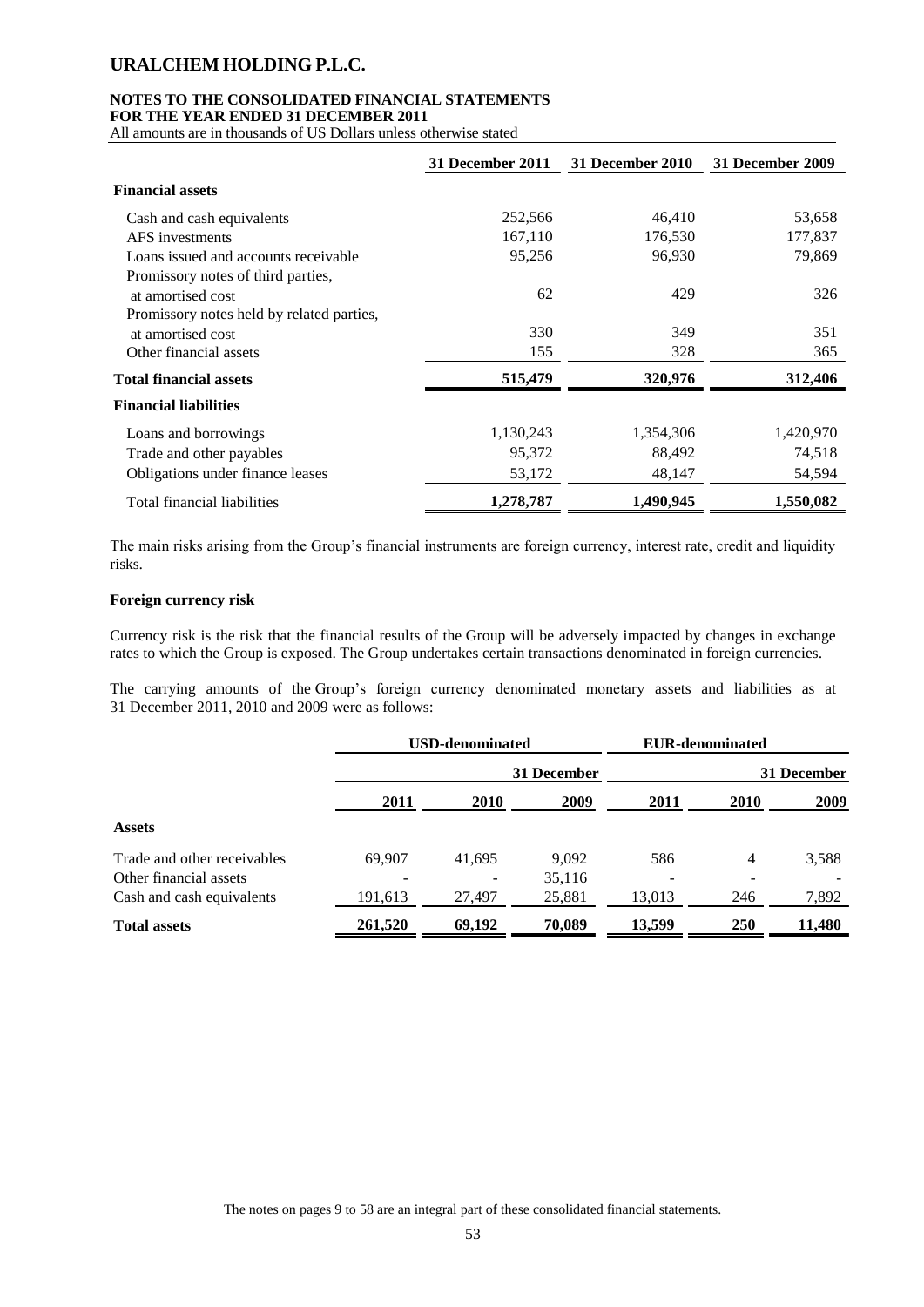# **NOTES TO THE CONSOLIDATED FINANCIAL STATEMENTS**

**FOR THE YEAR ENDED 31 DECEMBER 2011**

All amounts are in thousands of US Dollars unless otherwise stated

|                                  |           | <b>USD-denominated</b> |             |        |             | <b>EUR-denominated</b> |
|----------------------------------|-----------|------------------------|-------------|--------|-------------|------------------------|
|                                  |           | 31 December            |             |        | 31 December |                        |
|                                  | 2011      | <b>2010</b>            | 2009        | 2011   | <b>2010</b> | 2009                   |
| <b>Liabilities</b>               |           |                        |             |        |             |                        |
| Loans and borrowings             | 949,401   | 1,162,642              | 1,148,367   |        |             | 8,165                  |
| Obligations under finance leases | 56,105    | 48,004                 | 53,808      |        |             |                        |
| Trade and other payables         | 8,022     | 2,737                  | 47,842      | 393    | 162         | 811                    |
| <b>Total liabilities</b>         | 1,013,528 | 1,213,383              | 1,250,017   | 393    | 162         | 8,976                  |
| Total net (liabilities)/assets   | (752,008) | (1,144,191)            | (1,179,928) | 13,206 | 88          | 2,504                  |

#### **Sensitivity analysis**

The table below details the Group's sensitivity to the strengthening of the Russian Rouble against the US Dollar and the Euro by 10.0%. The analysis was applied to monetary items at the end of the reporting period denominated in currencies different than the respective entity's functional currency. A positive number indicates an increase in profit where the Russian Rouble strengthens against the US Dollar and Euro.

|                 |        |         | <b>USD-impact</b> |         |             | <b>EUR</b> -impact |
|-----------------|--------|---------|-------------------|---------|-------------|--------------------|
|                 |        |         | 31 December       |         | 31 December |                    |
|                 | 2011   | 2010    | 2009              | 2011    | 2010        | 2009               |
| Profit / (loss) | 75,201 | 114.419 | 117.993           | (1,321) | (9)         | (250)              |

Impacts of the sensitivity analysis on equity would be the same as that on profit/loss as shown in the table above.

#### **Interest rate risk**

Interest rate risk is the risk that changes in floating interest rates will adversely impact the financial results of the Group. The Group does not use any derivatives to manage interest rate risk exposure.

The table below details the Group's sensitivity to an increase of 1.0% in the Libor interest rate. The analysis was applied to loans and borrowings based on the assumption that the amount of the liability outstanding as at the end of the reporting period was outstanding for the whole year.

|      | LIBOR - impact |                                                    |       |  |  |
|------|----------------|----------------------------------------------------|-------|--|--|
|      |                | 31 December 2011 31 December 2010 31 December 2009 |       |  |  |
| Loss | 9.468          | 10.021                                             | 2,600 |  |  |

Impacts of sensitivity as loss analysis on equity would be the same as that on profit as shown in the table above.

## **Credit risk**

Credit risk is the risk that a customer may default or not meet its obligations to the Group in time, leading to financial losses to the Group.

For the year ended 31 December 2011, revenue from the Group's five largest customers constituted over 23.1% of the Group's total revenue (2010: 25.7%; 2009: 23.6%). However, the Group is not dependent on these customers because of the existence of a liquid commodity market for the majority of fertilisers and its by-products.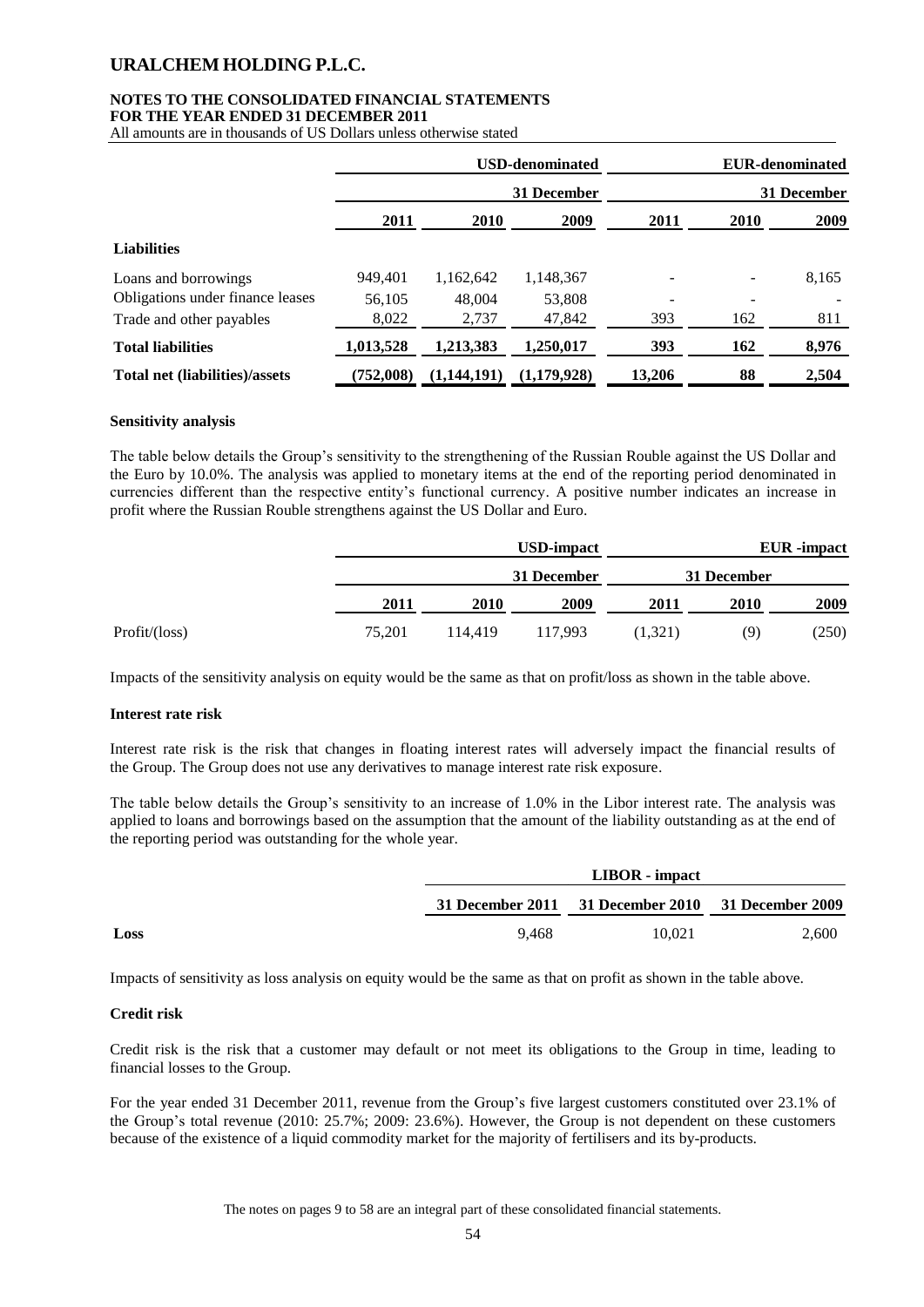# **NOTES TO THE CONSOLIDATED FINANCIAL STATEMENTS FOR THE YEAR ENDED 31 DECEMBER 2011**

All amounts are in thousands of US Dollars unless otherwise stated

At 31 December 2011, amounts receivable from the Group's five largest customers were USD 13,783 thousand (2010: USD 43,516 thousand; 2009: USD 4,968 thousand), which represented approximately 15.5% of the total current outstanding balance of accounts receivable (2010: 49.2%; 2009:13.6%).

## **Liquidity risk**

Liquidity risk is the risk that the Group will not be able to settle all its liabilities as they fall due. The Group's liquidity position is carefully monitored and managed. The Group has a detailed budgeting and cash forecasting process to help ensure that it has adequate cash available to meet its payment obligations.

Presented below is the maturity profile of the Group's financial liabilities (the maturity profile for trade accounts payable and payables for property, plant and equipment is presented in note 31) as at 31 December 2011, 2010 and 2009 based on undiscounted contractual payments, including interest payments:

|                               |                                                     |                 |                                                        |                             | 31 December 2011 |
|-------------------------------|-----------------------------------------------------|-----------------|--------------------------------------------------------|-----------------------------|------------------|
|                               | Fixed rate financial liabilities, at amortised cost |                 |                                                        |                             |                  |
|                               | <b>Obligations under finance</b>                    |                 |                                                        |                             |                  |
|                               |                                                     | leases          |                                                        | <b>Loans and borrowings</b> | <b>Total</b>     |
|                               | Principal                                           | <b>Interest</b> | Principal                                              | <b>Interest</b>             |                  |
| Due within three months       | 3,334                                               | 73              | 7                                                      | 3,637                       | 7,051            |
| Due from three to six months  | 3,237                                               | 168             | 32,923                                                 | 3,384                       | 39,712           |
| Due from six to twelve months | 6,236                                               | 627             | 64,614                                                 | 6,469                       | 77,946           |
| Due in the second year        | 11,378                                              | 2,217           | 53,326                                                 | 2,458                       | 69,379           |
| Due in the third year         | 9,429                                               | 3,287           | 2                                                      |                             | 12,718           |
| Due in the fourth year        | 7,071                                               | 3,918           |                                                        |                             | 10,989           |
| Due in the fifth year         | 6,225                                               | 4,712           |                                                        |                             | 10,937           |
| Due thereafter                | 6,262                                               | 7,336           |                                                        |                             | 13,598           |
|                               | 53,172                                              | 22,338          | 150,872                                                | 15,948                      | 242,330          |
|                               |                                                     |                 | Floating rate financial liabilities, at amortised cost |                             |                  |
| Due within three months       |                                                     |                 | 150,500                                                | 18,031                      | 168,531          |
| Due from three to six months  |                                                     |                 | 83,500                                                 | 10,791                      | 94,291           |
| Due from six to twelve months |                                                     |                 |                                                        | 19,476                      | 19,476           |
| Due in the second year        |                                                     |                 | 119,725                                                | 37,260                      | 156,985          |
| Due in the third year         |                                                     |                 | 284,444                                                | 30,248                      | 314,692          |
| Due in the fourth year        |                                                     |                 | 177,778                                                | 19,110                      | 196,888          |
| Due thereafter                |                                                     |                 | 177,778                                                | 7,166                       | 184,944          |
|                               |                                                     |                 | 993,725                                                | 142,082                     | 1,135,807        |
| <b>Total</b>                  | 53,172                                              | 22,338          | 1,144,597                                              | 158,030                     | 1,378,137        |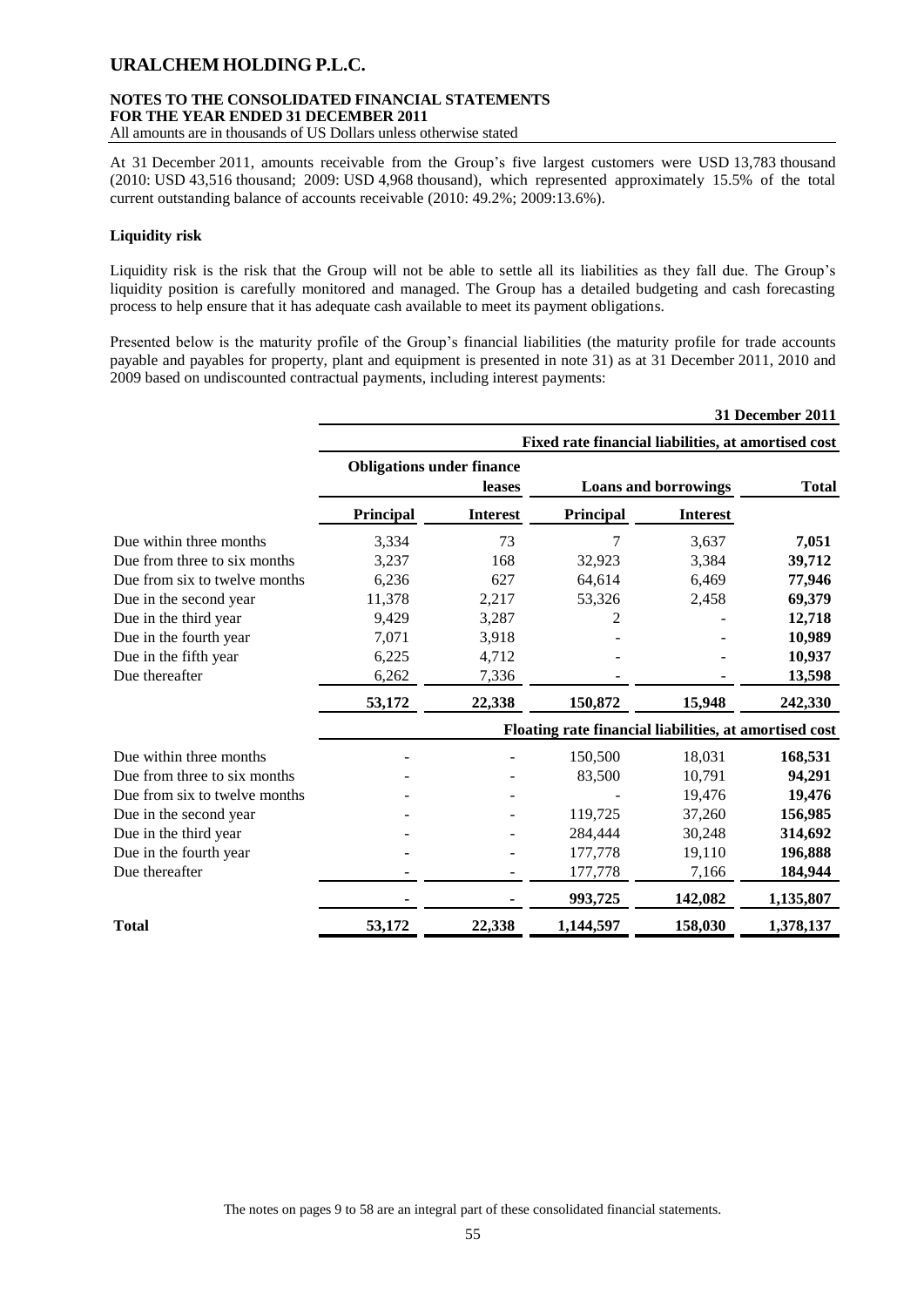# **NOTES TO THE CONSOLIDATED FINANCIAL STATEMENTS**

**FOR THE YEAR ENDED 31 DECEMBER 2011**

All amounts are in thousands of US Dollars unless otherwise stated

|                               |                                            |                 |                                                        |                             | 31 December 2010 |  |
|-------------------------------|--------------------------------------------|-----------------|--------------------------------------------------------|-----------------------------|------------------|--|
|                               |                                            |                 | Fixed rate financial liabilities, at amortised cost    |                             |                  |  |
|                               | <b>Obligations under finance</b><br>leases |                 |                                                        | <b>Loans and borrowings</b> | <b>Total</b>     |  |
|                               | <b>Principal</b>                           | <b>Interest</b> | Principal                                              | <b>Interest</b>             |                  |  |
| Due within three months       | 1,477                                      | 1,361           | 14                                                     | 10,316                      | 13,168           |  |
| Due from three to six months  | 1,552                                      | 1,310           | 33,172                                                 | 8,994                       | 45,028           |  |
| Due from six to twelve months | 3,076                                      | 2,474           | 159,144                                                | 13,823                      | 178,517          |  |
| Due in the second year        | 6,552                                      | 4,467           | 102,371                                                | 13,852                      | 127,242          |  |
| Due in the third year         | 7,189                                      | 3,758           | 55,372                                                 | 3,473                       | 69,792           |  |
| Due in the fourth year        | 7,130                                      | 2,976           |                                                        |                             | 10,106           |  |
| Due in the fifth year         | 6,136                                      | 2,250           |                                                        |                             | 8,386            |  |
| Due thereafter                | 15,035                                     | 2,070           |                                                        |                             | 17,105           |  |
|                               | 48,147                                     | 20,666          | 350,073                                                | 50,458                      | 469,344          |  |
|                               |                                            |                 | Floating rate financial liabilities, at amortised cost |                             |                  |  |
| Due within three months       |                                            |                 | 260,000                                                | 24,471                      | 284,471          |  |
| Due from three to six months  |                                            |                 |                                                        | 19,920                      | 19,920           |  |
| Due from six to twelve months |                                            |                 |                                                        | 39,840                      | 39,840           |  |
| Due in the second year        |                                            |                 | 314,433                                                | 64,311                      | 378,744          |  |
| Due thereafter                |                                            |                 | 412,500                                                | 18,997                      | 431,497          |  |
|                               |                                            |                 | 986,933                                                | 167,539                     | 1,154,472        |  |
| <b>Total</b>                  | 48,147                                     | 20,666          | 1,337,006                                              | 217,997                     | 1,623,816        |  |
|                               |                                            |                 |                                                        |                             | 31 December 2009 |  |

## **Fixed rate financial liabilities, at amortised cost**

|                               |           | <b>Obligations under finance</b> |                                                        | <b>Loans and borrowings</b> |           |  |
|-------------------------------|-----------|----------------------------------|--------------------------------------------------------|-----------------------------|-----------|--|
|                               | Principal | <b>Interest</b>                  | Principal                                              | <b>Interest</b>             |           |  |
| Due within three months       | 1,405     | 1,579                            | 33,292                                                 | 38,120                      | 74,396    |  |
| Due from three to six months  | 1,509     | 1,495                            | 128,833                                                | 28,245                      | 160,082   |  |
| Due from six to twelve months | 3,457     | 2,819                            | 76,424                                                 | 49,155                      | 131,855   |  |
| Due in the second year        | 6,133     | 5,126                            | 199,814                                                | 95,538                      | 306,611   |  |
| Due in the third year         | 6,556     | 4,470                            | 317,142                                                | 66,510                      | 394,678   |  |
| Due in the fourth year        | 7,193     | 3,760                            | 370,357                                                | 33,092                      | 414,402   |  |
| Due in the fifth year         | 7,135     | 2,978                            |                                                        |                             | 10,113    |  |
| Due thereafter                | 21,206    | 4,307                            |                                                        |                             | 25,513    |  |
|                               | 54,594    | 26,534                           | 1,125,862                                              | 310,660                     | 1,517,650 |  |
|                               |           |                                  | Floating rate financial liabilities, at amortised cost |                             |           |  |
| Due within three months       |           |                                  | 124,289                                                | 4,180                       | 128,469   |  |
| Due from three to six months  |           |                                  | 61,959                                                 | 2,105                       | 64,064    |  |
| Due from six to twelve months |           |                                  | 100,000                                                | 1,748                       | 101,748   |  |
|                               |           |                                  | 286,248                                                | 8,033                       | 294,281   |  |
| <b>Total</b>                  | 54,594    | 26,534                           | 1,412,110                                              | 318,693                     | 1,811,931 |  |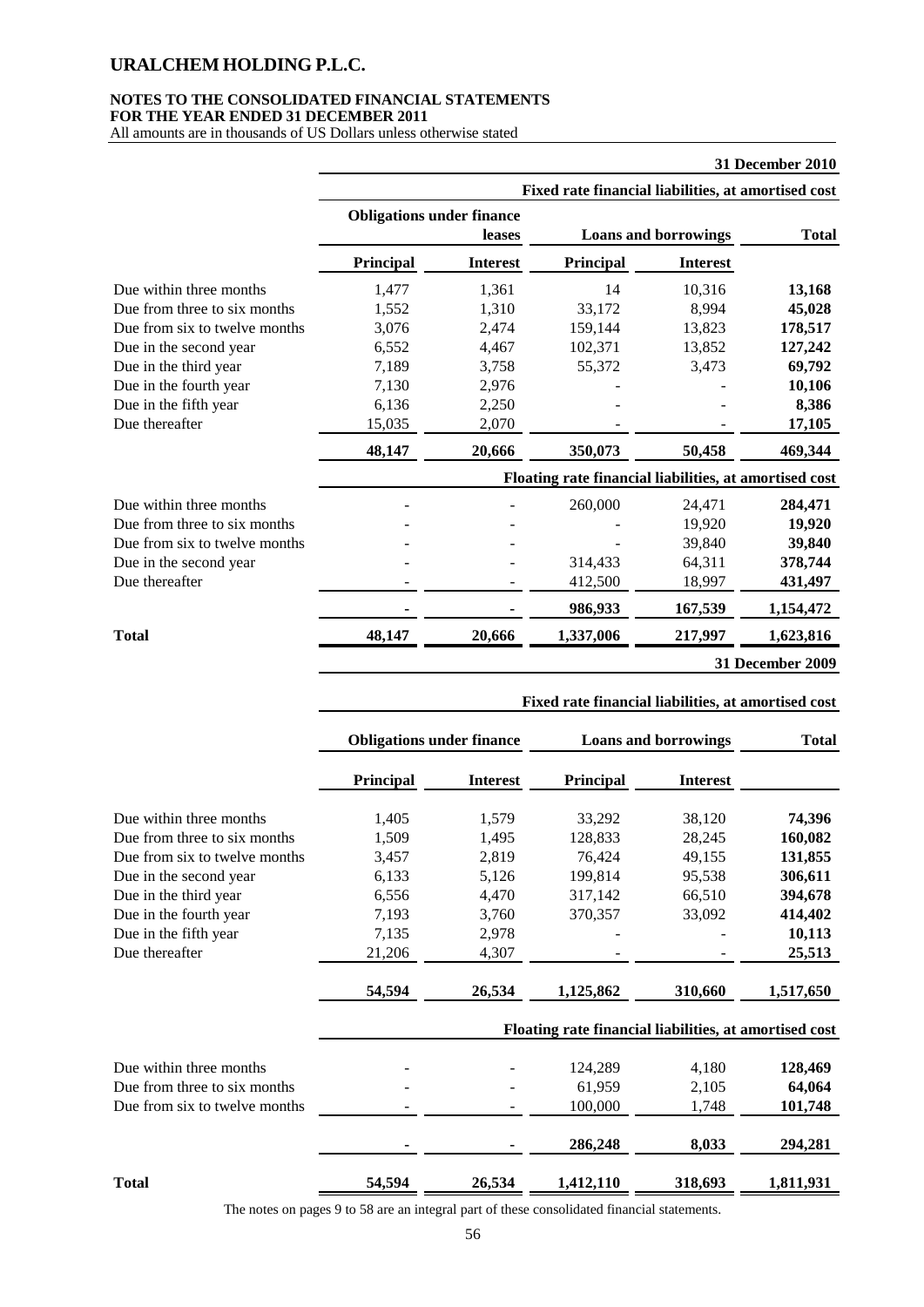#### **NOTES TO THE CONSOLIDATED FINANCIAL STATEMENTS FOR THE YEAR ENDED 31 DECEMBER 2011** All amounts are in thousands of US Dollars unless otherwise stated

## **39. EVENTS SUBSEQUENT TO THE REPORTING PERIOD**

#### *Acquisition of controlling interest in PMF in 2012 by the Group*

On 19 January, the Group acquired additional 41.2% of PMF's shares for cash consideration of USD 255,429 thousand, increasing its ownership in PMF to 87.7%.

PMF is an unlisted company, specialising in the production of ammonia and urea with its main production facilities located in Perm, Russian Federation. PMF's output is intended both for the domestic and export markets. The main products are primarily sold in export markets.

Up to the date of approval of these consolidated financial statements, the Group has not completed the purchase accounting of PMF therefore the information about fair values of assets and liabilities of PMF, goodwill and noncontrolling interests are not disclosed in these consolidated financial statements.

On 1 March 2012, the Group made a mandatory offer to the non-controlling shareholders to sell the shares at USD 400.93 per ordinary share. The management assess the probability of the future outflow of economic benefits as high. The maximum amount of obligation which the Group could potentially face under these offers amounts to USD 79,928 thousand. Sberbank is acting as guarantor of the transaction.

#### **Loans issued and repaid**

Up to the date of approval of these consolidated financial statements, the Company issued loans to the parent company in the total amount of USD 6,072 thousand. The loans bear interest at a fixed rate of 6.8%.

Up to the date of approval of these consolidated financial statements, the Group repaid loans in the net amount USD 19,450 thousand. The loans bore interest at annual floating rates from Libor 1m+5.8% to Libor 3m+6.7%.

## **Transactions with the parent company**

On 18 January 2012, the Group settled liabilities to the parent company in the amount of USD 42,634 thousand (refer to notes 31 and 35).

#### **Disposal of available-for-sale investments**

On 1 March 2012, the Group through a number of transactions sold 5 ordinary shares or 1.2% of the total outstanding ordinary shares of Togliattiazot to the related parties for a consideration of USD 22,054 thousand, decreasing its ownership in this company to 8.6%.